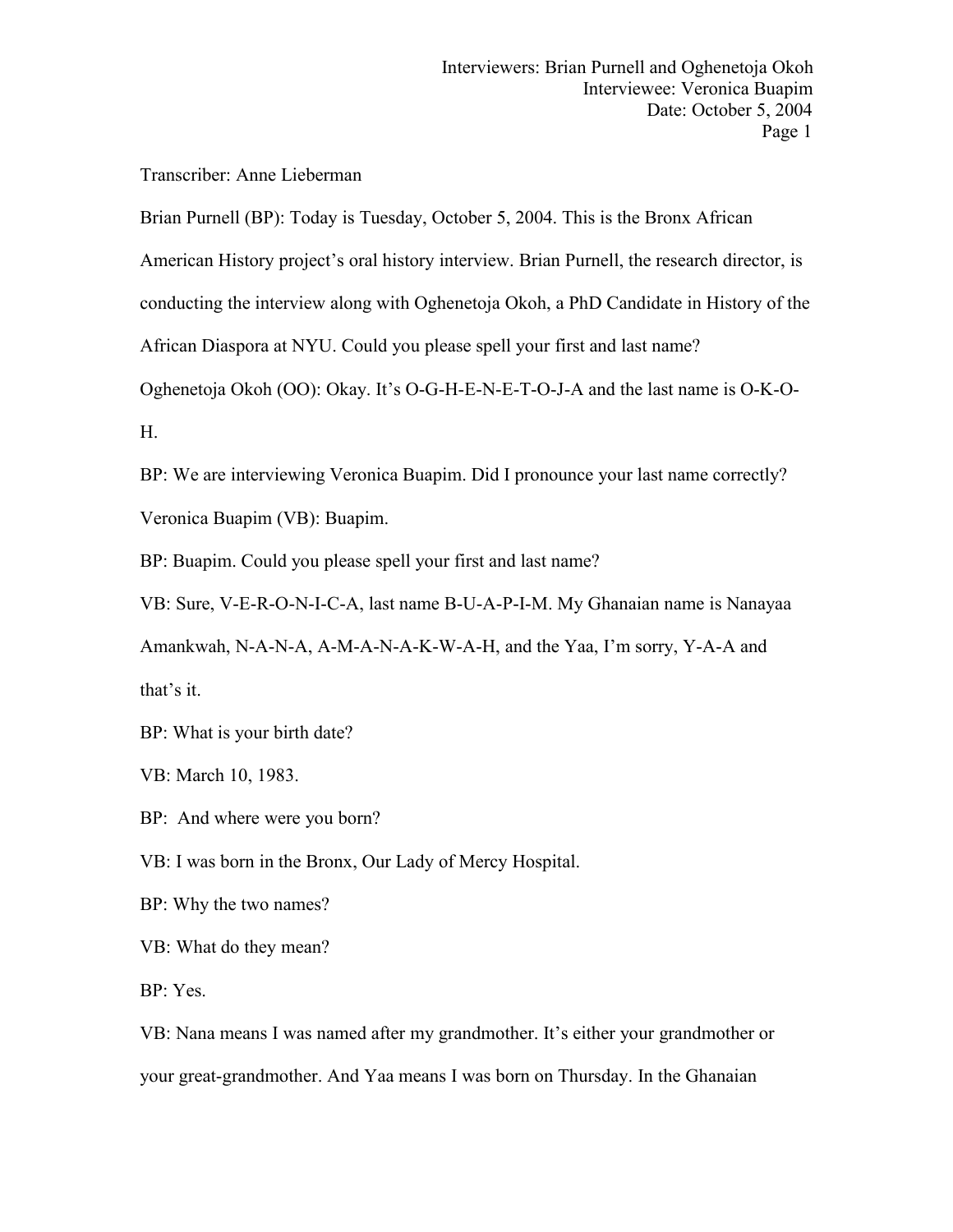culture, what they do is they name boys and girls after the day they were born, so every day of the week has a different name. Like I have seven brothers. I know all the boys names by heart because, you know, they each have a day of the week [Laughs]. There's um-- Do you want me to go through it?

BP: Sure.

VB: Monday is Kujo. Tuesday is Kwabina. Wednesday - - okay, I don't have a brother named Wednesday, but I will find out for you. It will come to me. Thursday is Yaa. Friday is Kofi. Saturday is Kwabina. Did I say that already?

OO: Tuesday.

VB: Oh no, I'm wrong. I don't have a brother named Saturday. I'll find out for you. Sunday is Kwesi. My mother is also Saturday. It's Ama so that's how I know those. So that's where I get Yaa from. That's Thursday. And Amankwah - - she was one of the queens and I found out that both my parents are from royal descent so if someone hears my name they will know - - Amankwah - - she has royal descent in that name. There's also other names that if you hear right away you'll know it. There's Asantuwa. There's another one, but Asantuwa and Amankwah - - those are big ones. Buapim means if you beat a million, a million will come. My grandfather was a warrior so that's where they got that name from.

BP: If you beat?

VB: Beat a million, a million more will come.

BP: If you beat a million, a million more will come.

VB: Like you can just face anyone.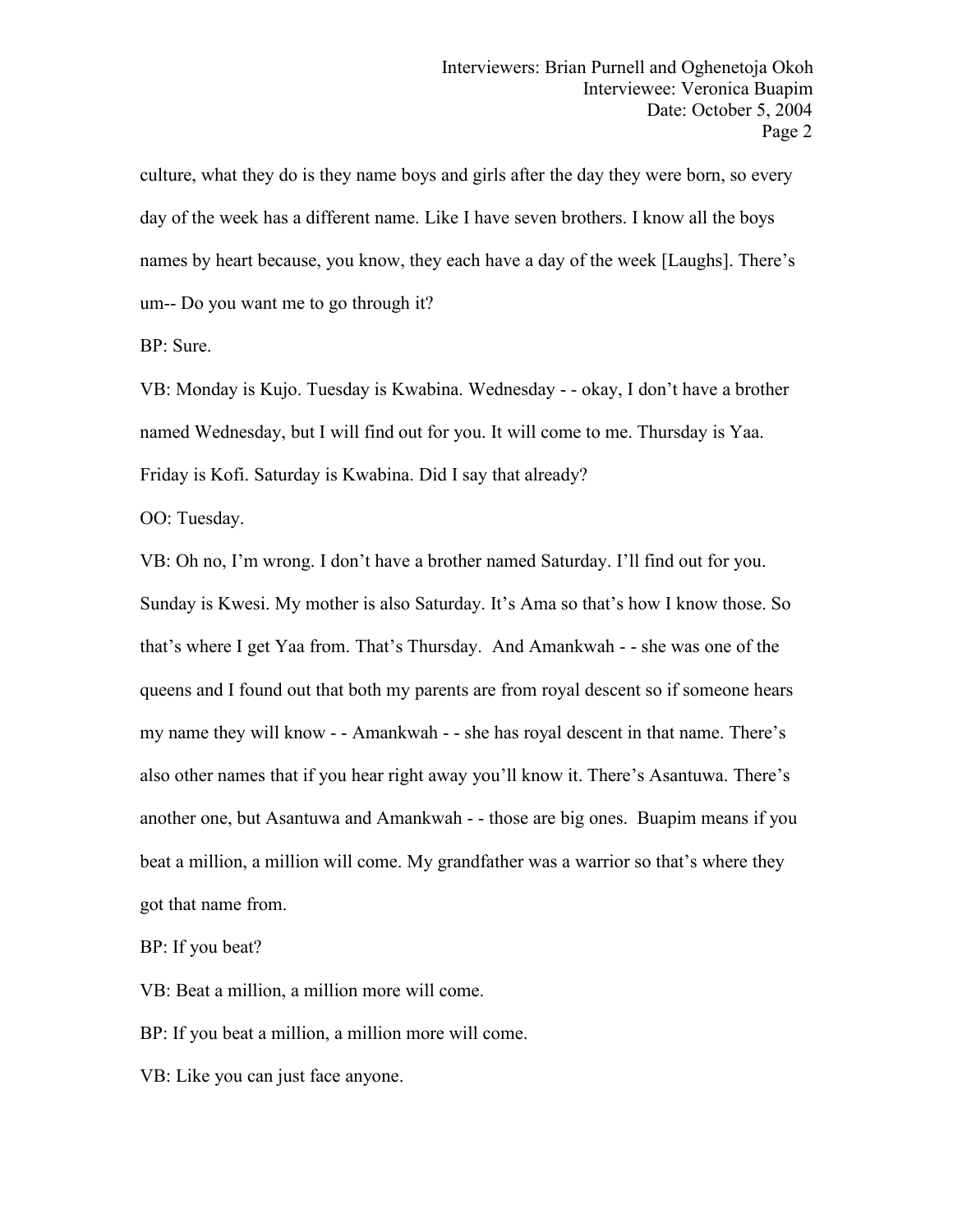BP: Oh! I like that.

VB: Yes, I know that's hot.

BP: That was crucial for living in the Bronx.

[Laughter]

BP: Where did you grow up in the Bronx?

VB: Soundview, the Soundview section of the Bronx.

BP: What streets?

VB: Commonwealth and Lacombe and it's right across the street from the Soundview

Projects and where we live is in a place called Academy Gardens. It's like a little area.

What kind of houses do they call them - - They're not projects. I forget the name for those type of apartments.

OO: Town Homes?

VB: No, not town homes.

BP: How many stories were they?

VB: Six. That's were I was born and I've been there all my life. They consist of buildings A through M and its funny [Laughs] because we moved from a one-bedroom to a twobedroom to a three-bedroom but all within that complex.

BP: All within the Academy Gardens?

VB: All within the Academy Gardens so I would tell them, "Okay, we're moving closer out of the gates. They don't have a four-bedroom so we have to find our own house now." [Laughter.] But, yeah, I've been there ever since I was born. It's like a small community. Everybody knows everyone. Some of the older ladies know me - -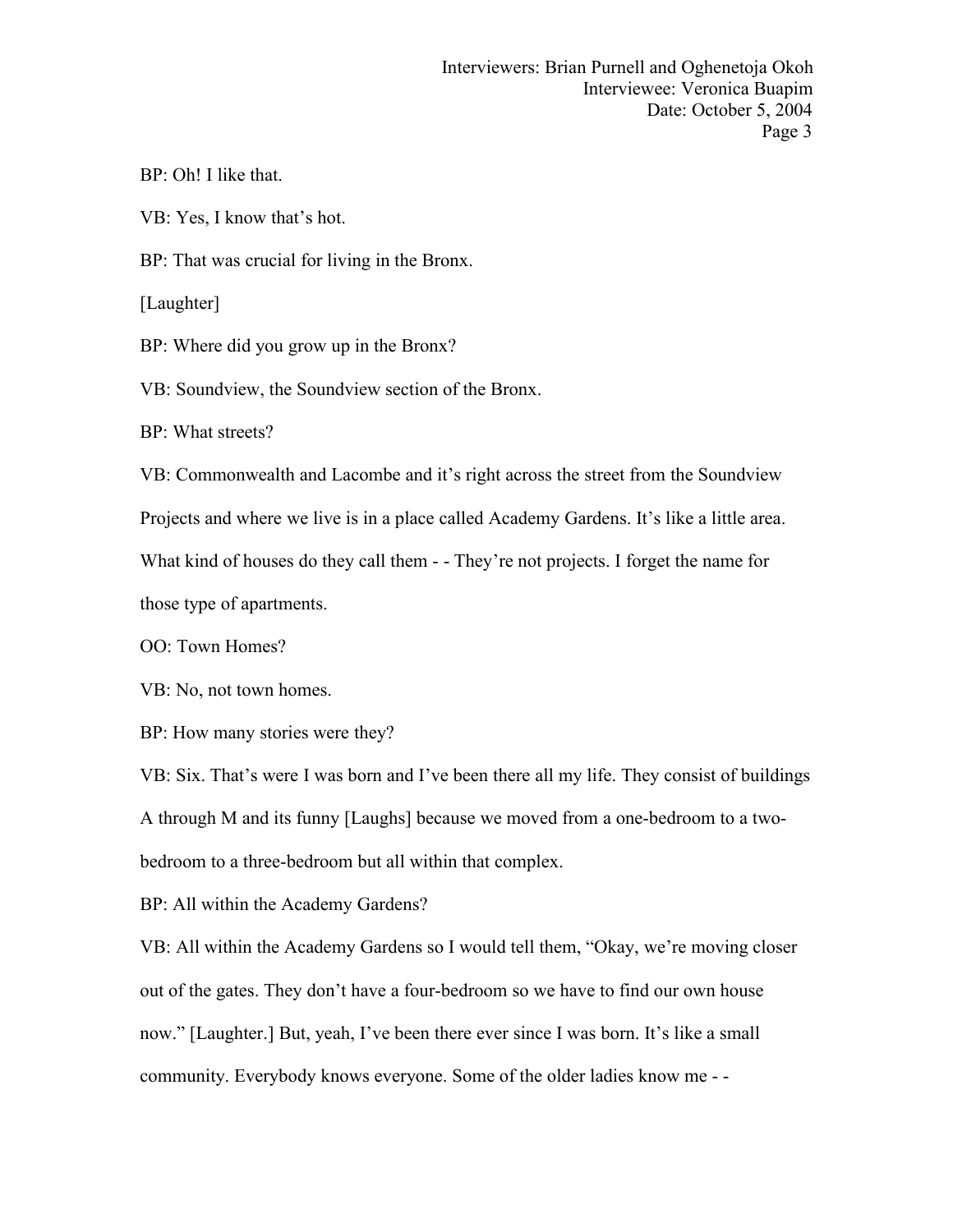everybody calls me Veronica, but I didn't get my English name until maybe I was a month old because I think they were still thinking about it or they just - - I think they decided to start using my English name when I was about a month old. When I was born they were telling everybody to call me Nana. Some of the older ladies will be like, "Nana," and my friends are like, "Who are you talking to?" I'm like, "Okay, yeah, that's my name." [Laughs]

BP: How many siblings do you have?

VB: I have six - - okay. Between my mom and my dad, they have seven of us. So I have six brothers, but I also have a half brother from my mother's first marriage and I have a half sister from my father's first marriage. So they both had one child from each marriage and they came together and had seven of us. So I'm the only girl. Six boys followed.

BP: So you're the oldest?

VB: I'm the oldest.

BP: How close are they in age to you?

VB: Very close. There's like a year, year, year. Okay, for four years we're in a year apart and then there's a little break - - about a year and a half - - and then another two year break and then the last one is a three year break. So me and the little one - - ten year difference.

BP: Wow. What kind of work do your parents do?

VB: Okay, before my mom had all of us she was working in the bank and due to the fact she was having so many children, she decided just to stay home after the fourth one was born. My father, he was an accountant. I don't remember the name of the company he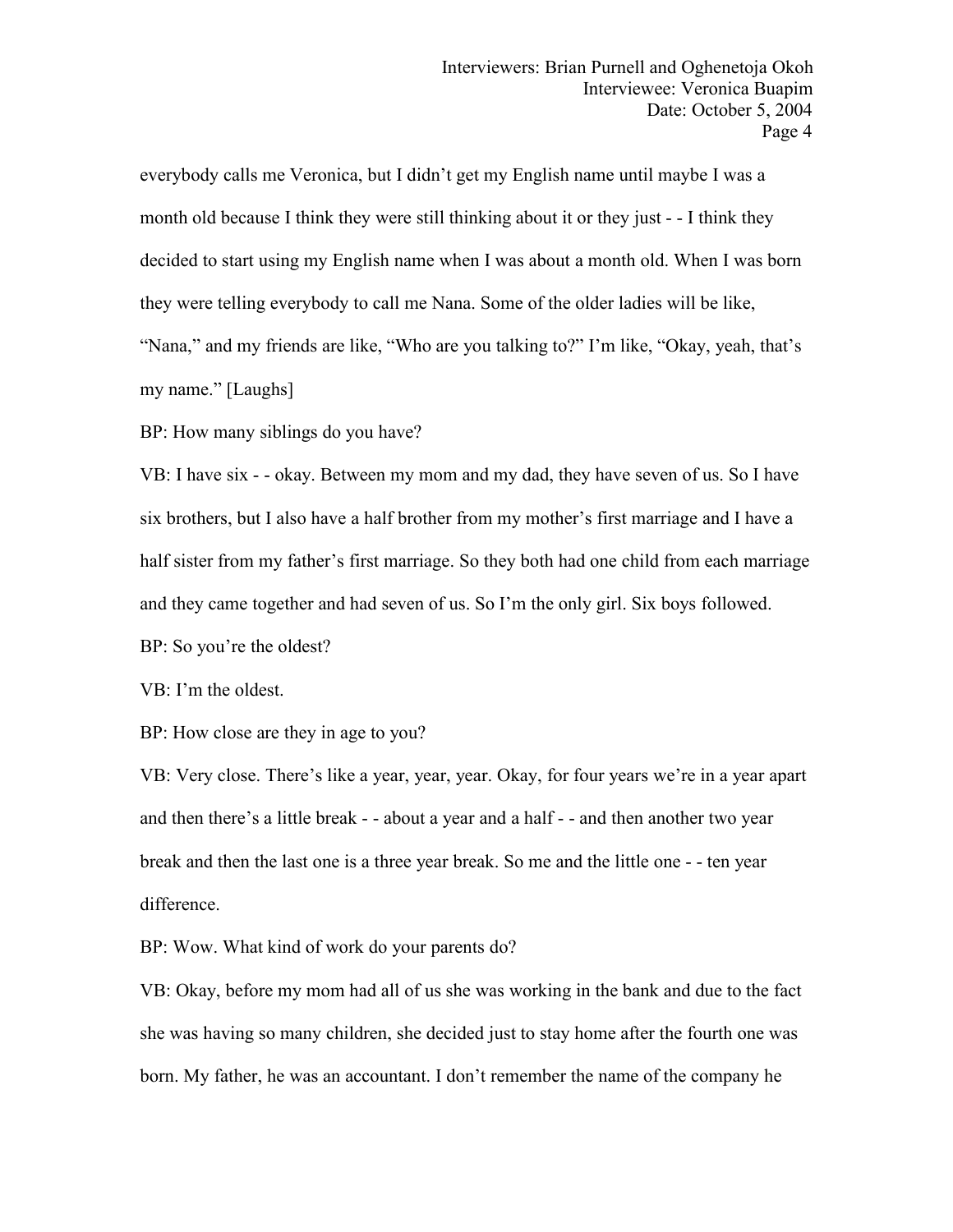was working for because I was small at that time, but he was an accountant for the company and they laid him offand he decided to start his own transportation business and that was Plaza Ambulette. That ran - -

BP: What was it called?

VB: Plaza and Ambulette. That started I believe in '93. That's when he got with some friends and they decided to put it together but after a while I think his friends decided not to do it anymore so it was justhim and we ran it from our house - -from our home. Me and my mom, we were very much involved. I got involved when I was about maybe seventh or eighth grade, you know, just answering the phones, paperwork - - my mom was doing a lot of the paperwork also - - calling up hospitals trying to get patients. BP: So it's transportation company for --?

VB: For disabled elderly people. Taking them back and forth from, you know, their homes or from the hospital.

BP: How many vehicles does he administrate?

VB: He had - - At first he started off with one and then it went up to three but then unfortunately last year we had to let go of the business - - not even last year, but a couple months ago - - because it wasn't doing so well. I really believe that it needed to move out of the home but it never got to that point and I think we owed a few people but we had to let it go. So Right now, he's trying to start a tax business. He used to do taxes for some of our neighbors. So he got in touch with Liberty Tax Travel. They help you - - it's a franchise - - and they help you put up your own company in your area so that's what he's trying to do now.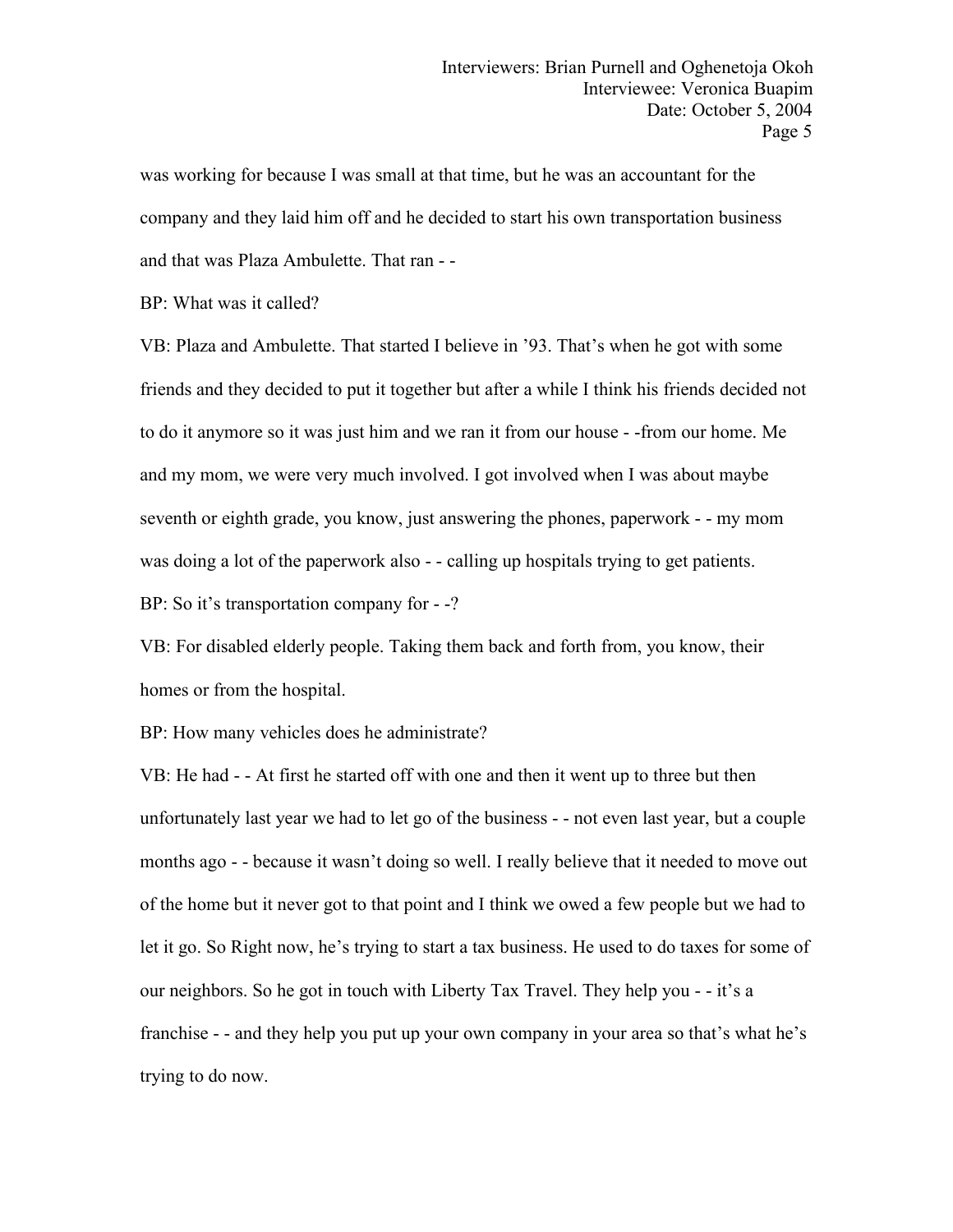BP: What's Academy Gardens like? What was it like living there as a child? VB: Like I said, everyone knows everybody so you couldn't really do anything because they would start a conversation with your mother. "How's your daughter doing?" "Oh yeah, you know I saw her doing this the other day?" [Laughter] Not that I was a troubled child. I was a good one. [Laughs] That's how it was. It's very closed in because of the gates. You don't really know what's going on on the outside even though you - - okay, before - - it's changed dramatically, because I remember as a little kid everybody was so close and I couldn't wait to become a teenager there because they had so much fun. So many activities went on when summertime came. Everyone was outside. Dodgeball, kickball. They had a summer camp and I remember I used to see my older brother who was living with us at the time. They used to have this thing that they would pick a day and they'd catch you and they will pick you up and they would sing this song and it was like, "Oh-dee-oh, oh-oh-oh." [Laughter] They would go out of the gate and they would then push you right in front of the fire hydrant and they'll wet you. I mean it was justso funny. I was like, "Oh, this is so much fun!" They would usually do it to the guys and one time they caught my brother and we were all looking out the window. We were like, "Mom, they got David." I couldn't wait to grow up because I was too little to go out and have fun. I mean I had fun because the older people were the counselors and they would play all these games with us - - steal the bacon and all that stuff - - so it was fun. BP: This was a program that existed within Academy Gardens?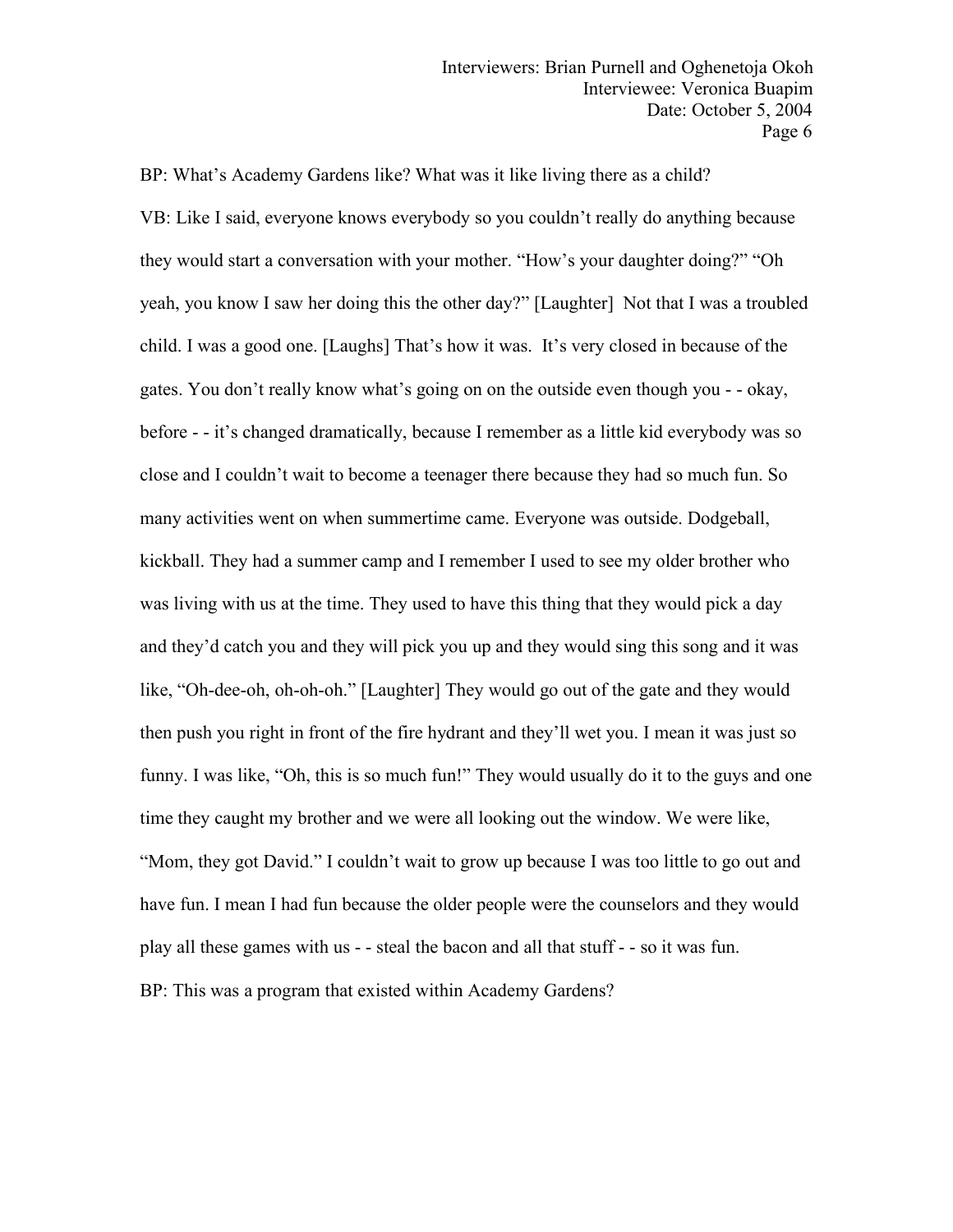VB: In Academy Gardens. It was under different management and I think they were more about family, you know, getting people together but then I remember when I was about fourteen when I started going to Summer Youth a lot of the people moved out - -

BP: Say it again?

VB: A lot of the people moved out. Different management came in and it all changed. Faces weren't the same. That sense of community or family wasn't there so much anymore. They still had the same summer camp but not many people got involved. You would only see a few kids and the summer there was boring. Like I remember when I was about twelve, before the management came in, everybody would play with each other. We would play this game - - I forgot what it's called - - Manhunt? Was it Manhunt? - -We would play that and it was just fun.

OO: So these were kids that you had grown up with all your life?

VB: Right, all my life. Even older people, you know who they were. But now everybody's doing their thing and the kids are all about smoking. What's going on? Pregnant, you know. This is no good. No good at all.You see them hanging out in the buildings. I could smell weed in my window. What is this? It was crazy.

BP: You didn't see this stuff as a child?

VB: No, you know it happened out the gate. You knew it was out of the gate. Out of the gates, you would see people on the corner. That wasn't surprising to see people on the corner. You would hear it from your window. You would hear some gunshots and stuff like that - - glasses breaking and all that stuff but it wasn't affecting us, you know? Soundview is known to be - - I mean not as bad as the other projects, but stuff go on there.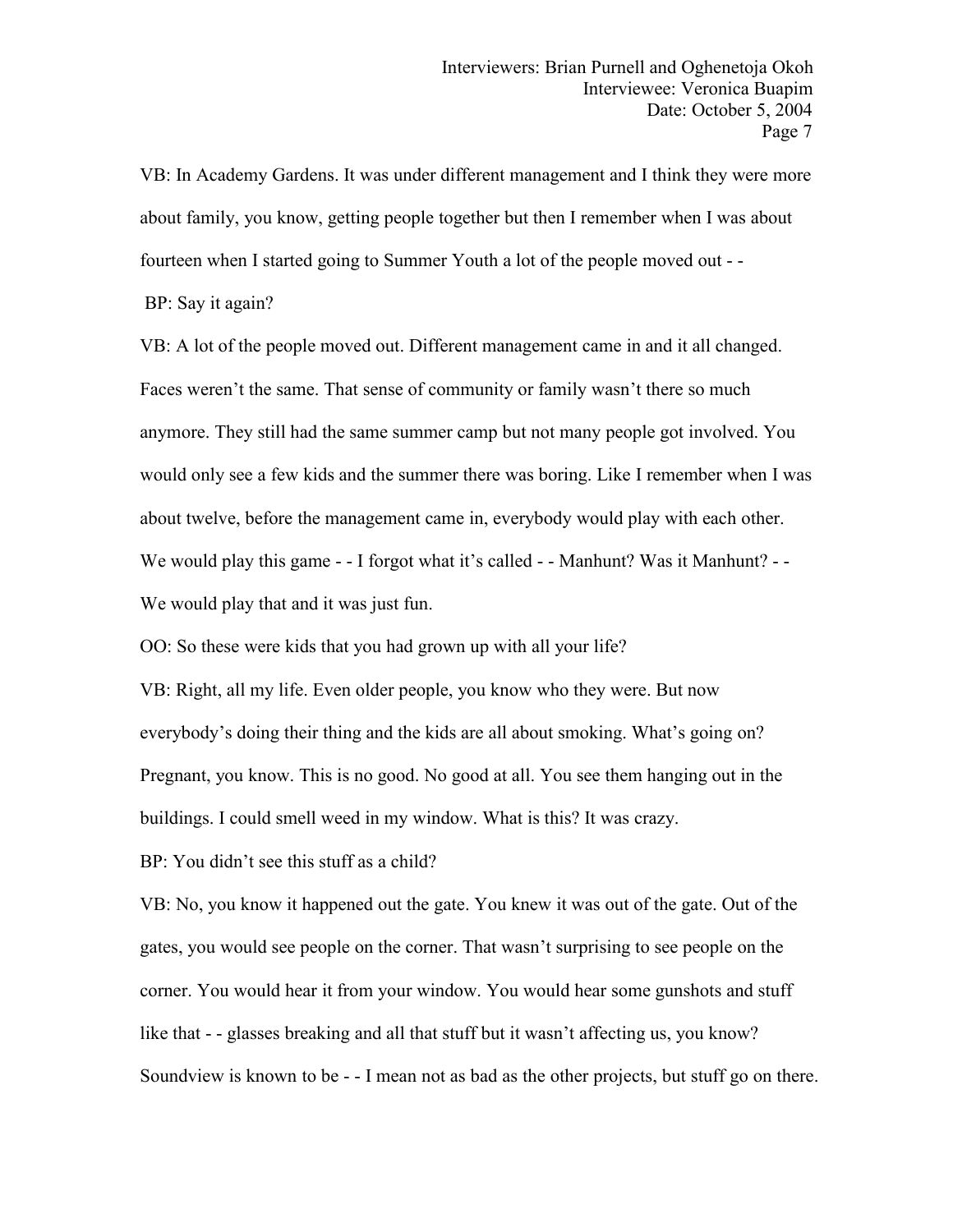Sometimes it would hit Academy because they're right across the street so, you know, sometimes they would try to get in. I remember my brothers had some problems with the kids over there and they actually ran in Academy and they were chasing them in there. It was Soundview against Academy. That's what it was. They had a like little feud and they used to make their own little gangs up. You know, nothing - - little kid stuff. I forgot what they called themselves.

BP: As a child it never escalated to kind of - - violent overtones?

VB: Not so much. As we grew up, yes, because then they used to get in there easily. The security wasn't so great. I mean it's right now - - they're saying, "Okay, you need to show ID to get in here." My brother- - he was part of it. I remember one time he was coming in late--coming from work - - and some people who don't even live in Academy Gardens - - they would come in there and they had some problems with guys outside the gate and the guys from outside the gate shot at him and they missed him but they caught my brother in his ankle. We heard gunshots and we're like, "What's that?" And my heart kind of skipped because, you know, I was like, "Okay, he's not home. Where is he?" and we just heard banging on the door. Thank God it was just his ankle, but we didn't experience this stuff before.

BP: What year did that happen?

VB: It happened about a year ago.

BP: A year ago? How old was your brother?

VB: Nineteen.

OO: Where is he in the line?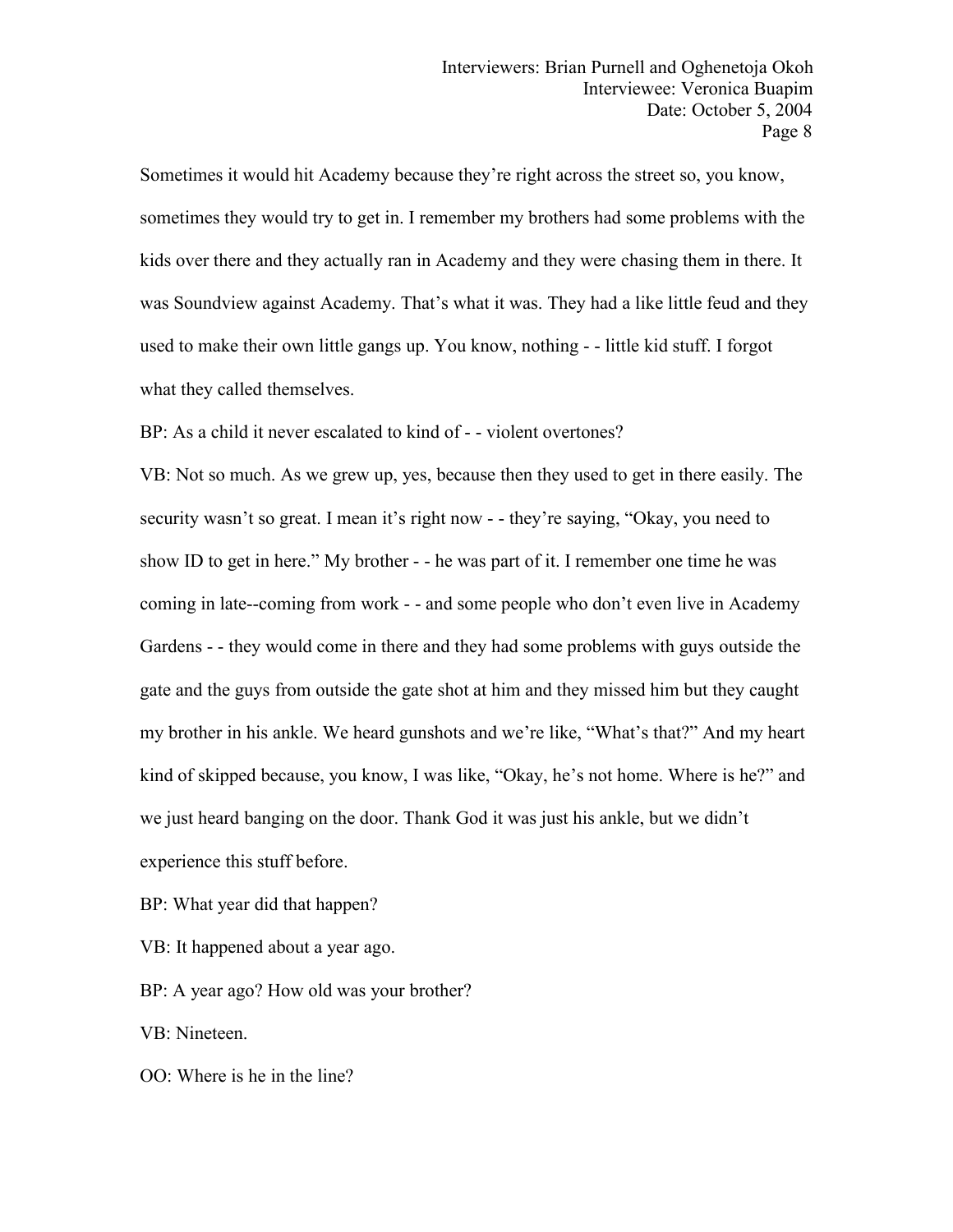VB: He's right after me.

BP: I want to take it back to maybe - - you said when you were fourteen that everything changed so that's - -

VB: About, because I guess that's when I started working. I wasn't really involved in the summer camp anymore but just coming home it wasn't the same.

BP: So this was about the late 90's?

VB: Yes.

BP: What was life like in the early 90's? You described a very vibrant community. Were there many adults present? It seems like you said there were a lot of adults who looked - - VB: Yes, there were adults present. I think the teenagers who were a little older than us, they were very involved, because of instead of going out to do summer youth they would do it inside.

BP: What is Summer Youth?

VB: Summer Youth Employment. It's just - - I think, yes, the government fund it. They help teenagers get jobs usually at day camps, cleaning up the parks. Those are the basic jobs that you would get.

BP: And there was a program within Academy Gardens?

VB: Summer Youth - - they would send you out to different places and Academy Gardens was one of the places since they had a summer camp there. It was one of the places where they would send the kids. So you could go there when it was time to sign up and request that you would want to work there and Academy Gardens would choose their name and that's it.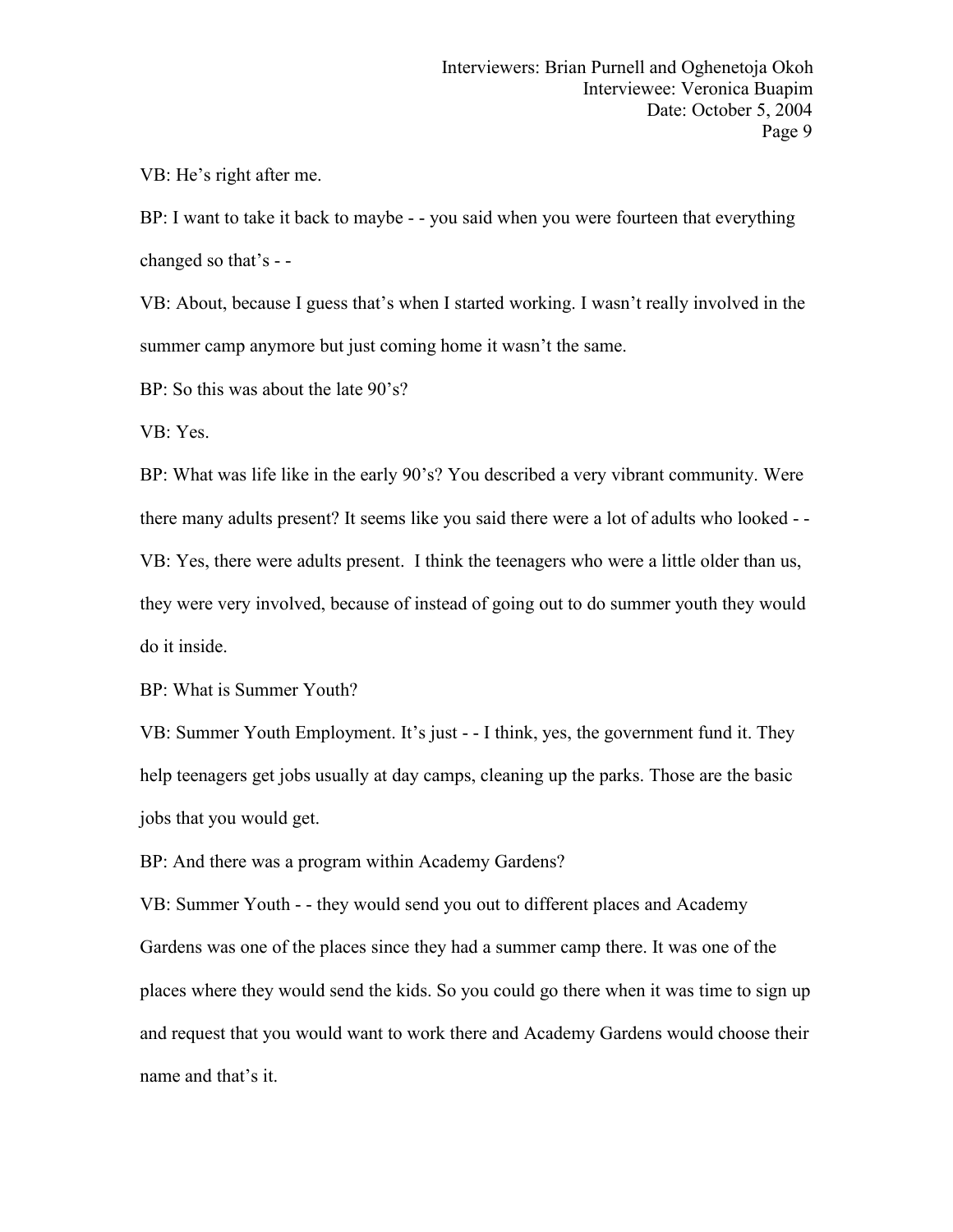BP: A lot of, for you, the older kids - -

VB: They were there.

BP: -- they took their Summer Youth Employment in Academy Gardens?

VB: So it was just so much fun.

BP: And you participated in this camp program as a kid?

VB: Yes.

BP: What did other adults do for a living where you grew up?

VB: Some of them were the organizers of what goes on there. We used to have a barbeque every summer and they were the ones who put it together and that was a lot of fun. It was right across the street. There's a park and we used to go over. That's what I'm talking about family because we used to do this annual thing. We would go over there, have fun. I think 98.7 used to come over there and it was just a cookout we all had a good time. We would play games and stuff. Butnow, I mean they do it, but it's not - - I don't know if it's me because I'm getting older - - but even my little brothers, "Oh yeah, are you going to the barbeque?" "No. I don't want to go." That's how you see most of the kids. Stuff that we appreciated when we were younger, they don't appreciate anymore. BP: Did your parents participate in the community activities?

VB: Not really. I mean, they would tell us to go. They would go to the cookouts. My mom went to the cookouts. There was so many of us she didn't really have time to get involved as she would have liked to.

BP: Some of the friends you grew up with - - do you remember what jobs their parents did?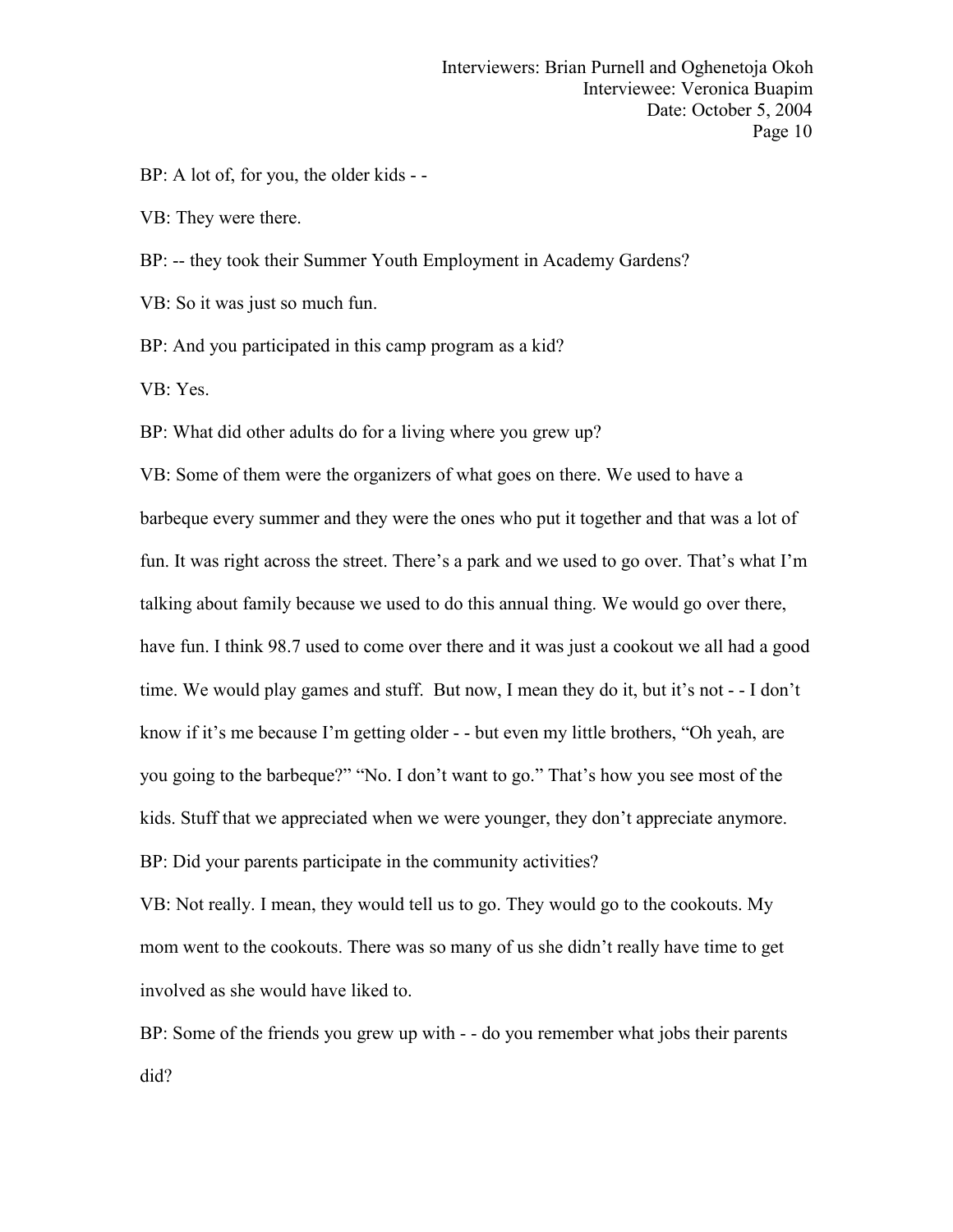VB: Well, I didn't really hang out with too many people. It was always like a small group but I remember a lot of them had stay-at-home moms. I never really asked them. I just know they were working. Their fathers were mostly working.

BP: Their fathers were working?

VB: Their fathers were working.

BP: And their fathers were around?

VB: Yes.

BP: Fathers lived - -

VB: Well, one of them, she was living with her aunt. One of my close friends, she was living with her aunt and her grandmother lived there and she was living with the both of them.

BP: The general sense is that there were families - -

VB: There was families, yeah.

BP: - - characterize life in the Academy Gardens.

VB: Plus the racial structure really changed. There were a lot more blacks during the 80's

to 90's, but now it's more Hispanics living there.

BP: When you were growing up, blacks meaning African-American?

VB: Yes.

BP: Were there many Caribbean and people of African descent too? Or mostly African-

American?

VB: No, African-American. Mostly African-Americans.

OO: Were you the only African family?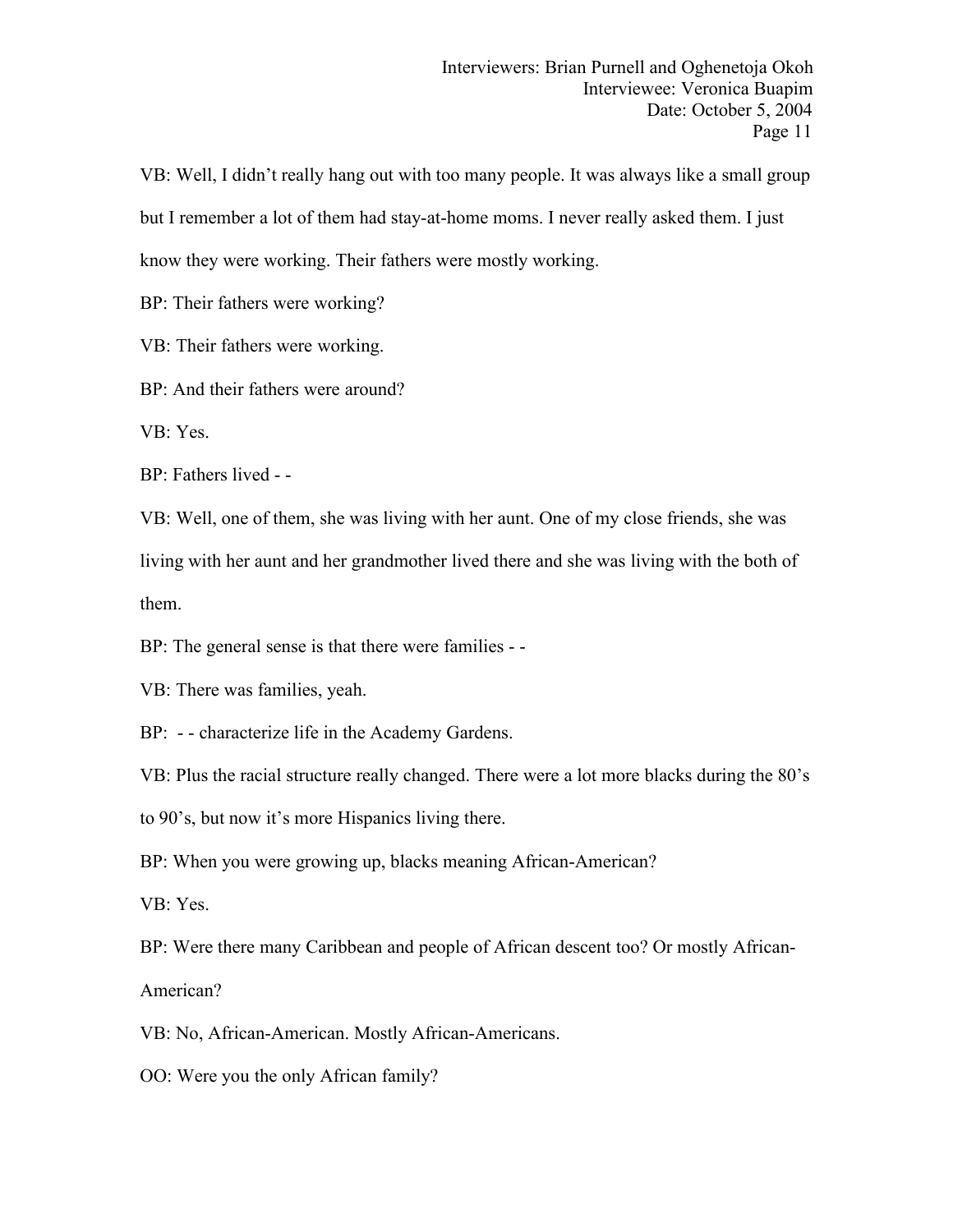VB: That's what I'm trying to think. As I know, yes. Okay, no, there was this one guy who came - - I forgot how old I was – but his family was from Nigeria but it was just him and his father. I'm not sure where his mother was but that was one family and now, recently, about three years ago, there's another African family but I'm not sure where they're from. But yes, we were known as the African kids. [Laughs] OO: Most of your friends were African-American when you were growing up? Did you

hang out only with the kids from your neighborhood or was it mixed - -

VB: It was a mix.

OO: - - between neighborhood and school?

VB: When I say it was more African-American now I'm thinking of the friends I had back then. There were more African-Americans but I could only remember - - I had Spanish friends. There were Hispanics living there so it was a mix in my group, you know?

BP: Hispanics from where? Puerto Rico?

VB: Where is this girl from? She was Dominican and the other one was Puerto Rican, actually.

BP: What was P.S. 69 like?

VB: P.S. 69 - -

BP: You went there from - -

VB: Yes, everybody went there. That was the local school right there. It was nice. Actually, I forgot to mention: I was in P.S. 69 for Pre-K and kindergarten and then I went to Holy Cross, which was the Catholic school across the street. So I was there from first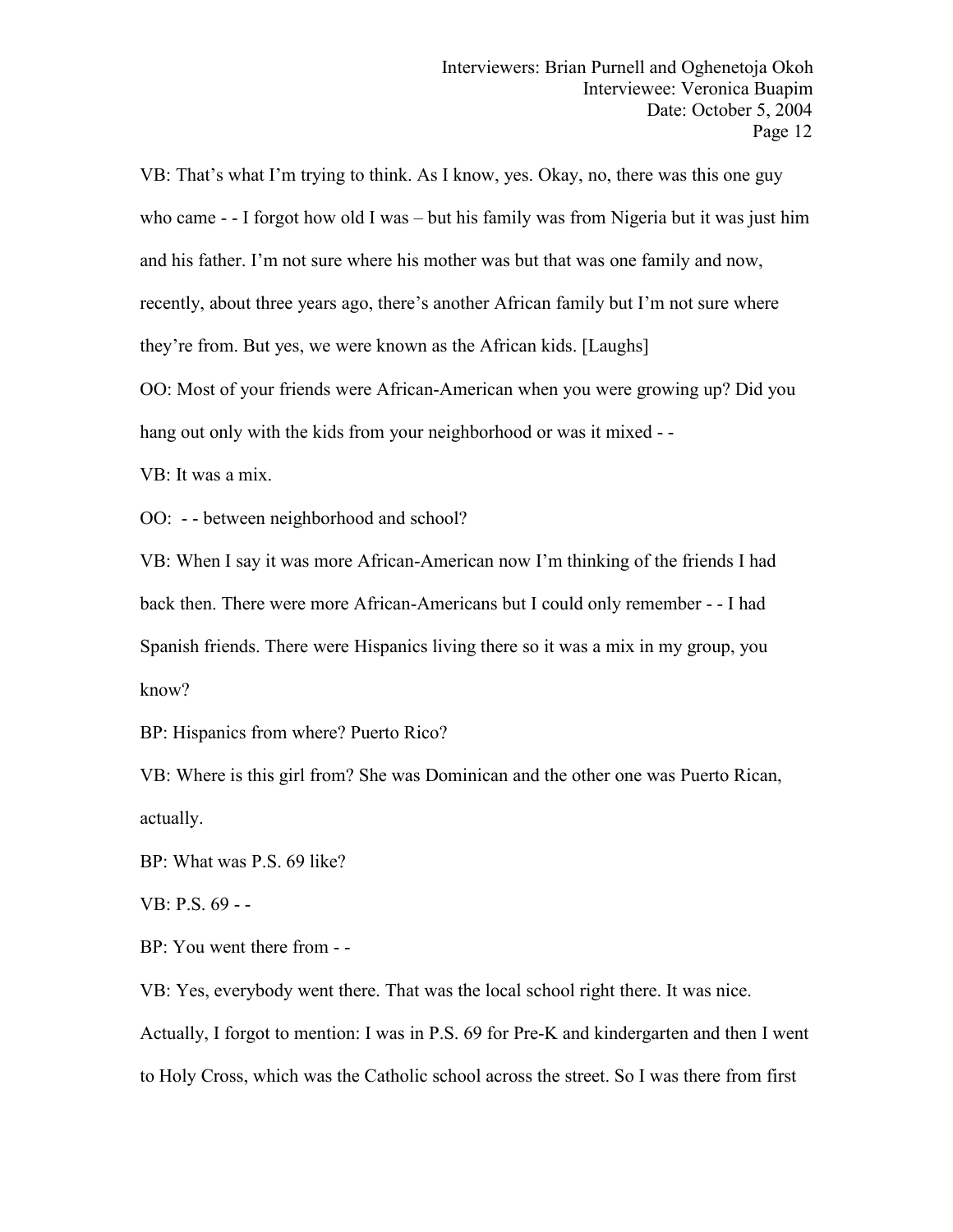to second grade and over there I actually had two African friends. There were five of us

and there was one Spanish girl. I think she was Puerto Rican. Then there were two

African Americans and then there was one Nigerian and the other one was Ghanaian.

BP: How long were you at Holy Cross?

VB: For two years - -

BP: And then where did you go to school?

VB: - - And then I went back to P.S. 69

BP: Why did you go to Holy Cross for first and second grade?

VB: Because my parents wanted us to be in Catholic school. My father is Catholic and he wanted us to be in Catholic school but I think it was getting too expensive so then he didn't have a choice so he had to send us back to P.S. 69.

BP: And you went there from third to - -?

VB: To fourth - - it goes up to fourth grade.

BP: Did you notice much of a difference between Holy Cross and P.S. 69?

VB: Well, okay, when I first went there, I was like, "This work is hard." I felt like I had to catch up to the students there. Of course I had to make new friends. Basically, the kids were the same. Maybe teachers were a little more mean like, "Okay, what's her problem?" [Laughter] I remember in third grade I was never - - I was always the good one! Everybody likes Veronica, right? [Laughter[This lady in third grade, "Veronica, you're talking too much," and that was the first time I got punished. She sent me to another classroom so I was like, "Okay, I do not like it here. What's this?" I knew some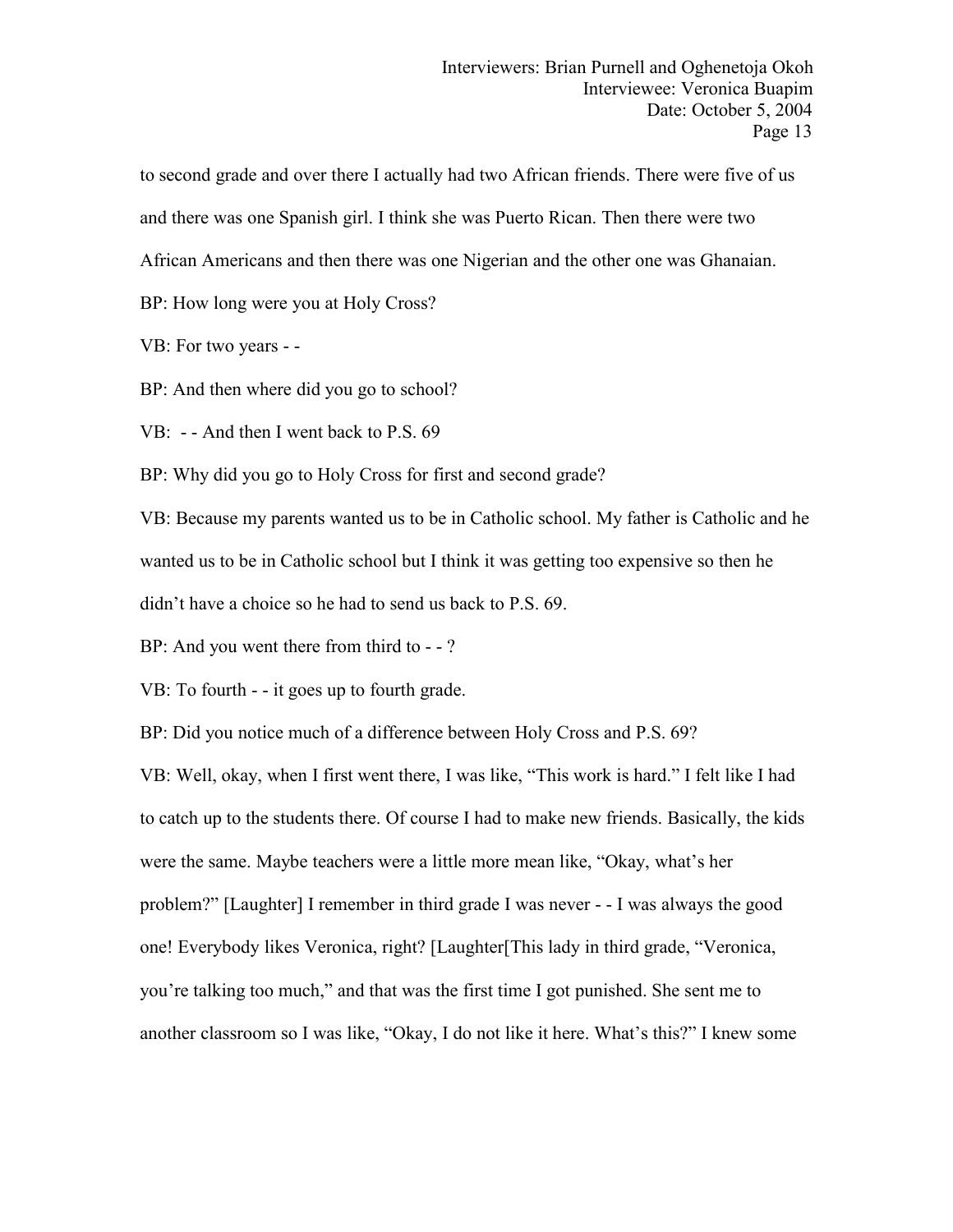of the people from kindergarten who actually remembered me and they made me

comfortable and I was okay. After a while me and her, we resolved our differences.

BP: So you went to P.S. 69 for Pre-K and Kindergarten?

VB: [inaudible]

BP: You went to Holy Cross for first and second?

VB: Right.

BP: Then you went back to P.S. 69 for third and fourth?

VB: Right.

BP: And then where'd you go to school after that? Oh, I.S. 174.

VB: I.S. 174. And, you know, everybody - - well, no not everybody - - some people went to Catholic school but mostly everybody from P.S. 69 went to 174 and I knew a lot of people but Imet also a lot of new people there. I guess that's just where you're finding yourself, you know? I hated junior high. Not hated it, but I didn't like it so much as I liked high school because I got made fun of there. My hair wasn't great. I had the puffy hair. It was really thick. I was the darkest girl in the class. I didn't really accept all of that like I accept now. I love my skin color right now. I love it. But, you know, guys would make fun of me. There was this one guy who always used to call me afro from seventh grade. I met him in seventh grade - - "Hey, what's up, Afro?" Because of just my hair and that made me want to get a relaxer. I was like, "Mom, I need a relaxer."

OO: Up until then your mom never straightened your hair?

VB: I used to keep it in braids or sometimes I would try and do it myself. That was a mistake. [Laughter] I had the ponytail and the [inaudible] - - ugh, that was not working.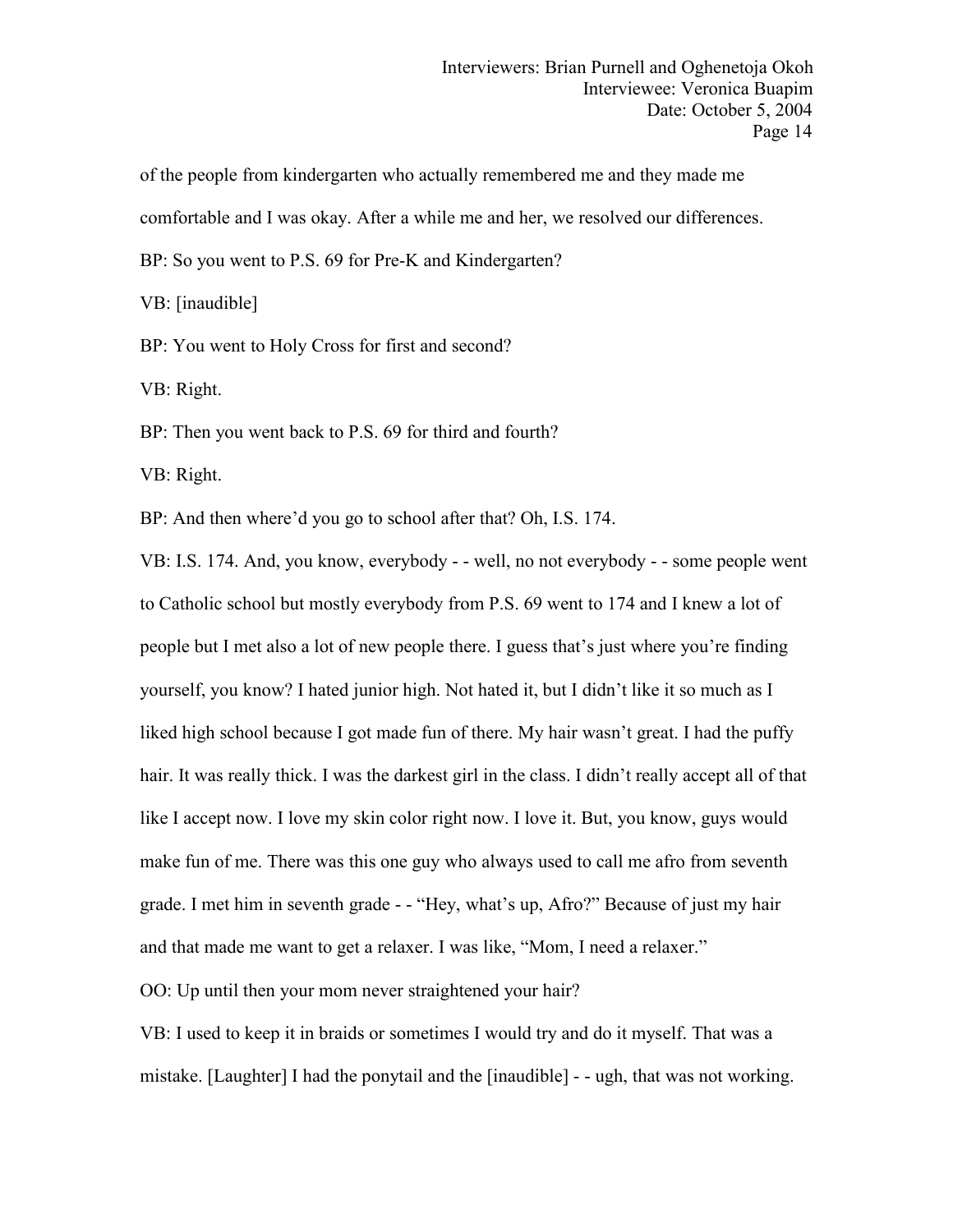You know you get the hot comb, and what happens? It looks nice the night when you're going to bed, but you wake up in the morning for picture day and your hair is all over the place. This guy used to call me - - what did he used to call me? - - You know, all the stupid remarks - - "midnight" and all that dumb stuff and they didn't understand how much I hated it, you know.

OO: Was this predominately - - what was the - -

VB: No, it was very mixed. I mean, okay, no. I think it was mixed. It was very diverse. The only thing - - no, not so diverse because it was mostly Hispanics and African-Americans, so that was it. That was basically it. There was only one Irish girl in my class through the whole thing. So it just made me doubt myself. "Am I pretty? I must be ugly. No one likes me." And then my best friend - - she's around your complexion - - every guy used to talk to her. Like everybody. She had nice hair, you know, what's considered nice hair? Because of what they were saying to me I thought everything I had was not right. That was the time when I was doubting myself all through.

BP: In junior high school?

VB: In junior high.

OO: What was it like going between your home and school? Was there a certain marked difference between the kinds of expectations your parents had for you and the kinds of expectations that you would get from teachers and the kinds of ways that you saw yourself in school, you know, getting from the students and the way you were at home? VB: Socially I guess - - I kind of knew everyone. It seemed like everyone always expected me to be the one getting the good grades and who was involved. Not that I hated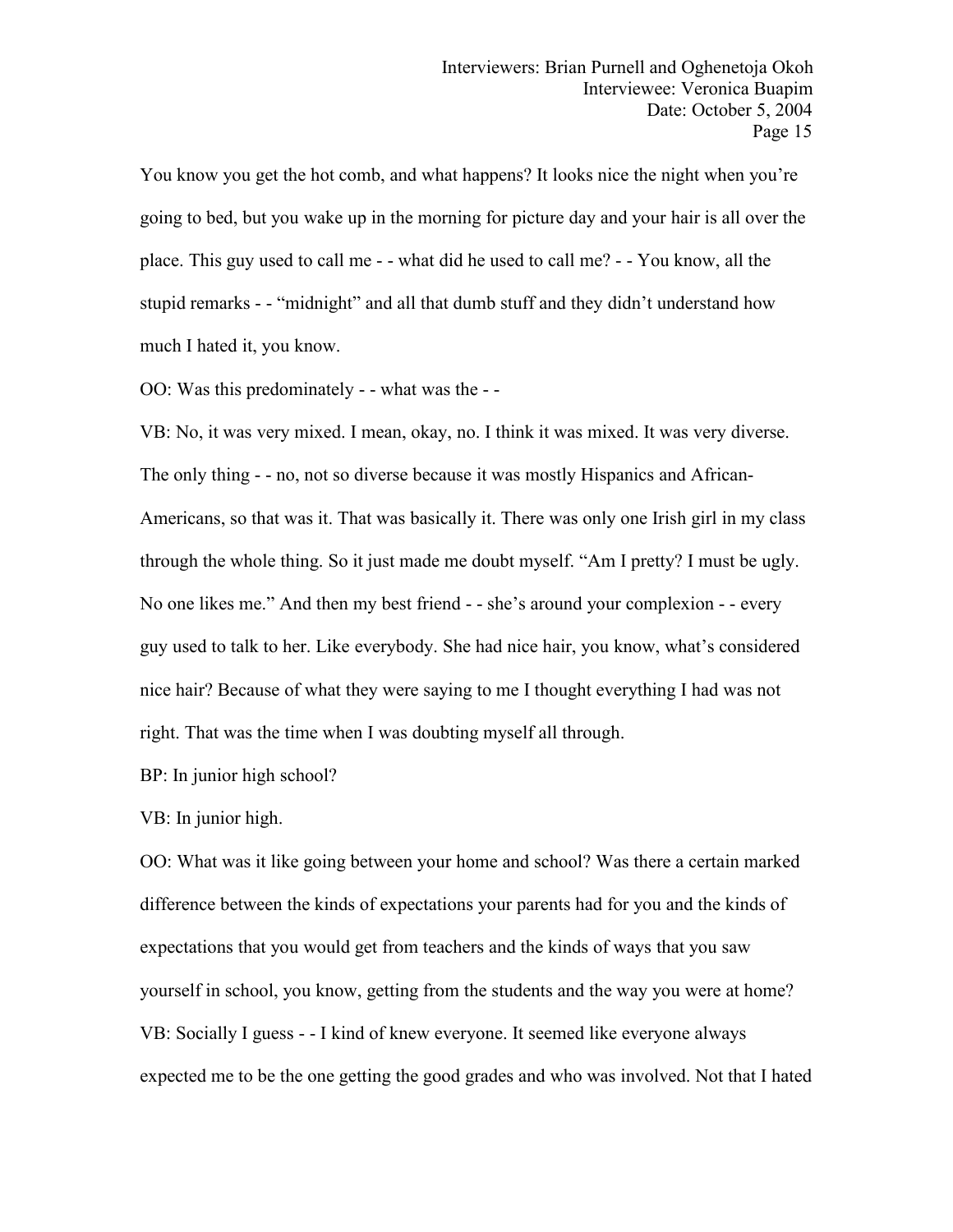junior high so much when people weren't making fun of me. I had great friends and I was very involved. I was in the student government, storytelling contests for three years, actually won some of them.

BP: What is that?

VB: Oh, Storytelling contests?

BP: Yes.

VB: You know it?

OO: No, I'm eager to hear.

VB: Okay, you choose a book and I started this in fourth grade. I forgot the book I chose in fourth grade. Basically, you memorize the story and you go out in a group of people, you know, adults and you tell them the story. But they don't just say, "Okay, you're Jack the rabbit." They look how you explaining it and how you're delivering it to them. They go by style and everything like that and I really had a lot of fun with that. Fourth grade, I think I didn't win but fifth grade I won second place. Sixth grade, I didn't enter. But seventh grade I decided to do the story *Mufaro's Beautiful Daughters*. You ever heard that story?

OO: No.

VB: That's a wonderful story. I love that story. For a while, I still could remember it word by word after I did it because I did it for two years. What first captured me was I loved it on sight because it was about two African girls. One of them was jealous of the other and - - the youngest was jealous ofthe oldest one and she was about to be married but she wanted to take her place so she was doing everything she could. She had to go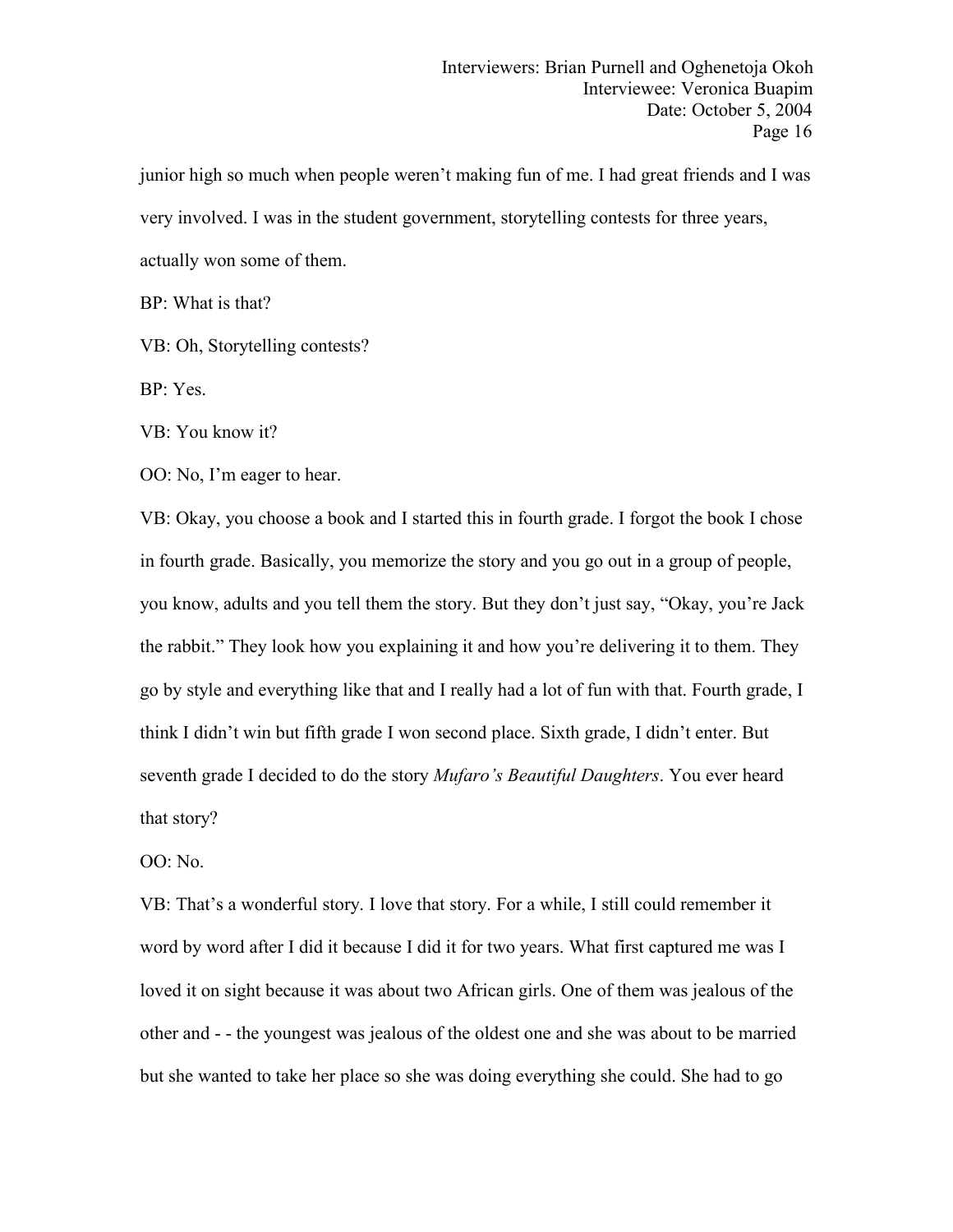through some process or something like that to get the prince or something and she was trying to put traps in her way. Anyway, the older sister ended up marrying the prince and then the younger sister becomes her servant. I mean, It was pretty long, but I memorized the whole thing and I won first place for two years then I won the district for district eight. Then when I went on to compete - - after the district there is something bigger. Superintendent, I think. Superintendent's office? I won second place.

BP: Who sponsored these contests?

VB: I believe it was the superintendent's office. Yes, I think it was them because I remember they made a whole big deal because district eight had never won before. I was actually on the news for it.

BP: So this was within the public schools?

VB: Yes, within the public schools because I competed against other people.

OO: Was this part of your growing up - - telling stories?

VB: Yes.

OO: Was this influenced by - -

VB: Actually no, I forgot how I got involved. I think they mentioned and I mentioned it to my mother. She said, "Yeah, you should do it," butafter I did it I found out - - Ghana. That's when I started asking questions. They told stories - - Anansi, the spider.

OO: The Anansi stories.

VB: I really got interested in those. I don't know I guess it was just part of me [laughter] because they're all about storytelling, you know? They have a lot of fables that end with some kind of moral thing of what you should do. They would use a spider to tell it.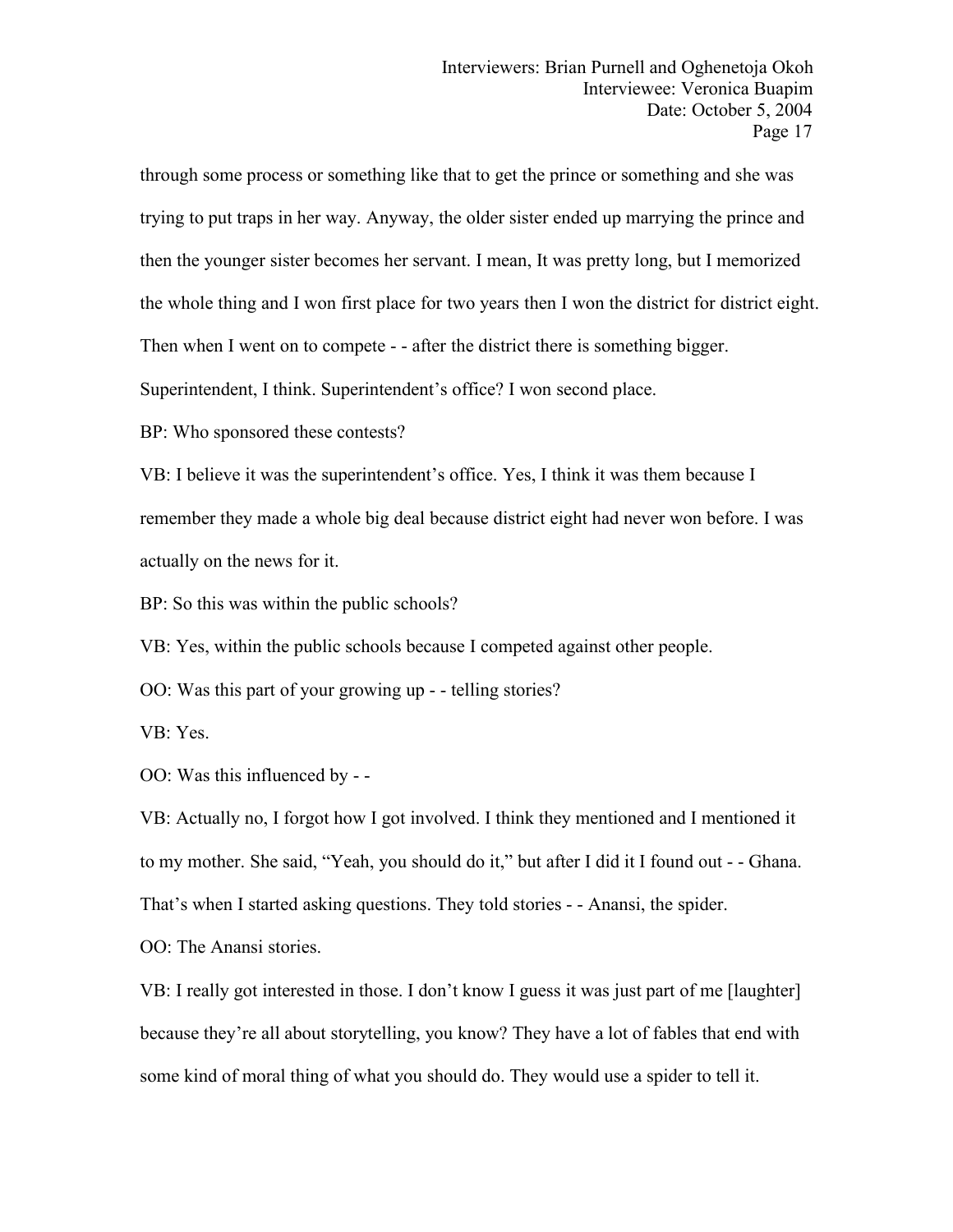There's one story my mother used to tell me - - maybe that's where I got it from because she did used to tell us stories - - about this guy, Balankakoo.

BP: What was his name?

VB: Balankakoo.

BP: How do you spell that?

VB: You know, I don't know, but I guess B-A-L-A-N-K-A-K-O-O, Balankakoo. It was a guy who couldn't - - I think they were servants. They were friends and they worked atthe master's house and the masters sent Balankakoo to go fetch something for him and his friend walked out with him and Balankakoo got hitby a truck. [Laughter] That's not funny. [Laughter]

BP: Maybe we should take that off the record. [Laughter]

VB: Anyway, his friend sees this but the thing is, he can't speak. He doesn't know how to speak the language well. I think he can't speak English but his master spoke English. He is trying to explain to him what happened so he's, "Balalankakoo. Market. Street. Go. Truck. Boom! Balankakoo, ohhh." Just like, the way my mother used to tell it was so funny so you know the expressions and all of that - - that was from her. That was funny. [Laughter] I'm sorry. I'm surprised I still remember that. That was our favorite story. "Mommy, tell us the Balankakoo story." Like, why? I don't know. That's pretty harsh, right? But yes, that was the story.

BP: Do you have anything you would like to build up on?

OO: I was actually going to ask how it was like growing up in your household? When did your parents come from Ghana? What place did that have in your lives? You know - -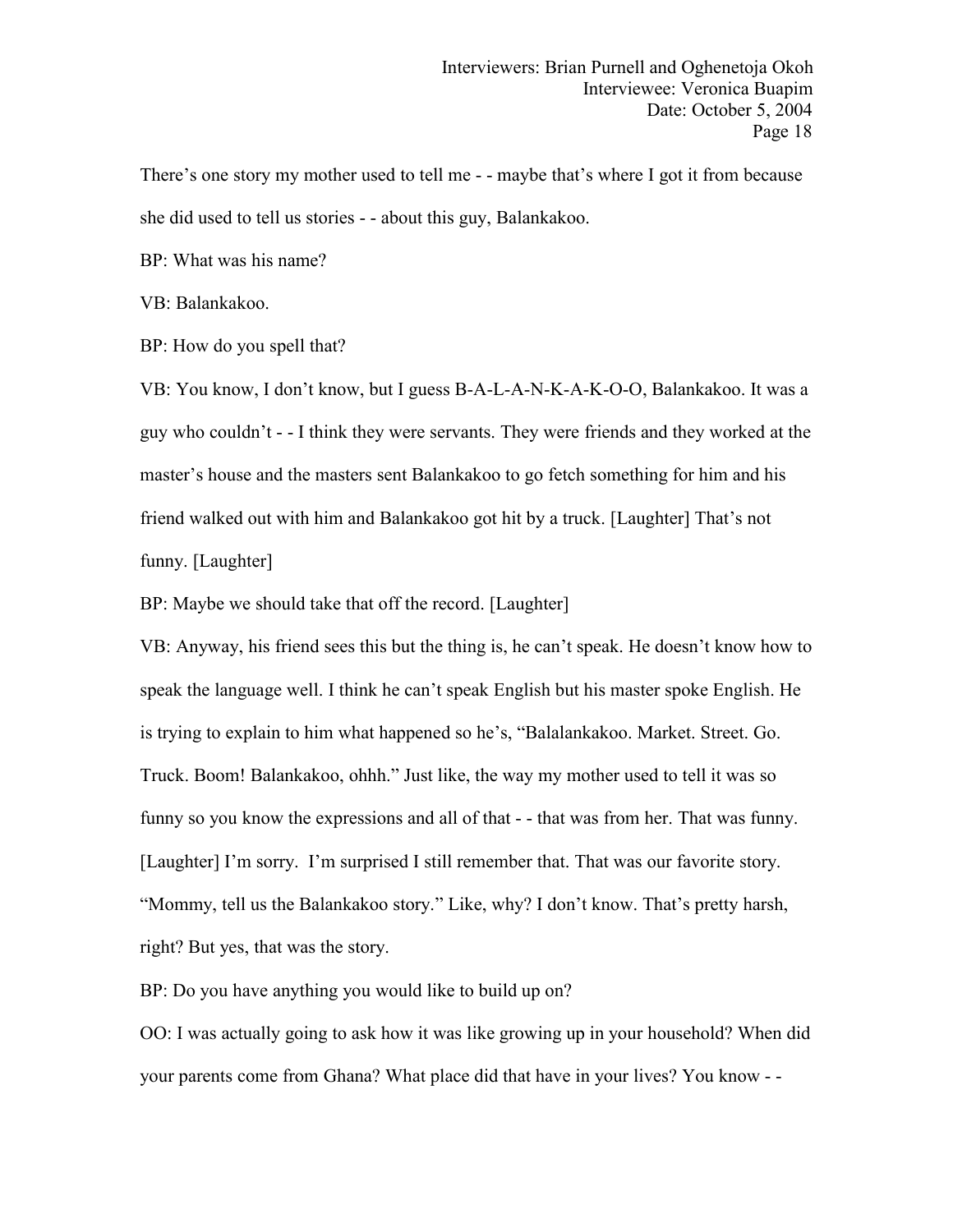Ghana. Did they maintain ties with Ghana? Did you guys participate in cultural associations?

VB: My father came here in the 70s. I'm not sure exactly what year he was but he was in his 20s when he came so, you know, the tradition is very imbedded in him. My mom came here when she was fourteen.

BP: What tradition?

VB: The Ashanti tradition.

BP: What does that mean?

VB: Ok, you know Ghana - - they have different tribes, and he's from the Ashanti tribe. Their cultures is very different from here - - little stuff. You can't give them something with your left hand because that's like the dirty hand - - forbidden. Don't give me stuff with your left hand. That was one thing that was very important in our house. If you try and give him something with your left hand, he's like "Okay, what are you doing?" He would look at you like, "You're not serious."

OO: So he insisted on maintaining these cultural - -

VB: He insisted on that. Right, all of that is in our family .My mom - - she came here when she was fourteen. She is half Ashanti and half Fanti. Her father was Ashanti and her mother is Fanti. They are very similar. They speak the same dialect, which is Twi. There are only little things that are different but basically, everything else is the same.

BP: Did they get married in the United States?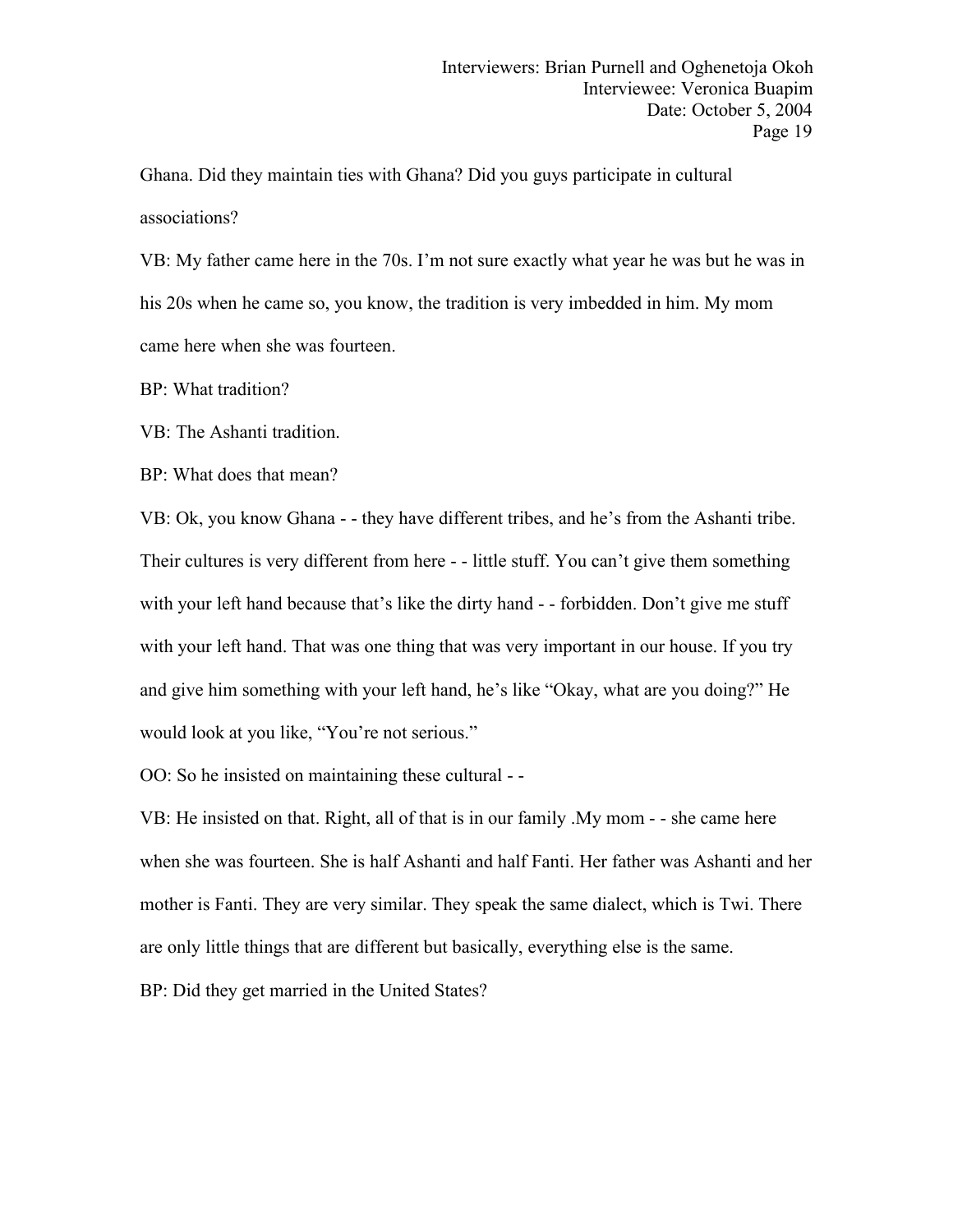VB: Yes, they did. They met here. [Laughter] Actually, it's funny because, ok, she was living in Riverside. Okay, let me start form the beginning with her. My grandfather - - he came here - -

BP: Your maternal grandfather?

VB: He came here with my mom, before my mom was born, and she was in her mom's womb. He came here to find a job because things were kind of rough back home and he was working with the United Nations. When he came here, he met the person who is now my step-grandmother, Ivy, who is his wife now.

OO: What year was this?

VB: Oh,1951 is when he came here, because that's he year my mother was born. He came here to find a job and he ended up meeting someone so him and my grandmother [inaudible] so they got a divorce. He never really got to know my mother because he never went back to Ghana. He came here, started a new life,was working with the United Nations and when my mother was fourteen he decided, "Ok, I want to get to know this girl," so he sent for her. And it was funny because when she was leaving, everybody - - if you're going to America, it's a big thing. "Wow, you're going to the rich country! You're going to do so well!" They used to have this thing when they were in school. They would see and airplane and they would be like, "Oh!" Everybody would think that it's going to America. "Tell this person to come and get me. Oh, I want to go to America. I want to see what it's like." So that was the big thing. When she was leaving she sang a song for mother and her brothers and her sister. She has one brother and four sisters and she was the last butone. Her youngest sister was from a different father, so she the last one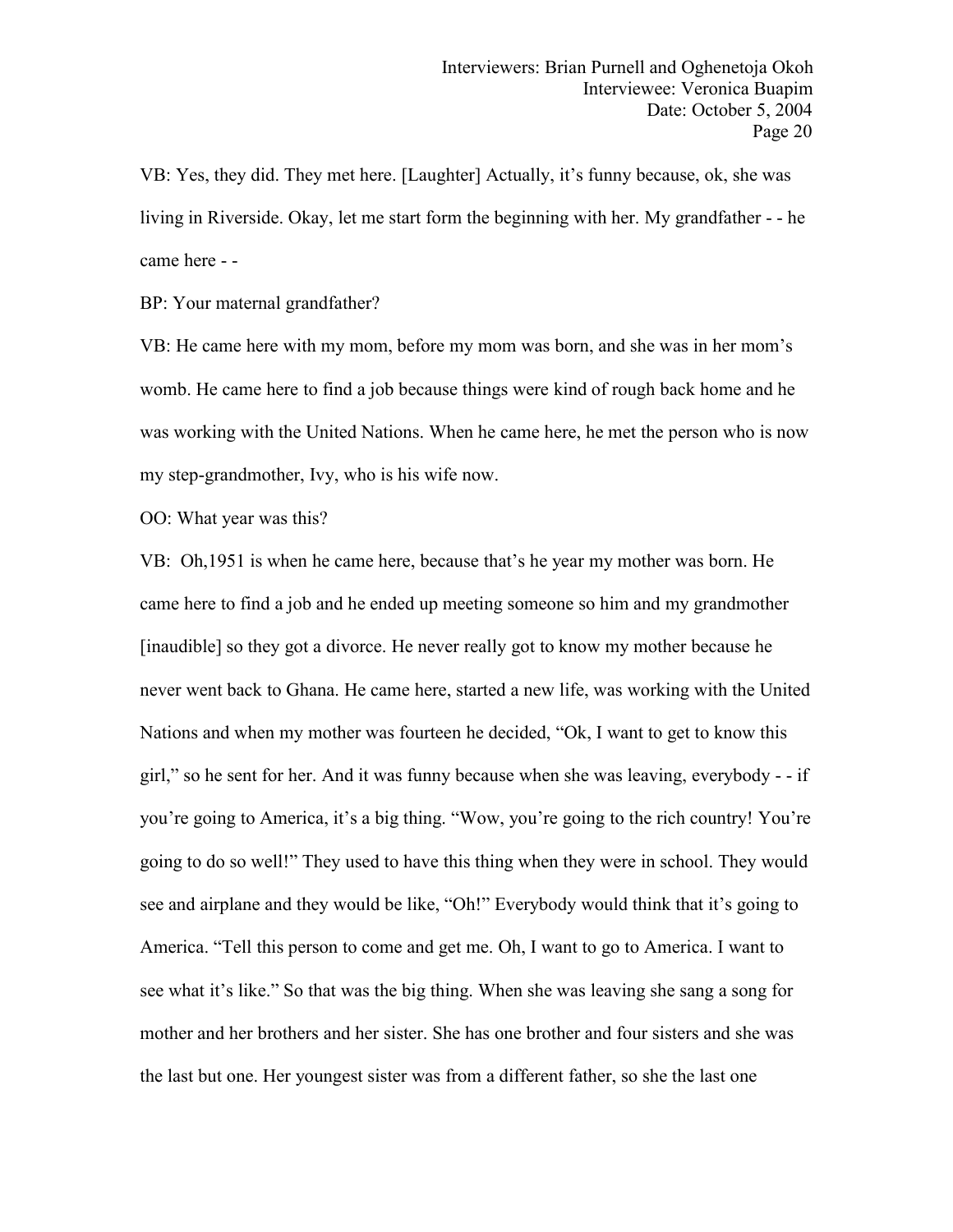between she and her father. She sang a song for them saying, "If I never see you again, it's God's will." I forgot how - - I think she came up with this song. Basically, it's saying if we don't meet on this earth, we'll meet in heaven. Little did she know, she wasn't going to see her mother like in thirty something years. 'Till this day, she hasn't been back there.

OO: Wow. Really?

VB: Yes. She came over here to live on Riverside Drive, Manhattan. Her father was out a lot and he was married to a West-Indian woman. Where is she from? I can't think of the country right now. I guess it's in the back of my head - - it's West Indian - - They had two kids.

BP: So when she came to the United States, she was living in Harlem?

VB: Riverside's not really - -

BP: Do you know Riverside and where?

VB: 145th I think and she went to George Washington High School. So when she came here, she always says that she thinks she brought the afro into this place because everybody had their perm and was like, "Who's this girl?" When she got of the plane she had a colorful coat. It was so bright. They're like, "Okay, where's she come from?" OO: She came in the 60s?

VB: Yes. She said she was made fun of in school. These guys used to torture her. She'd be sitting in the class and they would walk by her and touch her head and be like, "Oh, my gosh! My hand is cut!" They used to ask her stupid questions. "How did you get here? Did you swim?" – "Are you serious?"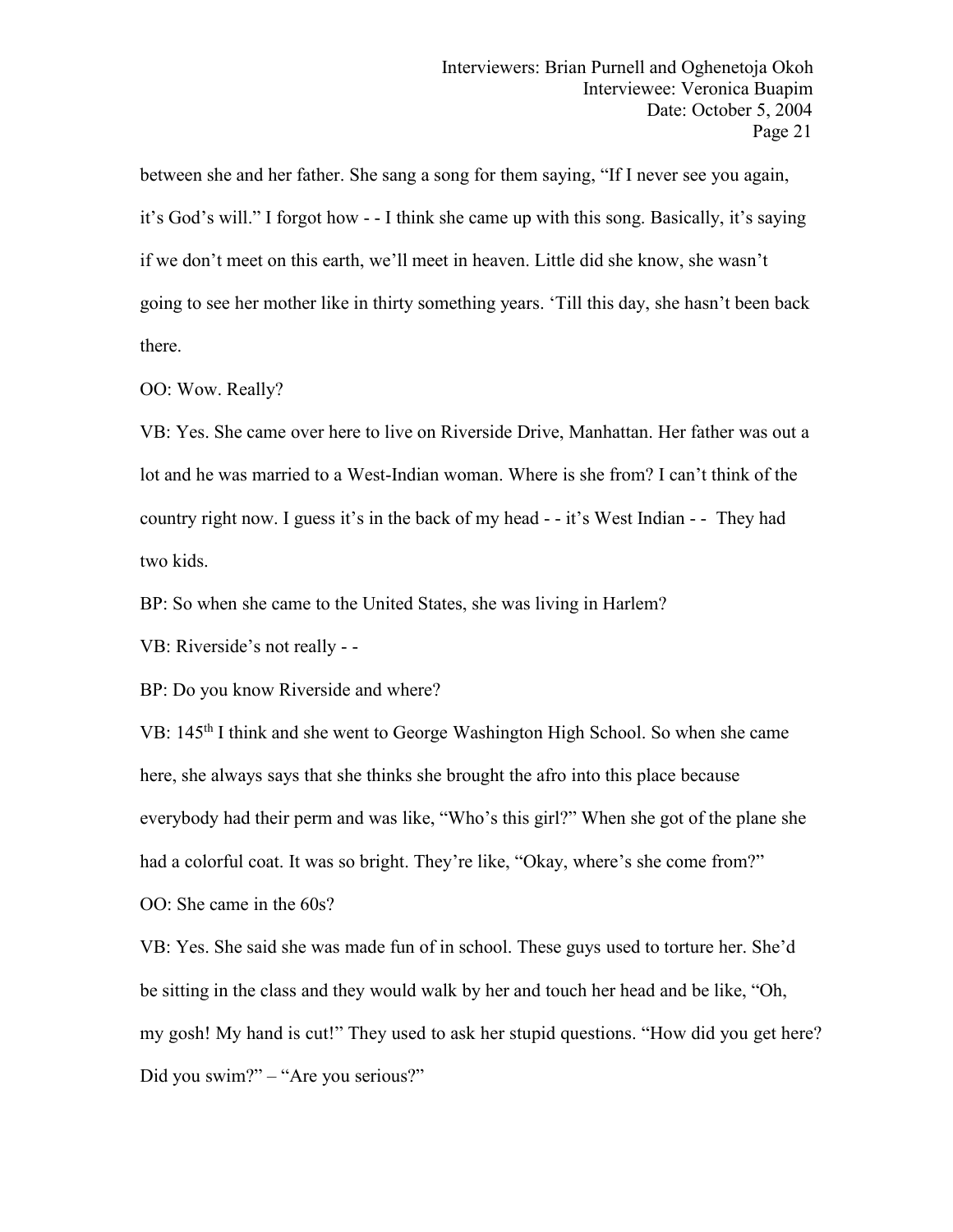OO: These were the questions that she would confront when she came here?

VB: Yes. "What kind of house - - do you live with lions? Are these your pets?" And they were serious.

BP: Who would ask her these questions?

VB: The students.

OO: Schoolmates.

VB: Schoolmates, these are fellow schoolmates.

BP: These were African-Americans?

VB: Yes, I'm like, what's going on? "What are you doing? Do you swing trees?" Are you serious? But they used to think that because she was from Africa. It even got to the point when she had a close friend for the longest time she told her that she was from the West-Indies because she thought if she told her that she was from Africa she wouldn't be her friend anymore. It was only a couple years. She actually called her up like,"Okay, yeah, I'm African. I'm sorry I lied about that, "Okay, yeah, I'm African. I'm sorry I lied about that," but she explained to her why.It was kind of hard for her in junior high.

OO: So she guarded her African identity?

VB: That was in high school, but when she came here she met one friend. Her name was Ida and Ida was - - I forgot. I think Ida was from South America. Her parents are from South America and Ida was her one true friend. She protected her.

BP: What is your mother's name?

VB: Victoria, Victoria Buapim.At the time, it was Victoria Bumswananim. She embraced her culture. Her parents loved her. They just loved her and they didn't care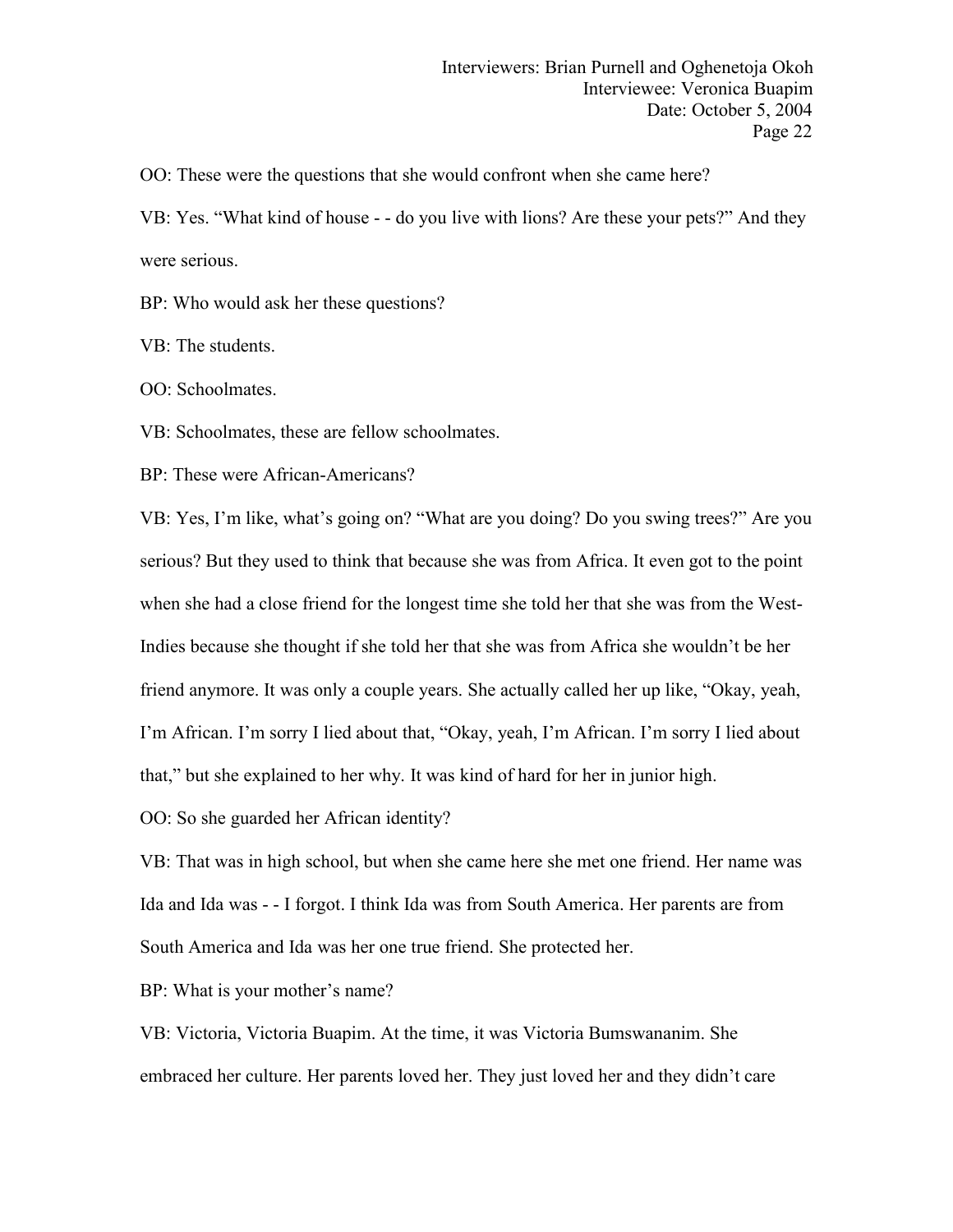where she was from so she felt safe in this girl's house. Usually she hated - - she didn't hate it - - but she would really be over there than to be home because her father wasn't home most of the time.

BP: Your mother's - -

VB: My mother's father.

BP: She preferred to spend time with Ida?

VB: With Ida. Because her stepmother - - not that she wasn't good to her -- her stepmother - - but she wasn't so great. And at the time, her step aunt was living in the house and would be like, "Oh look at her. Look at what she looks like. She's so ugly." One time, they were going to take a picture and she's like, "You don't want that ugly thing in the picture." Stuff like that. If she didn't have this friend I think she wouldn't have known what to do but when she got to high school it was a little better for her but, like I said, she still masked the fact that she was African. I don't know if she did it with all people or maybe she just didn't talk about it but to this friend she always thought she was West Indian.

BP: Your mother, when she came to the United States, she had already known how to speak English?

VB: Oh yeah, they teach you how to speak English in Ghana. I don't know about everywhere, but in Ghana.

OO: It was an English-speaking colony.

VB: IT was an English speaking colony. In the schools, you're speaking English. Only at home is where she'd speak Twi.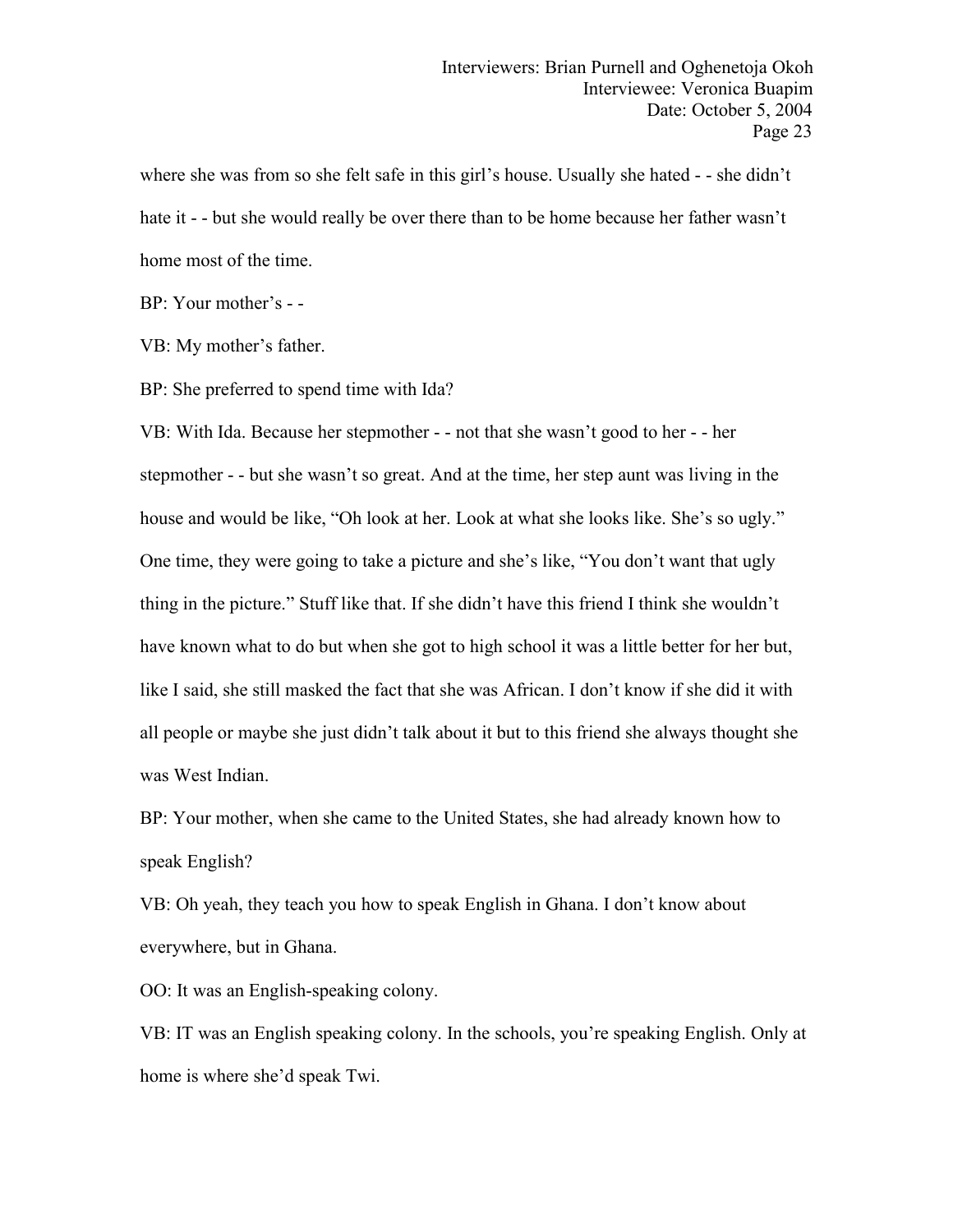BP: Ida's family was from South America?

VB: Yes, but I'm not sure which country.

BP: How did she meet your father?

VB: They met - - he was a taxi driver. And, oh yeah, the one thing I forgot to mention is that he lived a couple blocks away. I forgot where in Manhattan he lived but it was only a few blocks away so she said when she got married for the first time, some of the people that knew her husband knew him - - knew my father - - so it was like a small circle. This person knew this person. She knew some of his friends before she knew him.

OO: These were all Ghanaians or just a mix of - -

VB: Yeah, yeah.

OO: So there was a fairly - -

VB: People knew each other - - this person and that person.

OO: --a cohesive community? This is in Harlem?

VB: Yes.

BP: What's your father's story - - migration story?

VB: He came here after he finished - - he went to school for a little while over there at some college in Ghana. I always remembered he always said that he became the manager of a bank in Ghana very quickly because that was his thing. I think he was about twenty one and I don't know what the reason he decided to come here. He thought it would be better. Everyone is saying, "America, that's the place to be prosperous. That's where you need to go to be successful. He said, actually, when he came here he cried because he was like, "This is not what I expected." He was in a small house with two other people - -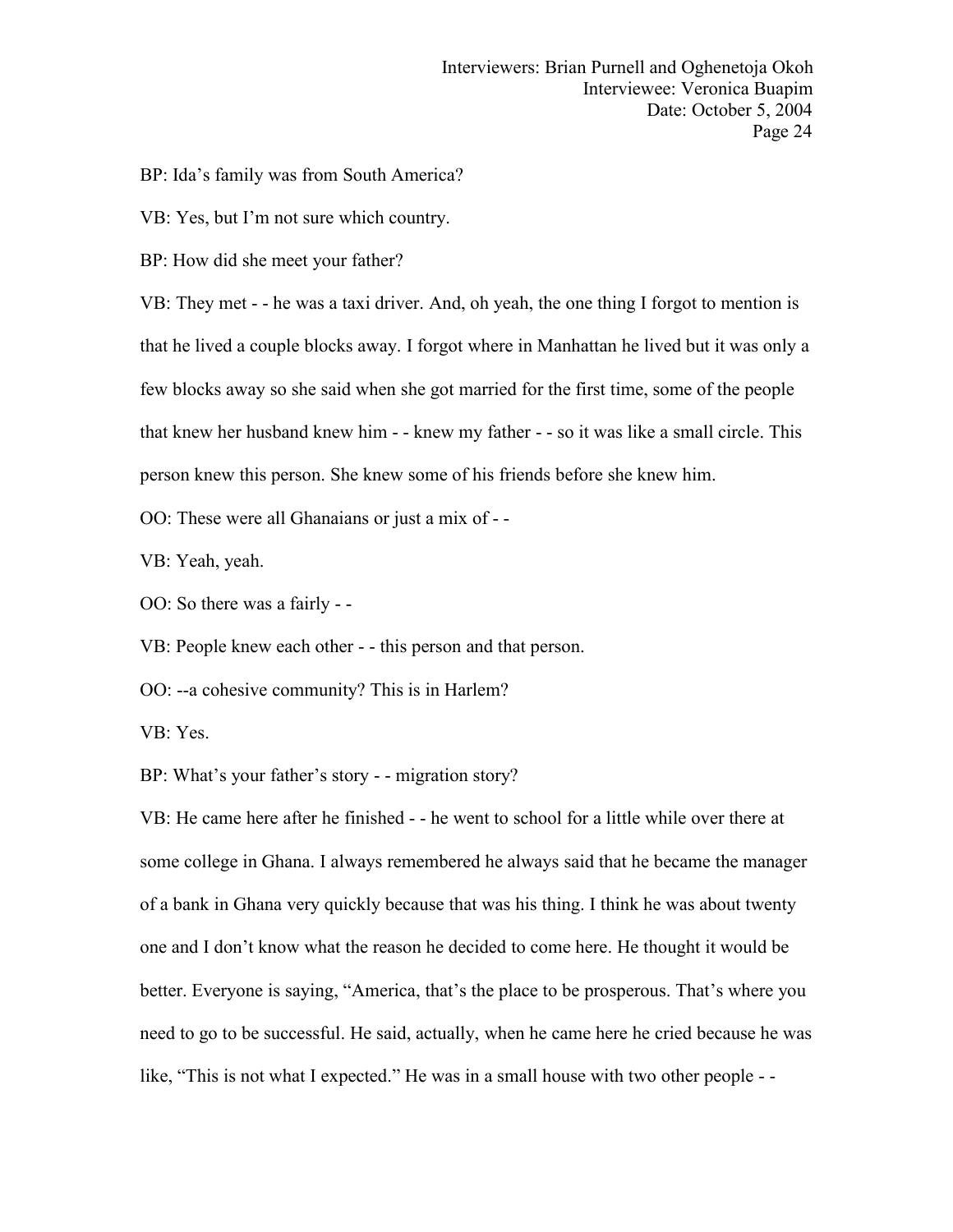small apartment, not even house -- small apartment, not even house -- with two other roommates. To the people back home, he was like, "I used to get served. What is this?" It wasn't what he wanted. Once he came here, it was hard for him to go back. I think the problem is green card or something but he couldn't go back right away.

OO: This was in the 1970s?

VB: Yes, so he came here and I'm not sure what his first job was but I know while he was working he was also driving a taxi and that's how he and my mom met. She was coming home from bible school with a couple of friends and she got in his cab and it's funny because he was like, "How much you want to bet you're going to be my wife," and she's like, "Ok, no." [Laughs] Like, "Okay, who are you?" but eventually, yes, they got married and had eight kids.

OO: Was she married at the time?

VB: No, this is after her divorce.

OO: Oh, this is after the divorce.

VB: Let me go back to that for a second. Her first marriage she was married to a Ghanaian guy and he was from a different tribe. What is it? I think the Ga tribe. They didn't want him to marry her because they already had picked a wife for him and when he went back home he had married this lady. Now, in Ghana, it's okay for some people to have multiple wives. He married her through, you know, the African tradition. When he came back, my mom found out about it and she wasn't having it so they ended up getting a divorce. They had one child. That's my brother David. While he was here - - my brother David - - he was here from his birth until he was four years old and my mom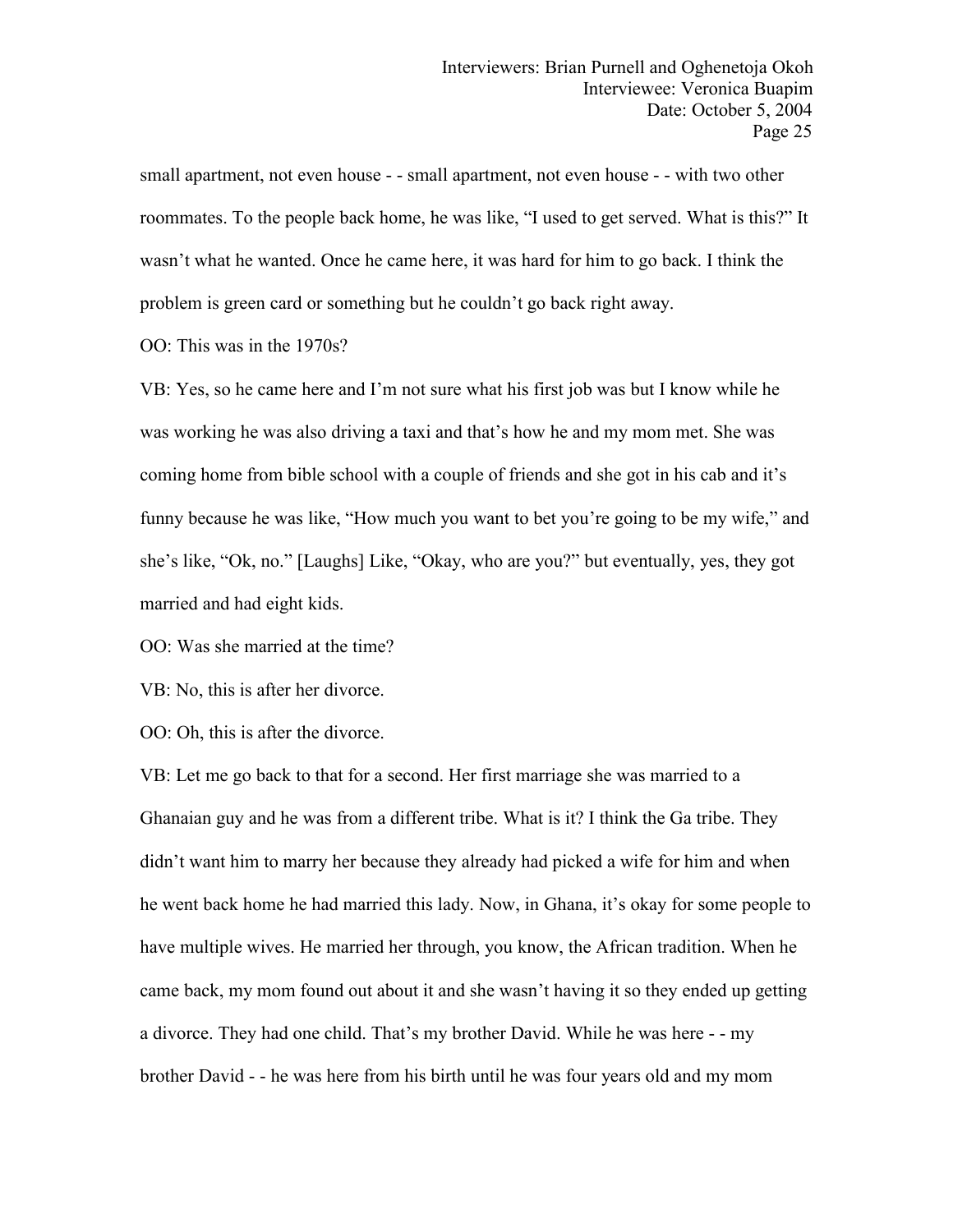decided to send him to Ghana to be raised by her mother. That's when she went back once. That was the only time she went back. That was in 1978 and she hasn't been back there since. She went back there and she took my brother over there to be raised by her grandmother but his father ended up coming to get him and he raised him. He had his new wife and he raised my brother until he was about thirteen and then he came back and he lived with us until he was about twenty and then he moved out. So that's that. And then she was divorced form him and a few years later - - I think 1980 - - she met my father.

BP: You're father was married as well?

VB: As well, he was married. I'm not sure their story, but he met her here. They had one daughter, Margaret. She lives in California now. She was actually from - - was she from Peru? No, sorry - - Panama.

BP: His first wife is from Panama?

VB: Yes, but he said he was about to teach her all the meals and - -

OO: How to cook?

VB: --how to cook fou-fou.

BP: What is fou-fou?

VB: Fou-fou is a Ghanaian food, but I think they - - do they eat fou-fou in Nigeria?

OO: They eat it mostly in West Africa.

VB: I think it's a mostly West-African food. I don't know how to explain it, but the ingredients are mashed potatoes and potato starch and you mix it together and you usually have it with soup or some kind of stew.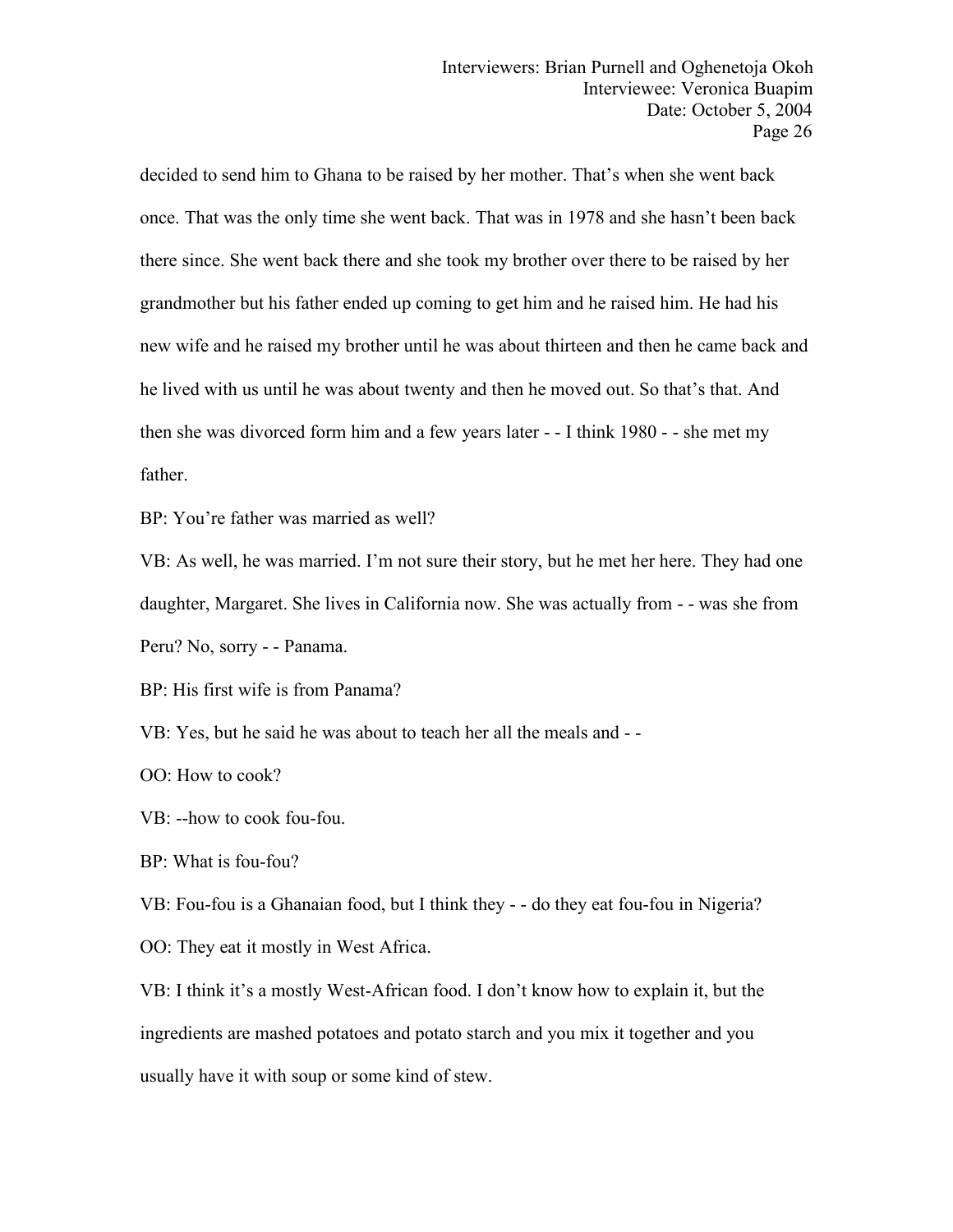OO: It's like a dough.

VB: Yes, like a dough.You can either have it with palm nut soup or my favorite - -

peanut butter soup. I love that.

OO: Peanut butter soup?

VB: Yes, that's right. It's really good.

OO: So your parents came in the 60's and 70's so they've been here for a while. You were born in the 80's.

VB: 1983, yeah.

OO: You said your father maintained a lot of his culture and the culture within the household. Did your mother enforce that too?

VB: Yeah - -

OO: What was the place of that?

VB: They're very different. How did you all get together? I don't understand.

BP: What were their names?

VB: His name is Anthony [inaudible] Buapim and she's Vicitoria Buapim and her middle name is [inaudible]. They're very different because he's all into the culture and like,<br>"Women must be in the kitchen," and all of this stuff. My mom is like, "I'll cook and do all of this for you," but she's not saying, "I have to be here." [Laughs] That's something that I picked up from her because if I'm going to marry a Ghanaian guy, we're not having all this culture stuffin here, alright? [Laughs] If I want to work, I'm going to work. That's one thing that's there. She wouldn't look at you like you're crazy if you gave her something with your left hand. [Laughs] What's another thing? Let's just say he's more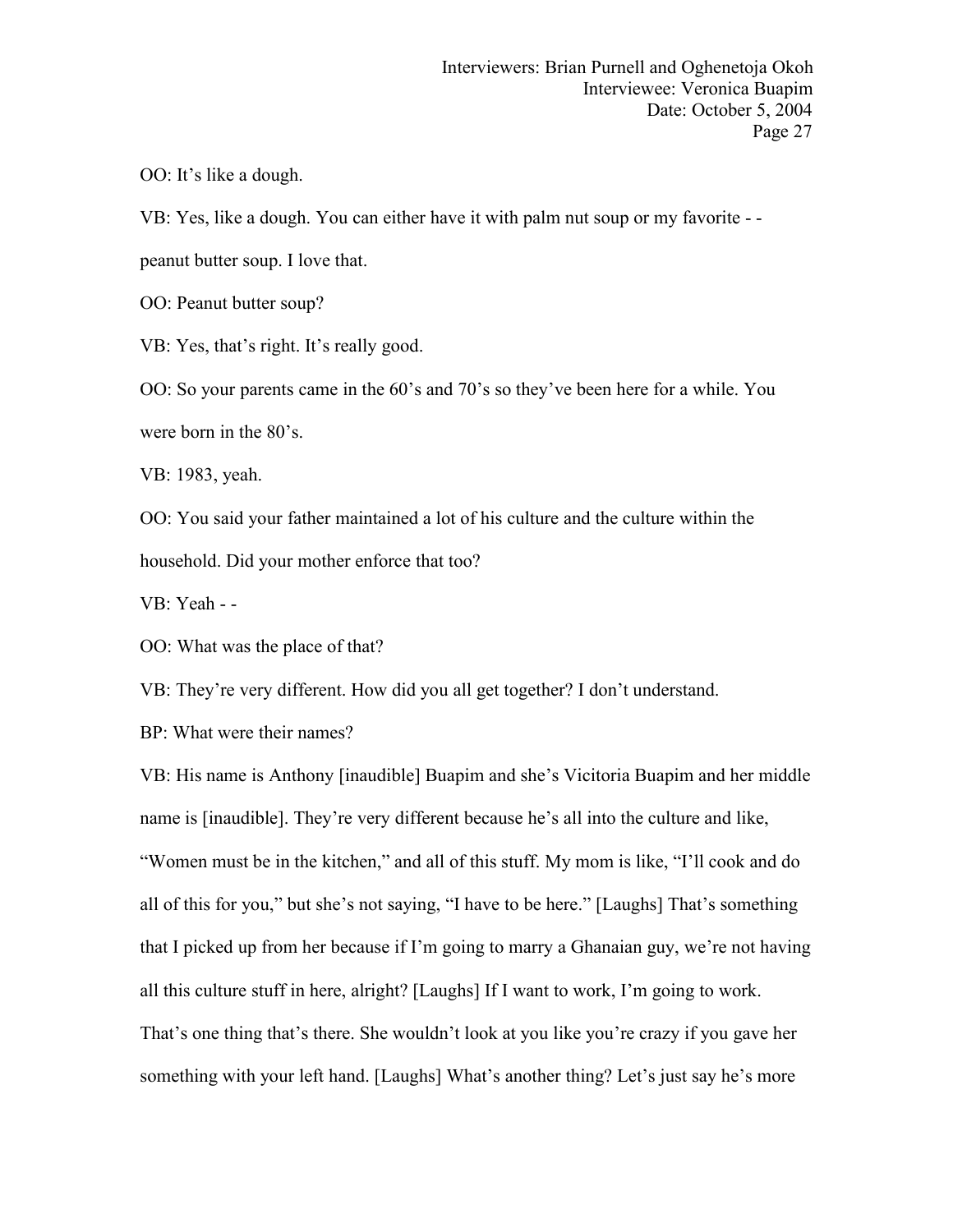into culture then she is because I guess she came here at a young age. He was a grown man.

OO: So there wasn't a disjuncture between coming from the house going out to school or whatever? It was just pick-and-choose, mixed bag kind of thing.

VB: Well, I guess I was different from the kids, though.

OO: In what ways?

VB: I would talk to an adult with my hands --

OO: Behind your back?

VB: Behind my back.

BP: What does that mean?

VB: That's just like being humbled in front of an adult. You can't raise yourvoice to an adult.

OO: Did you notice these differences within yourself?

VB: I started to notice them more when I was in high school. That was just me but I did start to think about it and I guess people could see that. My teachers - - "Where are you from?" They know that my parents or that I was from another country.

BP: How did American adults respond to that difference of behavior?

VB: They liked it. They're like, "Wow, you were brought up in such a great home." One teacher was just like, "Embrace that. Be proud of where you're from." And she used to tell me all the time that was in seventh grade. Her name was Mrs. Johnson. She was one like she was like, "You have a beautiful complexion. Don't ever let anyone tell you otherwise." She just helped me. She was really good and my mom used to tell me that as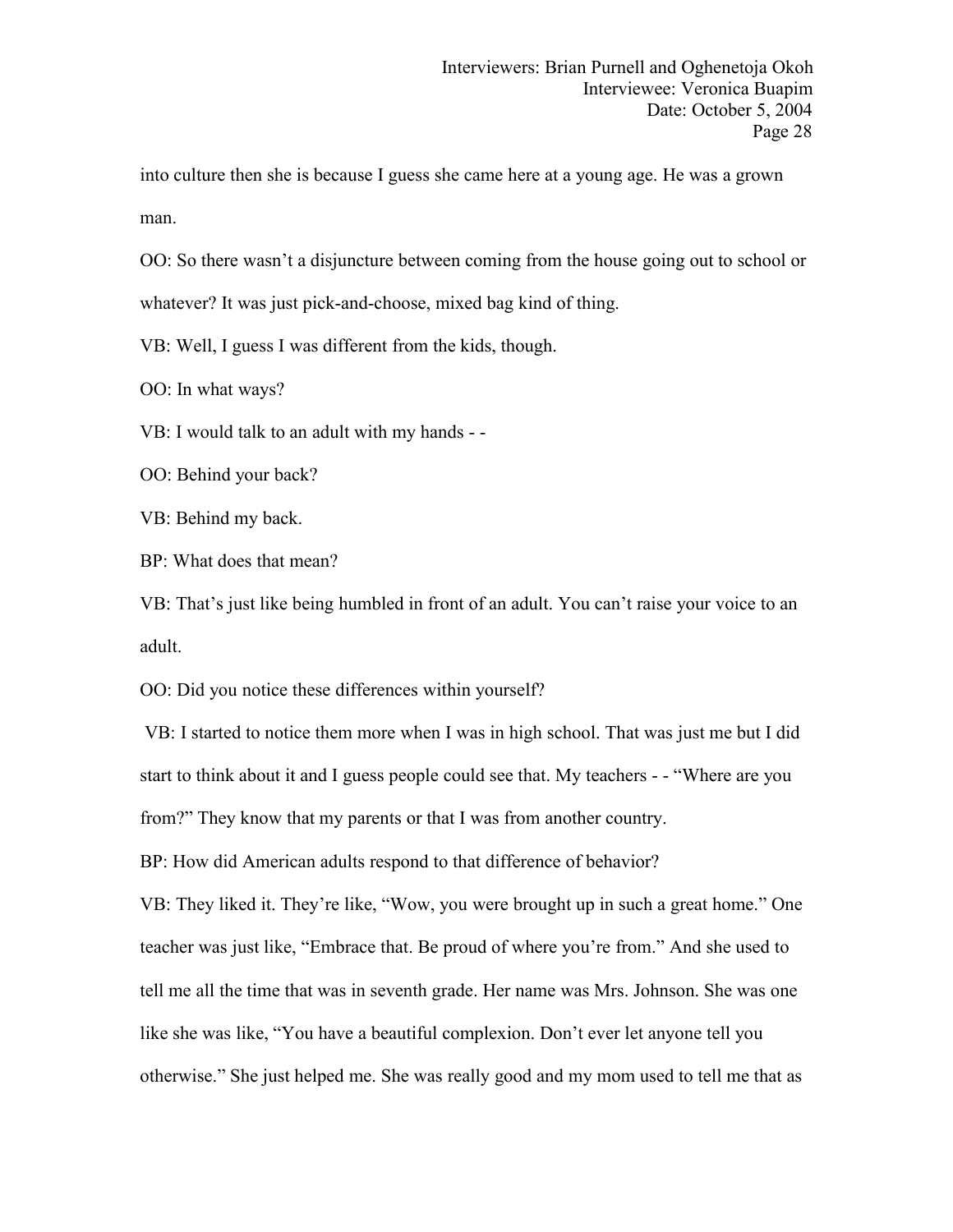well. "Don't let people put you down. You're beautiful no matter what." My mom was always - - that's why - - I wouldn't say my selfesteem was so low but, of course, like I said, I was doubting myself but my mom was always there to pick me up.

OO: Did your parents talk a lot about Ghana or was it something that was sort of mysterious? Was it talked about a lot or - -

VB: Let's see. I'm trying to think. We knew about the culture because my father - - he was part of this association called Amansie. There's Amansie and Asanteman and Asanteman - - let me get this right. Amansie Association is everyone who is Ashanti. OO: In the Bronx or in New York?

VB: You know, I just found out they have it in all the states. There would get together at a certain time of the year and each one has their own king. Like they carry on the culture. Each one has their own king. I think it's every year - - you have kingship for two years or something like that and each one has their own king and they would come together for celebrations. They had meetings. I always remembered my father going to these meetings. And then there was - -believe there was Amansie, which is just the people born - - is it the Kwae?

## [END OF TAPE ONE, SIDE ONE; BEGIN TAPE ONE, SIDE TWO]

BP: What is Kwae?

VB: It is a region in Ghana.

BP: It's a town?

VB: Let's say it's a town, yes, it's more of a town. If you're born within this town - even if you're not born directly there, you were able to join.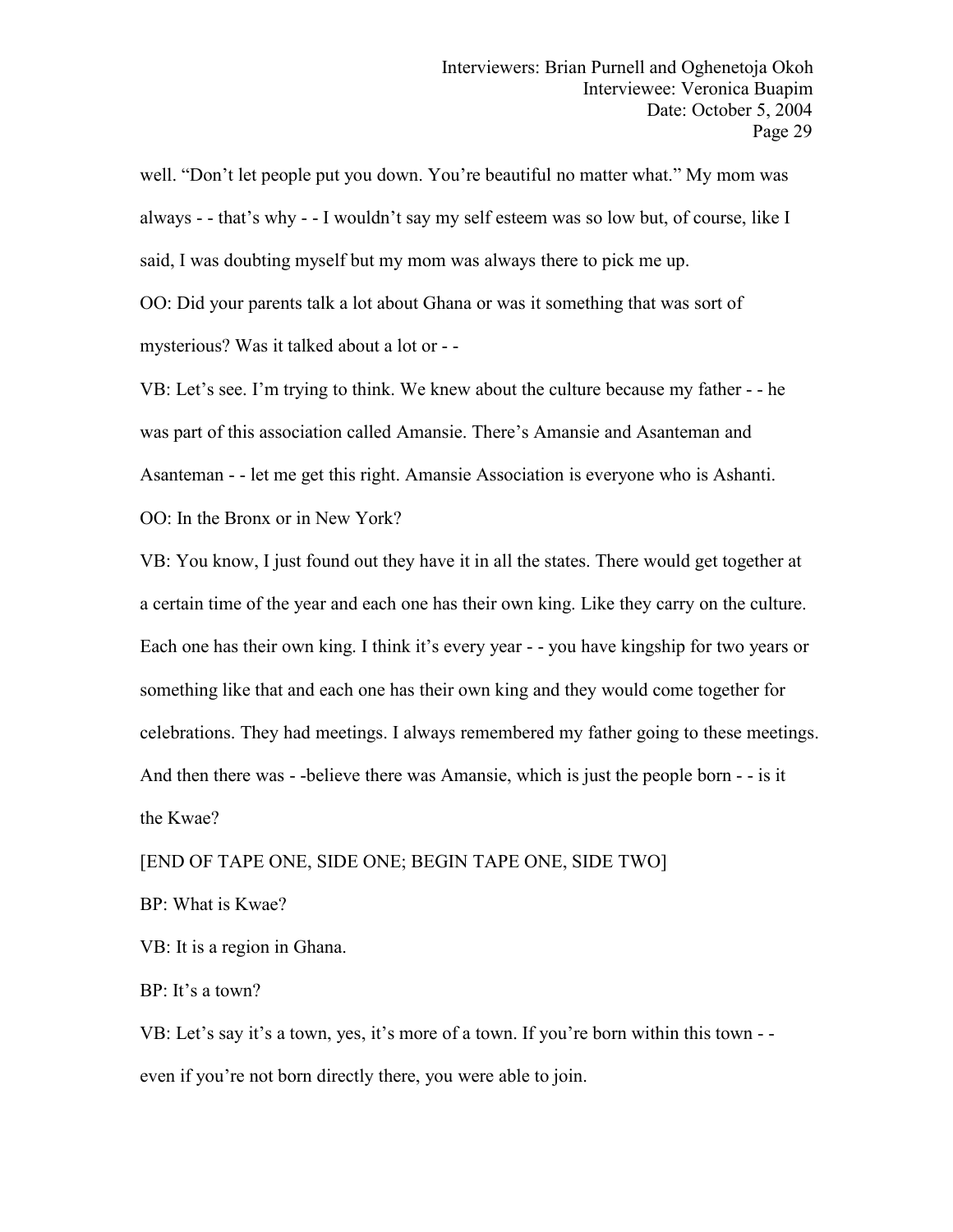OO: So it's kind of like a district - - like a hometown association or something like that. VB: Yes. I always remember him going to these meetings so he was very involved in it. He was even a President at one time of I think the Amansie because Asanteman has kings. Amansie he was President in the 70's before he even met my mom. There's Asanteman, like I said, they have them in different states. I remember - - they tape these things and I remember there was one from Canada so it's all over. I used to remember they had their Kente cloths and stuff like that and my father used to wear it and at that time we were like, "Oh my gosh. Why does he have to go out like that?" [Laughs] Everybody is outside - - summer. Everybody is outside. We're looking out the window like - - I used to back to school the next day, "Veronica, why was your dad in a toga? Where was he going?" I was like, "It's not a toga." You're kind of embarrassed, like, "Who's outside? Who's outside?" but now we're not because it's beautiful.

OO: Did he make you guys dress in these - -?

VB: He didn't really take us to these things because my mom - - okay, some of this culture stuffthat they do, my mom doesn't really agree with all of it because we are Christians and some of itshe's against it because - - like libation - - they pour to the dead and that's not Christian. That's against the Bible.

BP: Your mother is - - You said one of your parents is Catholic?

VB: My father is Catholic and my mother is Pentecostal. He doesn't see anything wrong with it because it's kind of like culture first. He doesn't see anything wrong with it. They drink at the functions and my mother is like, you know, I think she kind of tried to keep us away from it.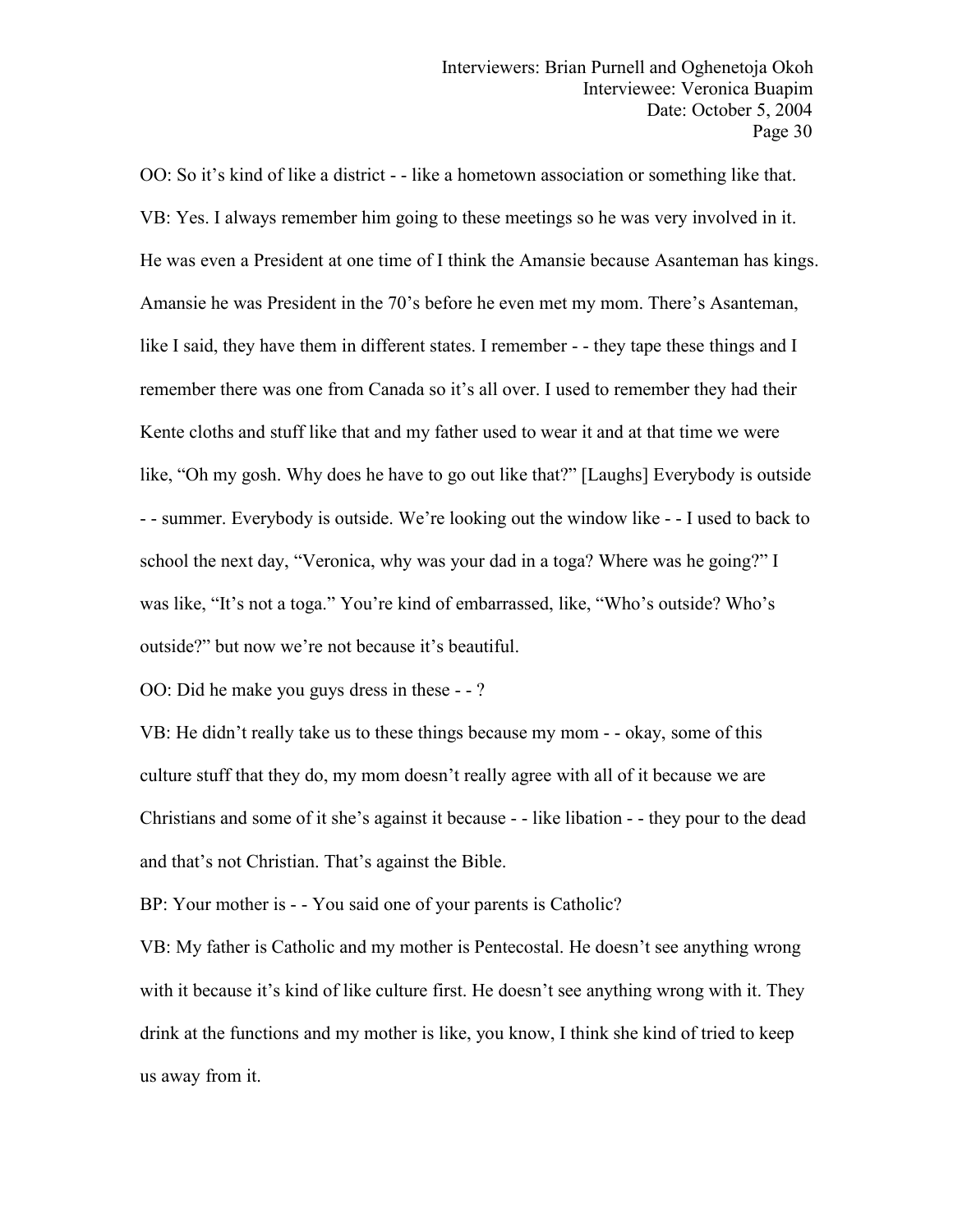OO: So you really didn't experience it?

VB: I really didn't experience it.

OO: Did they have events?

VB: They have events and to this day I haven't been to one. You know, I know that's

kind of bad. When I talk to other Ghanaian kids and they're like, "You haven't been to

the Ghanaian picnic?" They have picnics and stuff like that and I'm like, "I don't know."

I know my dad goes to them, but my mother didn't really like to go to these things.

OO: What kind of associations did your mom participate in?

VB: Church, most of the time. Yeah, Whenever she could.

BP: Did you grow up going to a particular church?

VB: Yes, when I was younger we used to go - - I don't remember the name of it, but it was a Ghanaian church.

BP: It was Pentecostal?

VP: Pentecostal, Ghanaian Pentecostal church. Actually, we stopped going for a little while - - for a long while - - and basically my mom used to just teach us the Bible at home so we would have little services at home. About three years ago we started to go to a local church, Bronx Pentecostal, which is a few blocks away from our house sowe actually started to go there. But my father - - actually, I have been through communion and confession and all of that. When I was in Holy Cross, I went to the classes and everything. My father was like, "You know you're supposed to be going to go get communion, right?" We were baptized in the Catholic Church but for me as I grow now, when I'm getting more into the Bible myself, I feel more comfortable in Pentecostal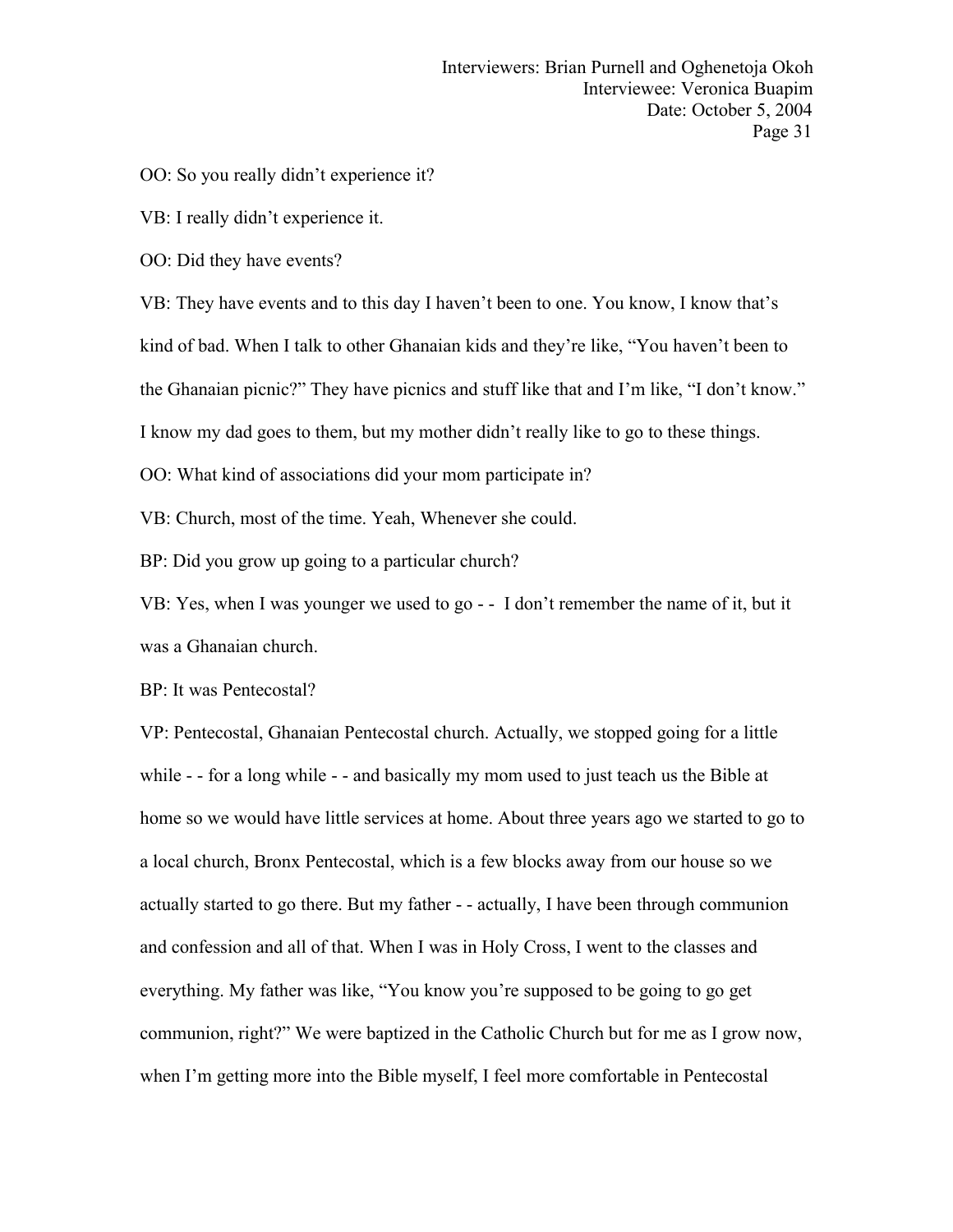churches. And I actually would like to be baptized again because I feel now I understand it more now then when I was in second grade and just like, "Okay, yeah, they're dipping me in water." Like I didn't understand what was going on so that's just me. Most of us go to the Pentecostal Church.

BP: How did your Ghanaian culture and your family's history affect how you dealt with people in the Bronx? Dealt with friends? Other cultures? School? How would you describe life being both Ghanaian and black in the Bronx?

VB: I guess there was the title. What am I? Am I African American? Am I Ghanaian-American? I guess I'm the true African-American - - my parents are from African and I'm American. [Laughs] I'm African-American but are you from Africa? When I was with friends and stuff it wasn't really a big deal. We didn't think about it - - only when I came across other Ghanaians. That's when I would like - - especially in high school. There were a lot of Ghanaians in my high school - - more than I had ever come across because in junior high I was the only one but nobody knew I was Ghanaian because it never came up. She's black, you know, that's all they knew. But in high school by my last name - - when people heard my last name they knew I was African. If you just know me asVeronica you're not going to know. So in high school, when I came across other Ghanaian kids and they were speaking Twi and everything then I felt like the outcast. BP: Do you speak Twi?

VB: I just understand it. I would feel like the outcast so I would feel more comfortable with African-Americans and that's kind of weird because I don't want to feel that way. Like, "Hey, I'm Ghanaian too."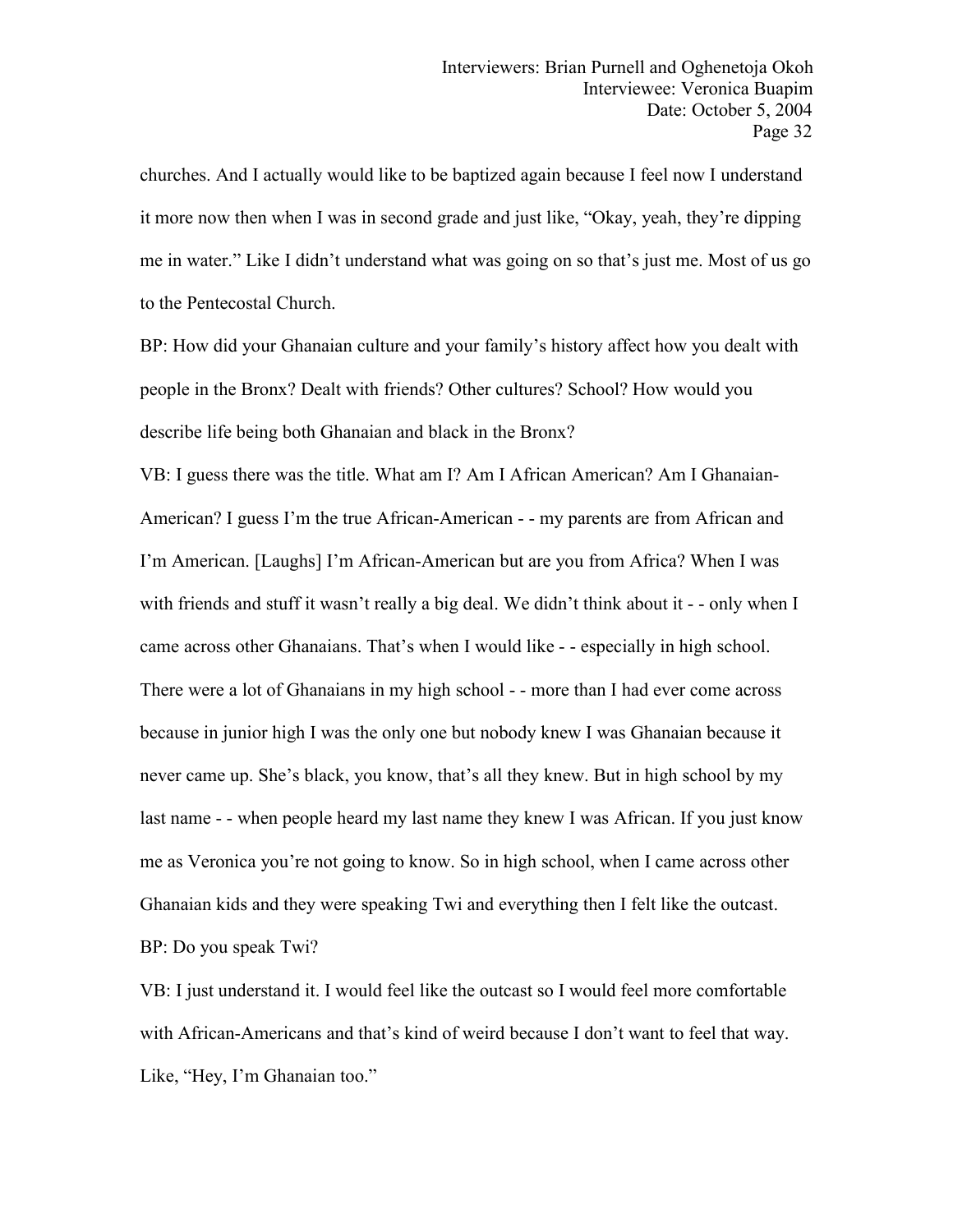BP: At Stevenson - -

VB: Stevenson, yes.

BP: were these Ghanaian teenagers born in Ghana?

VB: Yes, they were born in Ghana. Like I remember I met the first one. Her name was Tracy. She had just come from Ghana and she was a freshman and she was like, "You don't speak the language? What do you mean you don't speak the language? They don't speak it at home?" I was like, "Well, they speak it at home but we really speak English and I picked it up from my parents when they speak." They all had - - every Ghanaian knew each other. I used to see them - - like they would know me. "Oh, Veronica, hi." They were friendly and everything.

BP: In high school?

VB: In high school. But just felt - - I never really felt comfortable like I could go be a part of their circle.

BP: What was it besides a last name that might have connected you to these other Ghanaian teenagers in high school? Did you share any other cultural traditions, be it food or music or - - ?

VB: You know what's funny. Let's use Tracy as an example. When she came here - - I mean - - it's like everything is so Americanized now. She was trying to be American, you know, whatever that is. Let's say the way she spoke. She would try to use slang and I didn't use that many slang words. What else? The music she listened to. She was up to it. She knew what was out. So there wasn't really that much difference only that she spoke Twi, you know. And maybe like some things like when she came here I remember there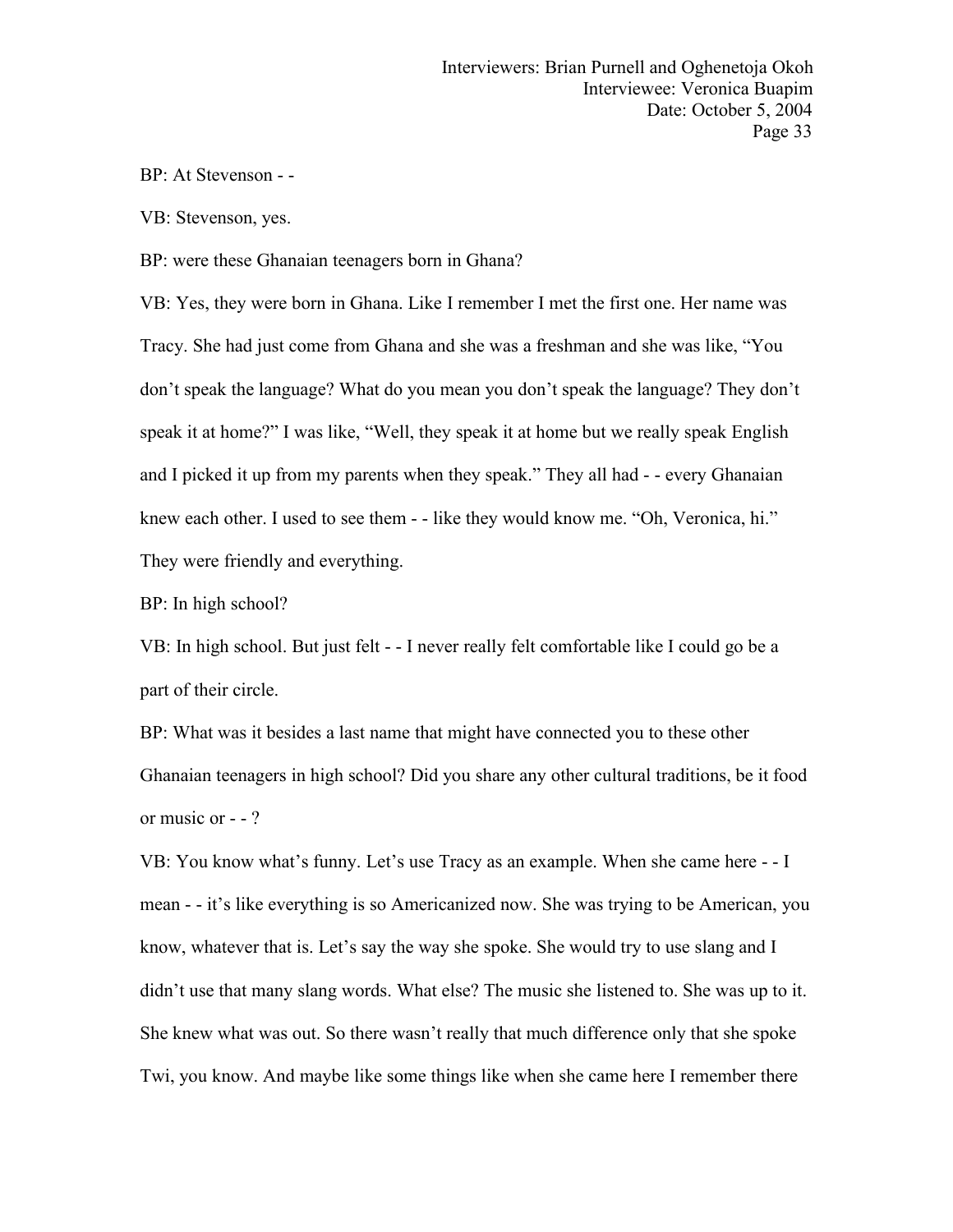were some things I would have to tell her like maybe the jeans she wore or something - - I forgot. There was something but people used to say stuff like maybe the clothes that she would were and I'd be like, "Okay, that doesn't really go together." [Laughter] Like, you know, "Switch that."

BP: You met her when you were both freshmen?

VB: When we were both freshmen. I always felt like I had to help them, you know.

BP: Did you become friends?

VB: Oh, yes. We were friends. I was friends with all of them. I was known as the Ghanaian girl that doesn't speak Twi. [Laughter] I'm serious. "When are you going to Ghana, Veronica?" you know, because all of them were born there.

BP: And to your African-American or Latino friends, were you "the girl from Africa?" VB: No.

OO: You were part of their group? They saw you as a part of their group?

VB: Yes, right. And even later on - - even me and this girl Claudia. Her name was

Claudia Anim and she was born in Ghana but me and her - - we were both just from

Africa. Me and her were really close because she was just like me only she'd speak Twi.

She'd try to teach me. We became friends. She was great, real nice.

BP: Are you still friends with anybody from your childhood?

VB: Let me see. My friend Valerie. She was one of the girls that lived in the Academy.

She was living with her aunt and her grandmother. We are still friends.

BP: African-American?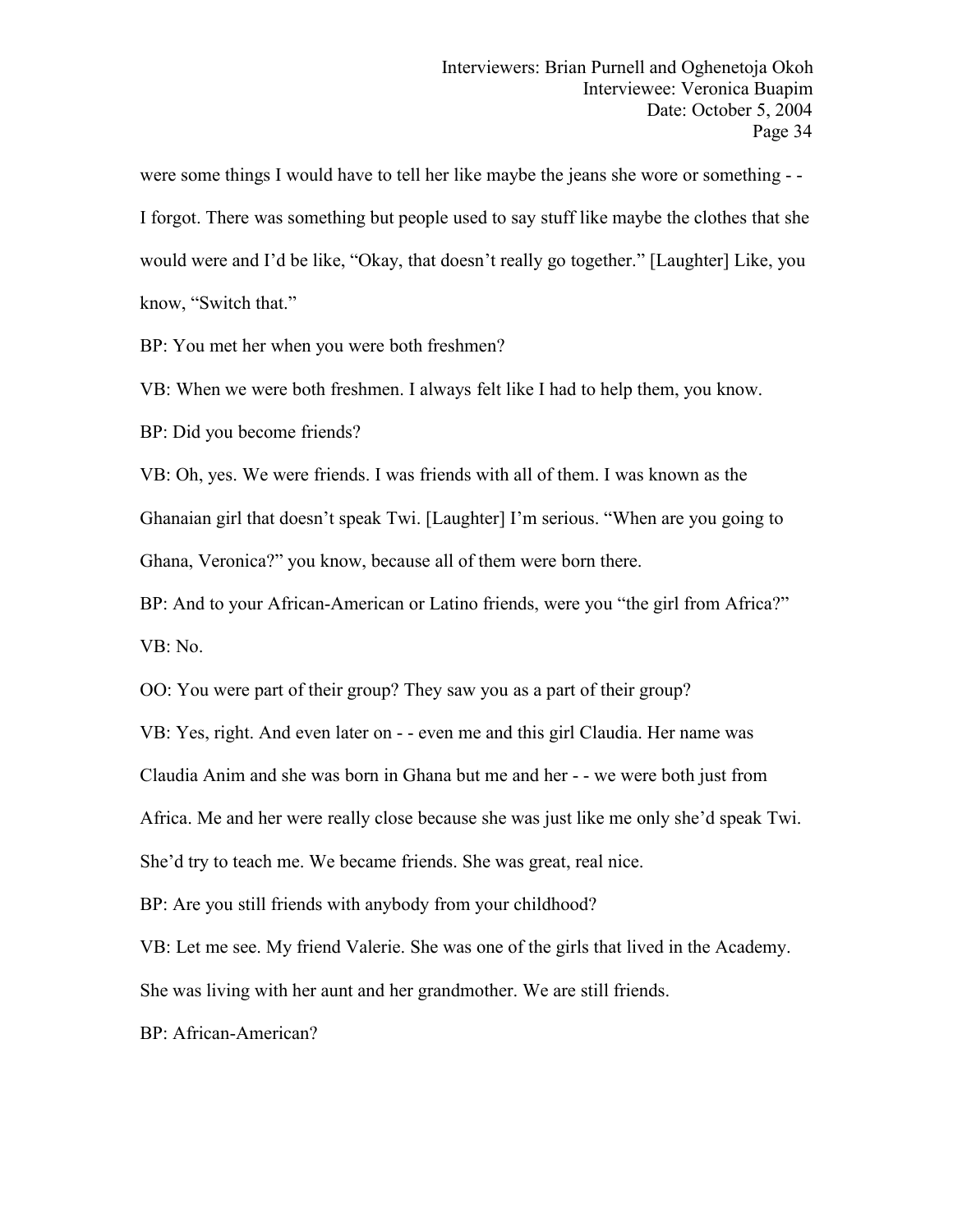VB: Actually she's half white and half black. What's another one? You know when I think about it it's not that many. There's people from high school that I still keep in touch with - - Dion [inaudible]. She's from Trinidad and Tobago and her mother's from the south. Her dad is from Trinidad and Tobago and hermother's from the south. My friend Stephanie Milian - - she's Dominican. Both of her parents were born there. So these are like my close friends, you know. Yeah, those three girls and then the people I meet here, you know. I've formed some great relationships here as well.

BP: Here at - -

VB: Here at Fordham. And it's funny, because we all just recently went to a wedding. One of our friends got married. [inaudible] Castro. She's Dominican.

BP: One of your friends - - ?

VB: One of my friends from here. From Fordham. And I was looking at the pictures we took and we're so diverse. I mean, we have a Dominican girl, we have a girl who's from Jamaica, no, two girls from Jamaica. Then there's me from Ghana, then there's an Italian girl, then there's a girl who's both Puerto Rican and Dominican and then there's an African-American kid and then there's a Cambodian guy. So it's like we're so diverse. I was looking at the picture and I'm like, "Wow," each culture here, you know? We just accept each other for who we are and we don't even talk about it.

BP: I have some questions. Maybe it's going to take us back a little bit. I'm curious about the story contest and school-sponsored programs like that. Did you do things in public school, in a junior high school and even in elementary school? Were there after-school programs?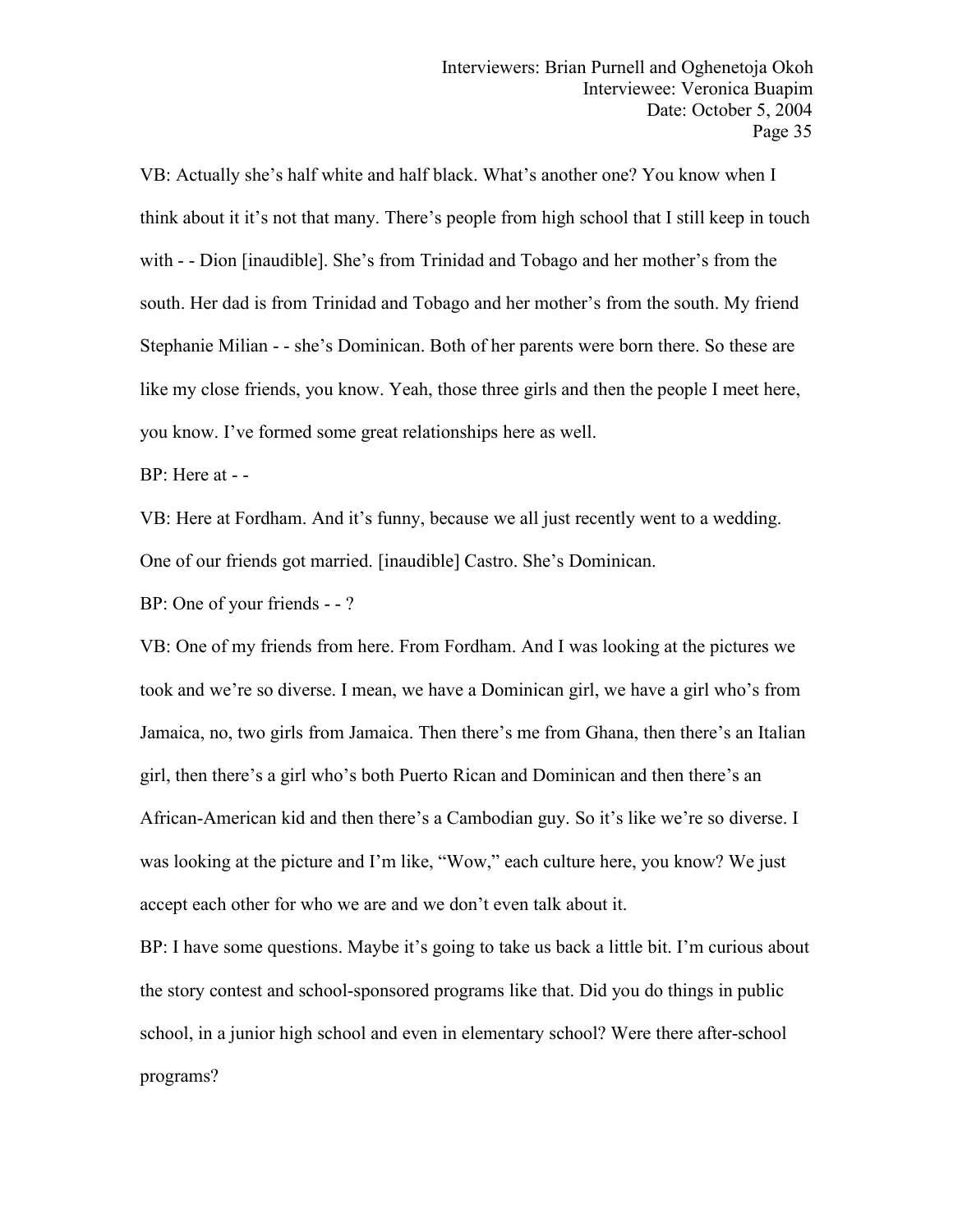VB: Well, I remember when I was in third grade they started the chorus so I was partof the chorus and the choir. What else? I remember there was a time I think everybody had to have an instrument so everyone in the forth grade got a recorder, you know, and with a recorder, you could only play, "Three Blind Mice" on it. That's all I learned [Laughter] but I think the whole school got, yeah, the whole school got a recorder so that was important that we had music.

BP: Could you take the instruments home?

VB: Yes, we bought it.

OO: They were really cheap --

VB: I think they were only like four dollars so everybody was able to afford one.

BP: It was just a recorder. There wasn't like a band or - -

VB: No, just a recorder. [Laughter] If you became the professional you could go play in the band. In junior high I was like, "Okay, I want to be involved in everything," so I was in band, I was in a yearbook, student government, like I said.

BP: In band, what instrument did you play?

VB: Clarinet and I remember I told the teacher I wanted to play the trumpet, the trombone, or the flute. And too many people were playing the flute so fine, but I couldn't play the trumpet or trombone because I wasn't a guy. I was like, "What's that?" You know? So he's like, "Well you'll like the clarinet," so I ended up playing the clarinet for about eight years because I also played it in high school.

BP: Junior high school was the band an after school program?

VB: Yes, and also early in the morning.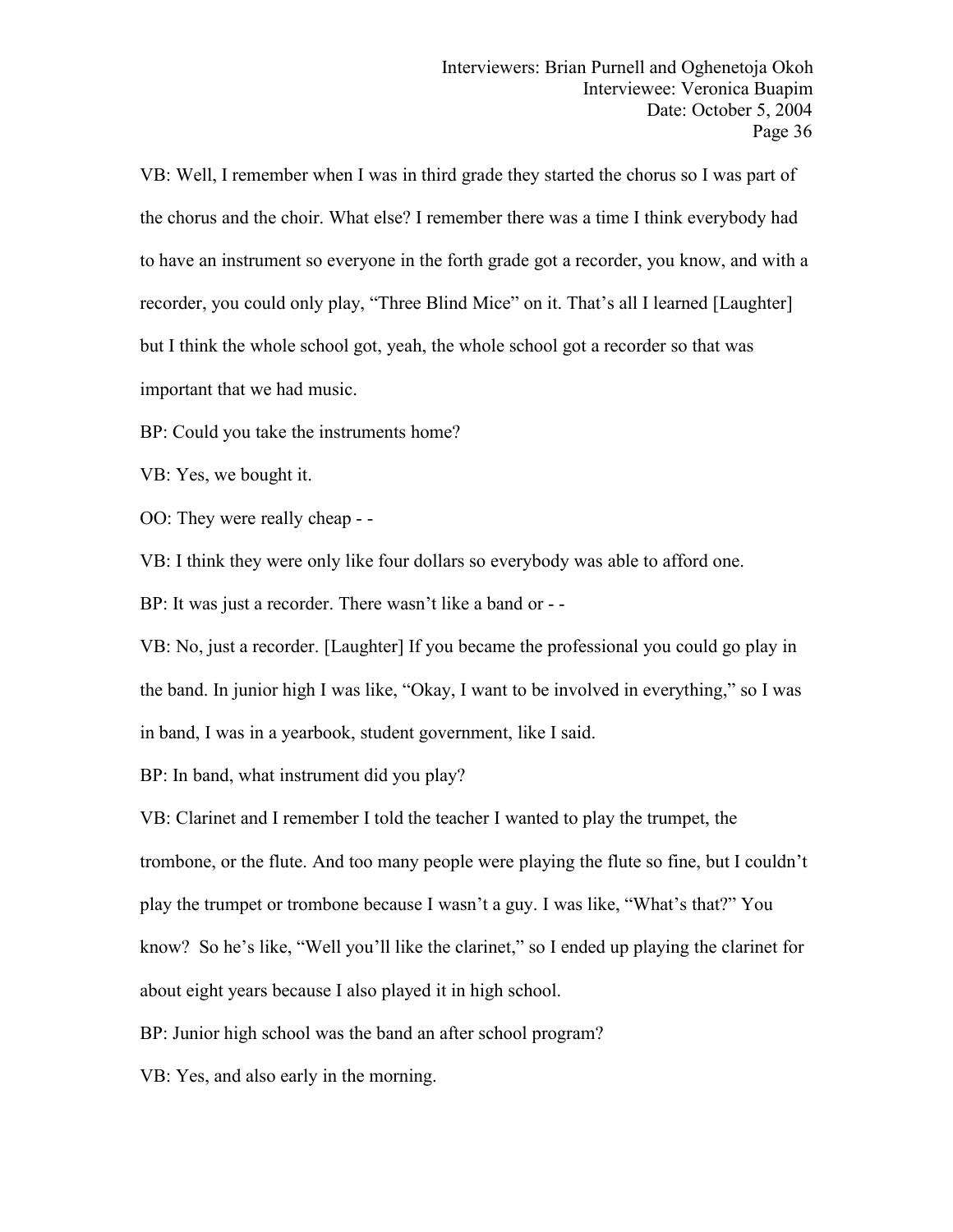BP: It was something that you volunteered to do?

VB: I volunteered to do it.

BP: Were you able to take the instrument home?

VB: Yes.

BP: That was something provided by the school?

VB: Yes, and it was only kids in the band though that could take it home. You couldn't not be in the band and just be like, "I want to borrow this." So, yes, only the band class - we got to take it home.

BP: Were there any sports? Did you participate in any sports in junior high school?

VB: Not in junior high. In high school.

BP: What sports?

VB: Tennis. Yeah. My Junior and senior year.

BP: Had you ever played tennis before?

VB: No, No. So I was all new to the game. I never even understood tennis. Like my grandfather used to watch tennis and I'm like, "This is boring!" because I didn't understand what was going on but in high school you get to pick what gym class you want to be in so it was tennis and also some weight training. So, it was tennis and I was also in weight training. Tennis and weight training.

BP: In junior high school were there after-school programs? What would you do after school?

VB: After school - - okay, when I got to the eighth grade we had yearbook and we used to stay after school a lot. Student government used to happen in between classes and I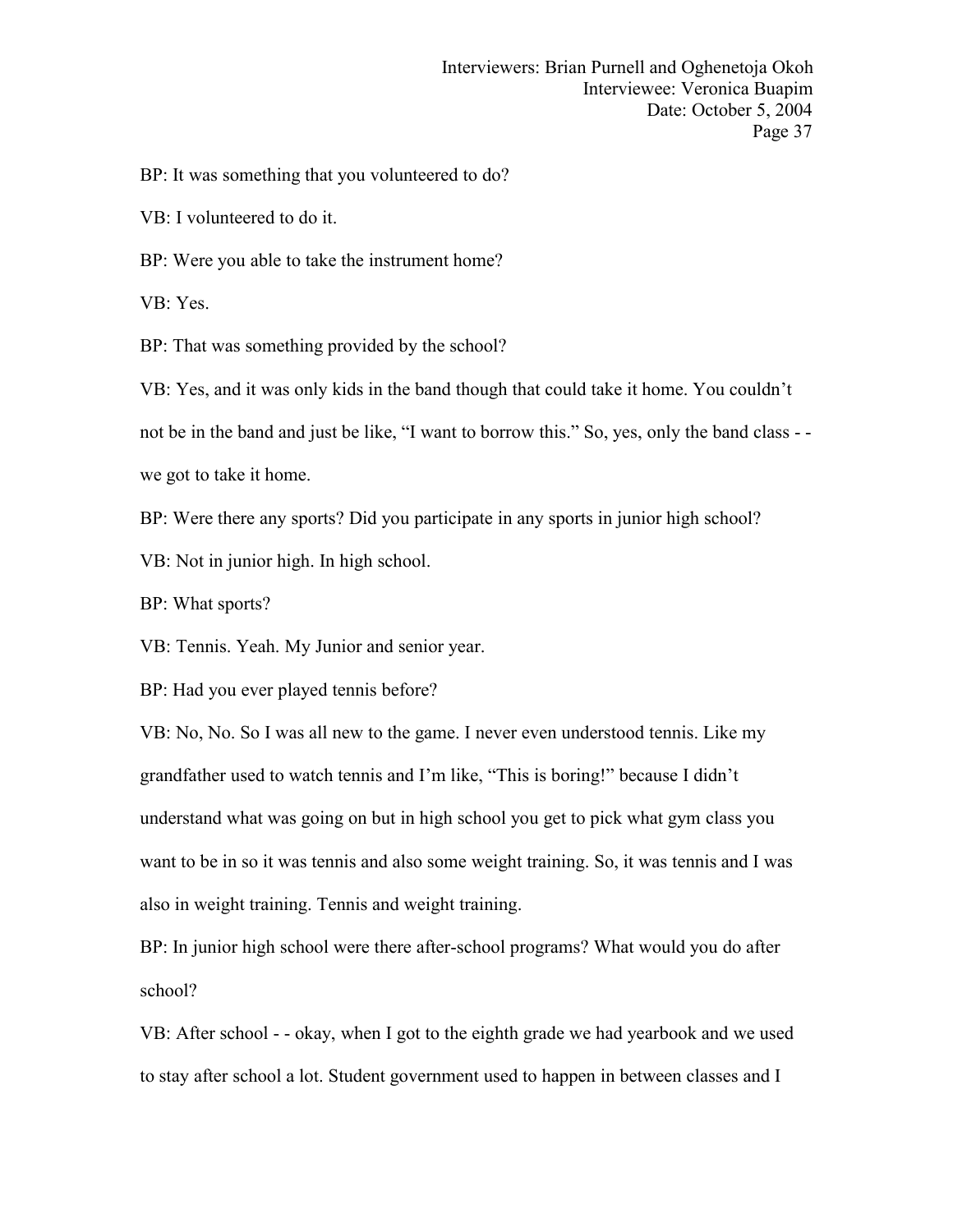don't believe I'm forgetting this because this is the foundation from where I started a peer leadership program. I'll tell you about that in a second. They used to have this thing -hold on it's coming to me. The four-part meeting.

BP: Four- part meeting.

VB: Meeting.

BP: Beating?

VB: Meeting! [Laughter] With an "m." Four part beating. That's sounds good. "Today in the news - - " [Laughter]

BP: At I.S. 174

VB: At I.S. 174 and this was under Dr.Turner. I can't remember his friend and I will get you his - -

BP: Was he a teacher at your school?

VB: No, it was like another organization and I can't remember the organizations' name right now but they were trying to get into all of the public schools and it was just about building the students up.

BP: Was his name James Turner?

VB: No, I think it was Ned Turner. Ok. He also worked - - it was this guy, Mr. Terrell, that worked along with him and we would just see Mr. Turner some of the time. He would come and tell us what was going on, but Mr. Terrell was the one who came in and he worked with us and he actually trained me and my friend Valerie to be peer leaders and he taught us what the four part meeting was about and we would work with other students - - with the younger students - - in the four part meetings. What it was - - I'll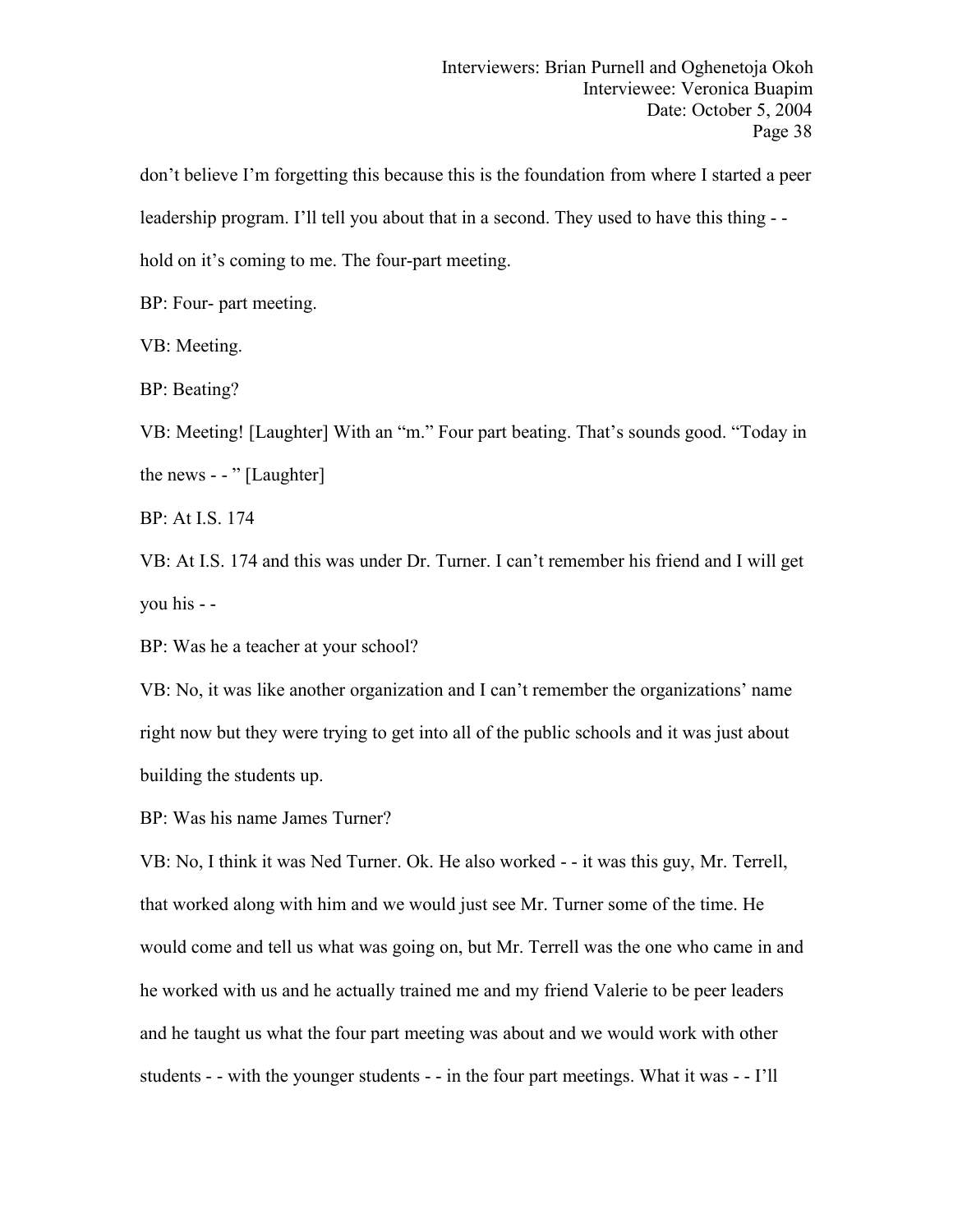give you the four parts. It's self-affirmation, self-concern, self-improvement, and selfreflection. It's just like, you know, self-affirmation - - I'm really happy that I'm here today; self concern - - I'm concerned about the test I'm going to have today; self-respect - - what you respect about yourself; self-reflection - - I really think it was a great meeting. Then we'd have clearing. Clearing anything you want to say. So, this came in. It would happen in between classes just to give the kids a break from what was going on in the classroom and just give them a chance to speak out. If you had a problem you could talk to Mr. Terrell after the meeting or talk to your teacher or they'd show you where the guidance counselor was. This was really great. I felt it was a great program and actually it was supposed to go into the high schools and I think they lost funding and it fell apart. BP: So this is something that you volunteered once again?

VB: I volunteered and actually I got something for it at graduation. They have me a \$200 grant for high school. I mean it was just a wonderful program and that's how I knew I wanted to get involved with people.

BP: Could anybody participate in this?

VB: How did he pick me and Valerie? It was with all the classes. They tried to get each class in there at least once but there were certain kids that they met - - not daily - - but at least twice a week and they were broken into groups so there would be about six kids in a group. I think the way he chose me and Valerie was because we were just the ones who wanted to do it. We would meet with him at the meetings and stuff like that but it was just a great foundation. If I could find this guy, I'd be like, "You helped me so much."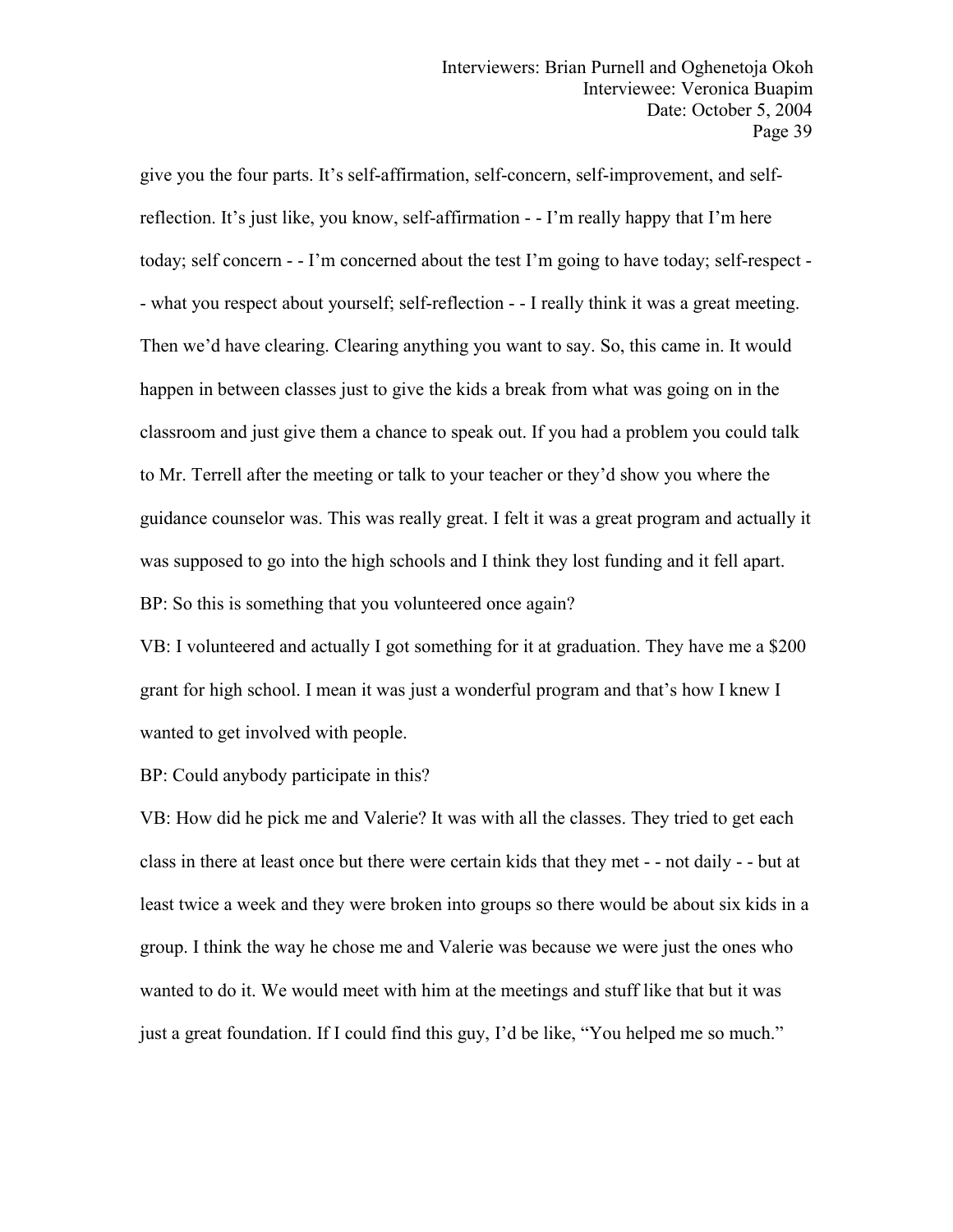I've been looking up searches trying to find him but I don't know what happened. It was a great program.

OO: So this, you said, it inspired you to go into leadership?

VB: Yes, to go into leadership and when I went to high school to be in student government because, you know, it was a place for us to voice our concerns and that's what made me want to be in student government. It actually started out in eighth grade and in high school I was in it for four years.

BP: And what's the peer leadership program?

VB: Peer leadership - - I got involved with that after I graduated Stevenson. They had something at Stevenson - - I can't remember these names—Pius XII [Twelve]. Pius XII is an organization. They fund after-school programs and the after-school program that they had at Stevenson was called the Present Force.

BP: The Present- -

VB: The Present Force and they came in there when I was in senior year but I couldn't get involved because I was involved in so many other things but my friend Dion was involved and she started the Step program over there - - the Step Team -- and they were able to carry her and bring her under their wing and the step team - - they were on the Apollo. That was a great accomplishment. Was it the Apollo? The other one. What's the other one?

OO: Star Search?

VB: No, it was the Apollo and I forgot - - the second one they did. It's like the Apollo but I think they had - - well, anyway, it's like the Apollo. It was big at the time.[Laughs] So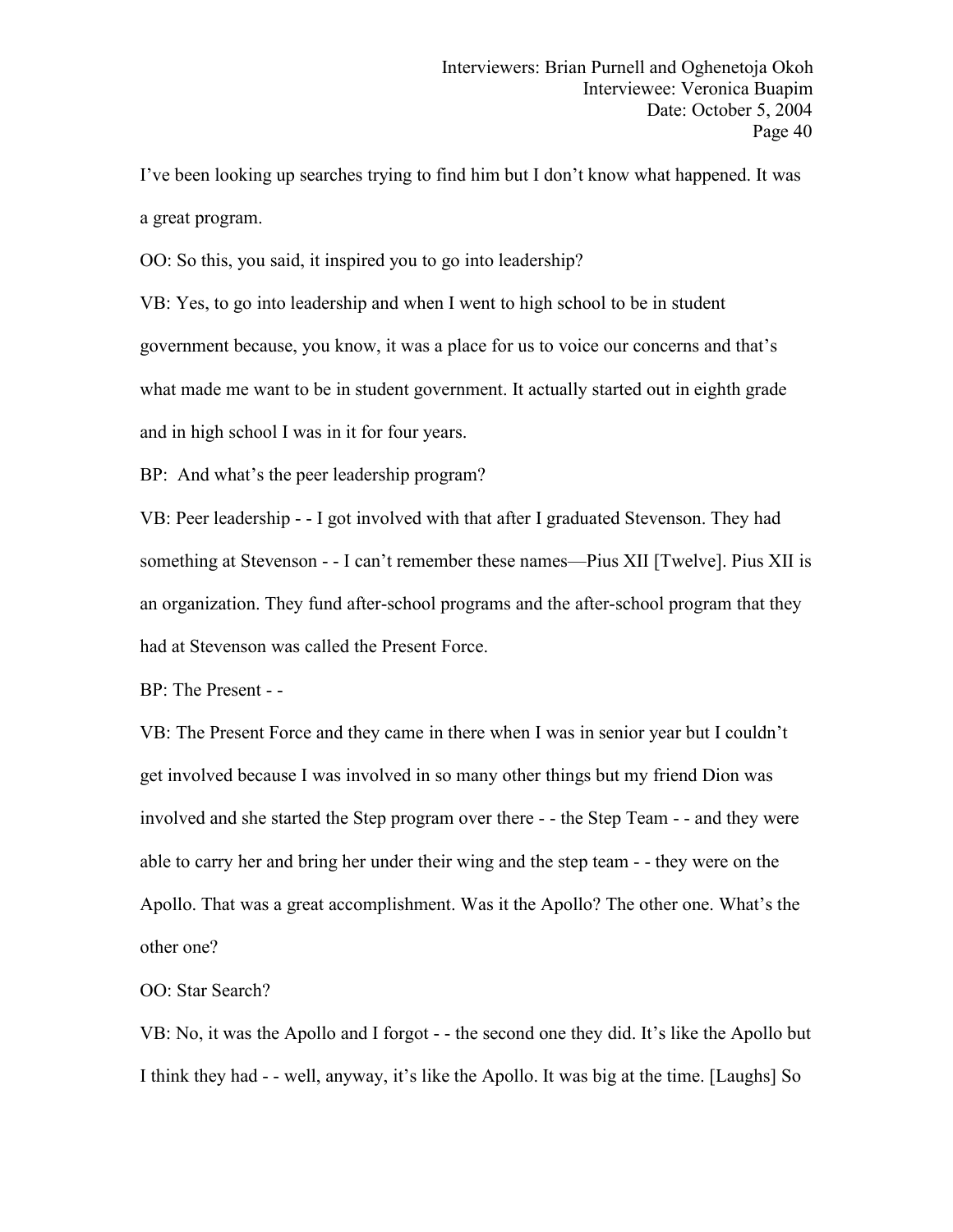they were there and everybody was so happy to actually see people from Stevenson High School were here at this thing - - I can't remember the name of it right now but it's like the Apollo - - and they won and they went back there a second time. They've been in different competitions. They've won them so it was great. They've been traveling. So she - - After high school, she was still involved with that. She actually started to go - - she was working in the after-school program and the person in charge, her name was Katherine Brower, she knew me and Dion were friends and she knew that I was involved in high school. While in high school, in Student Government, Stevenson High School - they have - - they had - - a terrible track field. The football field was just atrocious. It was ugly and we decided, "Why can't we get a new field?" I was a junior at the time and I was working with these students and also the student coordinator and we wrote a letter. I forget who they wrote to. I think the superintendent, but it got big and we actually got funding for it. It was mostly the seniors involved but we were part of the organizing - me and Dion - - and it got recognized and now Stevenson has a new field. Of course, after we graduated, but you know, it was - -

OO: Due to your work.

VB: Exactly. So that was one big thing and anyway she knew I was involved in the community and stuff like that so she calls me back last year and she said, " I would like you to come here and try to form a student government," because in Stevenson right now they're bringing in different schools so - - I don't know if you're been hearing about schools within a school?

BP: Yes, the small schools.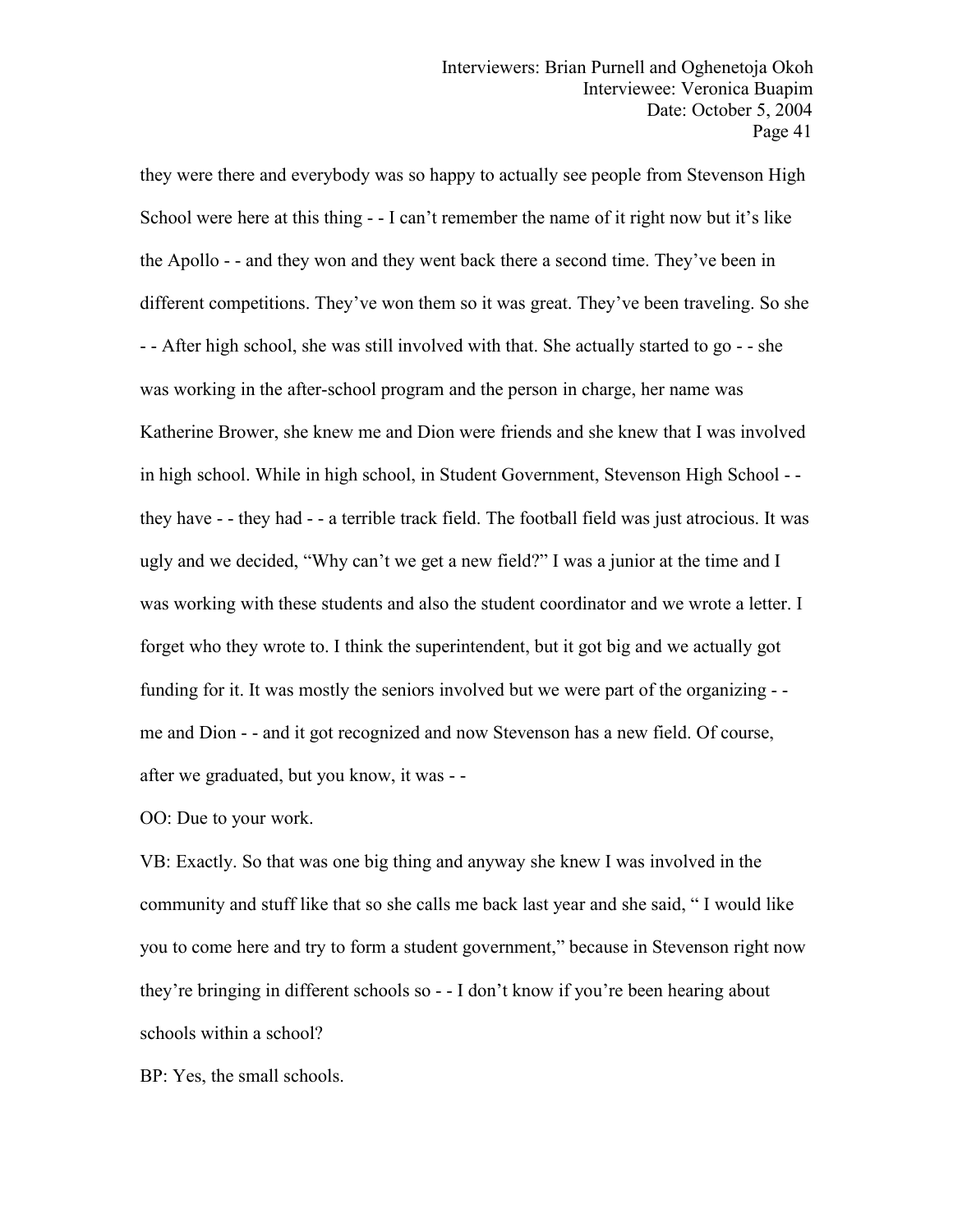VB: So she wanted me to come there and try to form a student government within the after-school program that would help bring unity for all the three schools within Stevenson. So I was like, "Okay," so I went there and at first it was kind of hard - - pretty hard - - because to be in student government and to actually run it are two different things and I went there for bribe because I was like, "Okay, you want me to do this by myself?" [Laughs] So I went there and it was very frustrating because - - okay, within the afterschool program and you're asking me after school. This was like to keep kids from going into the streets and actually have something for them to do after school and that was a big thing that was going on in Stevenson.

BP: After you had graduated?

VB: Yes. Actually, it started my senior year but it was still going on so they had a cooking club, hip hop, step. At the time, they had a poetry club; the outings club where they would go out. I loved that club because they would go rafting and go camping. You know, we'd never done these things. We're not used to this so the kids loved it. For me to go there and be like, "Okay, yeah, we're having student government." Who wants to join that? [Laughter] I would get some names and I mean these kids are like, "Okay, no. I think I want to go here, thanks." So I was like, "Okay, how can I get these to come in?" So we went through a whole bunch of stuff. I changed it so many times. It went from being government to saying, "Okay, let's do community work," and some kids actually came in. They're like, "Okay, yeah, I like that," and we didn't do that much stuff but we did sleeping bags for the homeless. That was a lot of fun. Like we actually made sleeping bags so that was a lot of fun.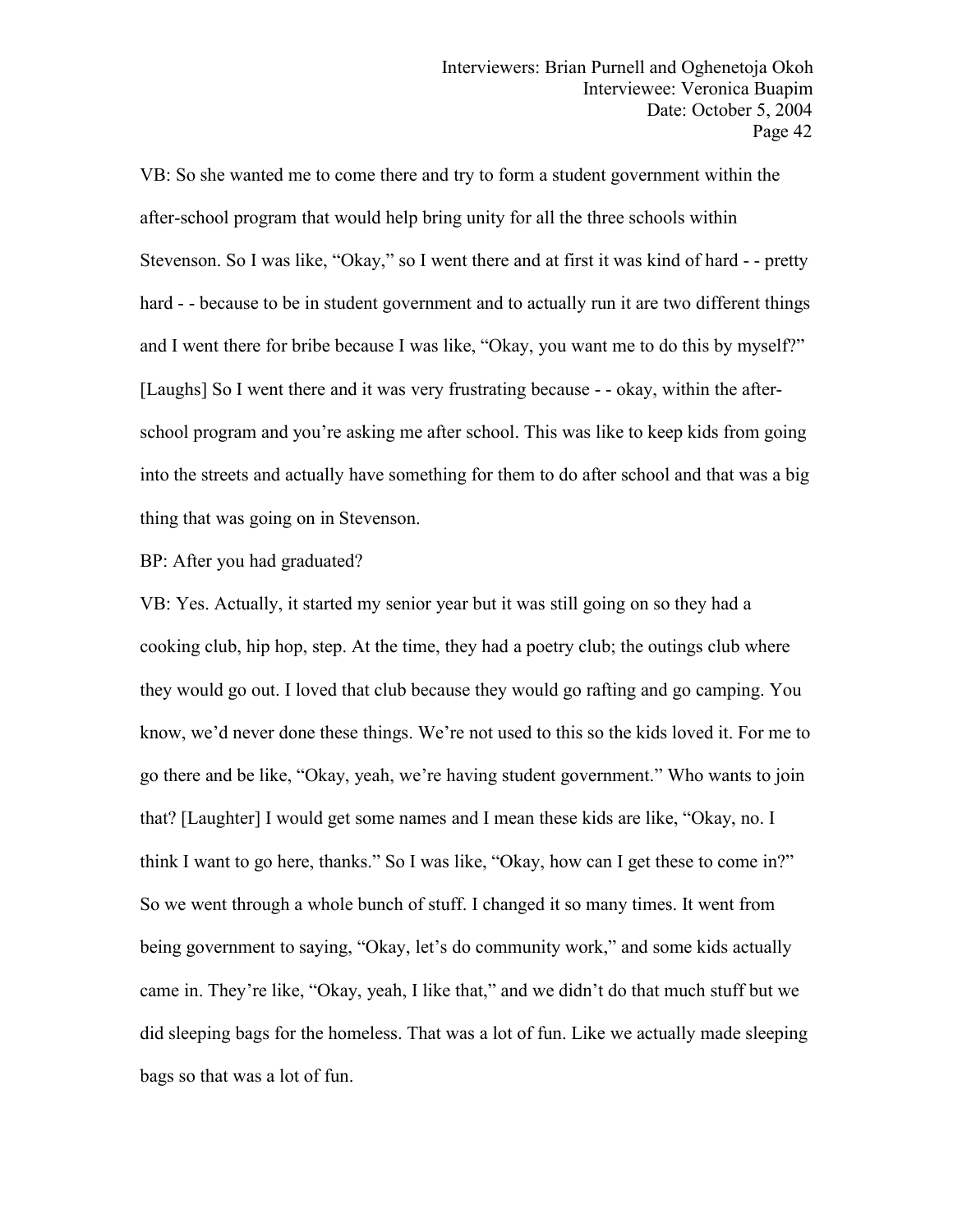## OO: Wow.

VB: Yeah. We sang Christmas carols at the old age home right across the street. What else did we do? I brought them here. I was telling you about that. I brought them here for one of Dr.Naison's forums. I think it was the African-American forum in February and they loved it because they had *never* been on a college campus so they're looking around, "Wow," and I was like, "You all could actually make it here." You know, all of you don't have to go to community schools. That's like - - they limit themselves so much. You can do so much better! You can make it here. So what if you don't see people like yourself. You be the minority. You come and say, "Yeah, I made it here." They just loved it. After the forum, they didn't want to go home. "Can we walk around a little more?" They went to the library and they were just amazed and I think that it kind of planted a seed in there like, "Okay, I'm going to try to do better." That was - - I really loved that. After the community thing - - itwas the Community Service Club - - we changed it and we were like, "Okay, let's do peer leadership." This is all within September the one year and I was there and we started Peer Leadership maybe around March and Peer Leadership was training these students to become peer leaders and hopefully go on and try to help students as themselves even going to the junior highs. That's what I wanted to do, but we never got to do that. I wanted to get speakers, but it was such short of a time so we didn't have much but I taught them about self-respect and safe sex, what it means to be a leader - - all things that teenagers go through and sometimes they would bring up their own topics and we would talk about it and that went so well. That's how I ended the year. We ended the year doing a show called The Respect Show because while we were doing the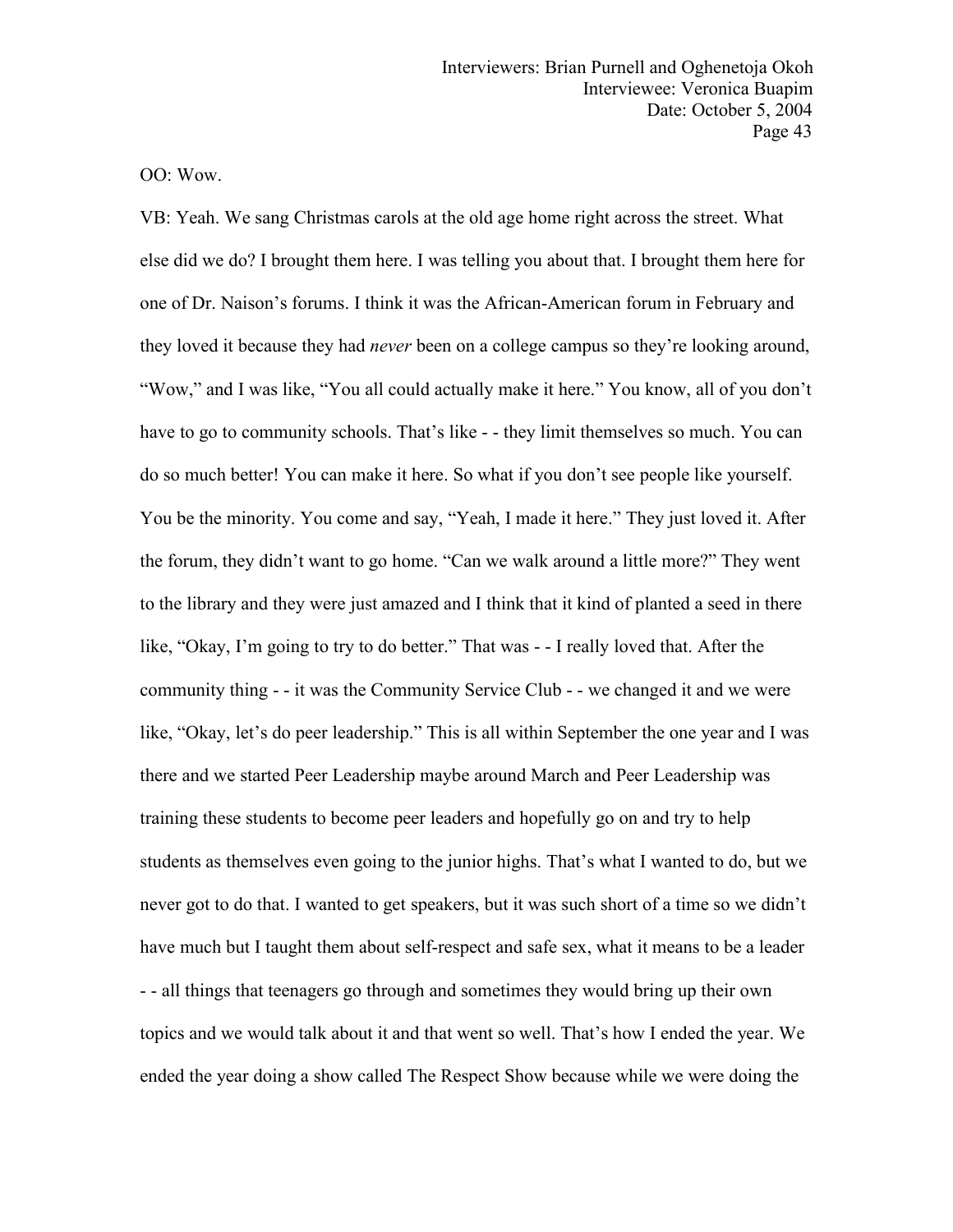peer leadership program we had an organization come by. Ithink it was -- I can't remember the name but they came and they did a play and theirs was called The Respect Show and it was kind of like a play depicting what teenagers go through these days and it was really powerful so we decided to our own Respect Show about all the topics that we had talked through within the three months and it was a lot of fun. I had a lot of fun and that's how we ended the year. I was supposed to go back in September but unfortunately, I think, funding fell through - - so many changes going on in Stevenson. They just put a new school in there. The director left so they didn't know who they were going to replace here with. They didn't know if they had enough money for it so unfortunately it's not there anymore and I don't even know what's going on with the after-school program, which I think they really need because so many students were involved in that. I don't know. It's just a sad thing if they don't get it back because if they're not in school, they're not in the after-school program, what are they going to do? They got bored. They go get in trouble. And that was the aim - - to keep them out of trouble.

BP: I have two last questions. One is building off what you just said. You described how things changed at Academy Gardens after you turned about fourteen. Even now, you're talking about changes within these opportunities for students at Stevenson High School. What would you say is something that is different from when you were growing up, both where you lived in Academy Gardens and the schools you went to - - high school and junior high school - - compared to maybe what you see now for young people's lives in the Bronx?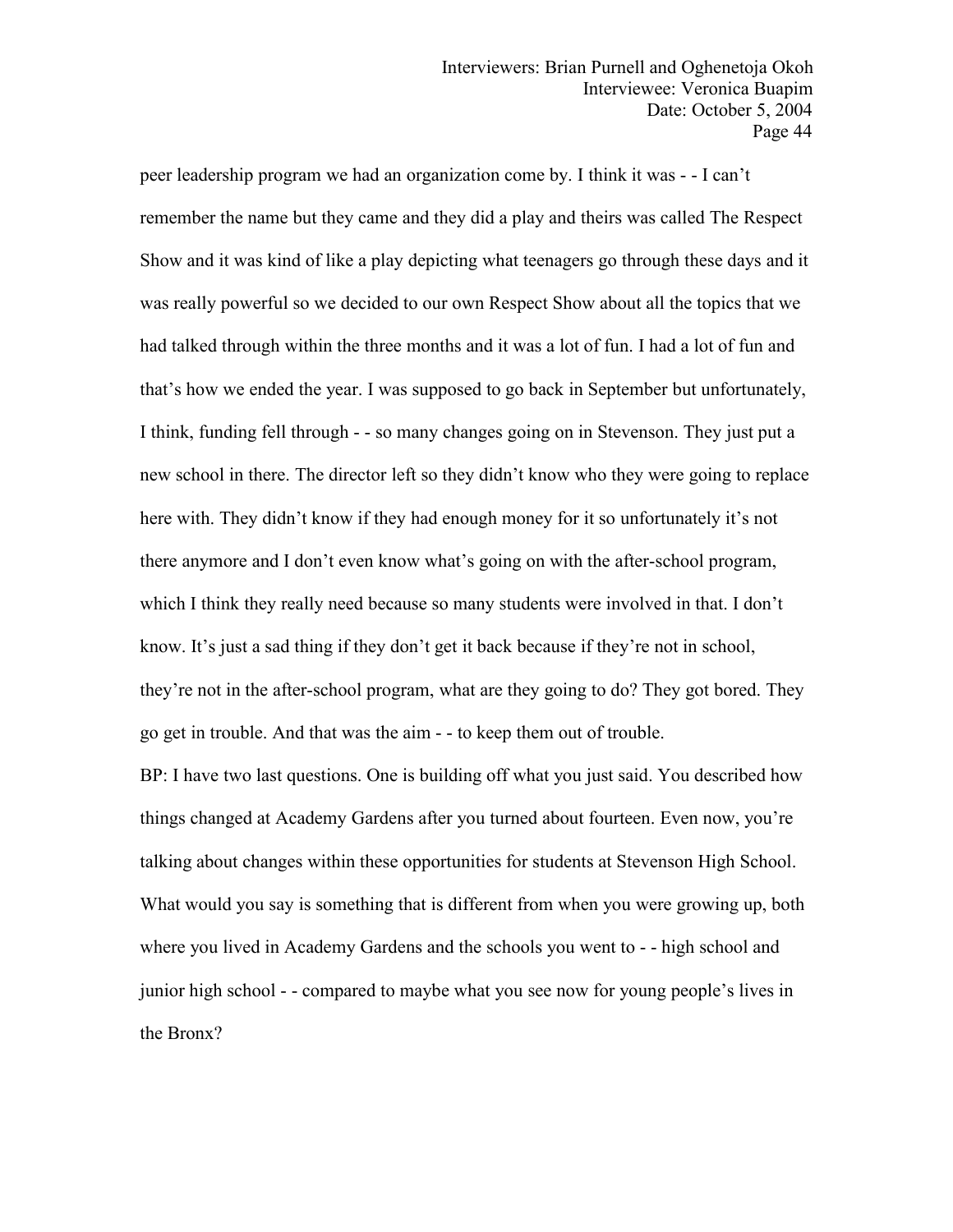VB: I don't know. It seems like some people just don't care. I mean there's this girl. She's a year younger than me - - my brother's age - - and she's going to have her third child and it's just like her life - - no, I don't want to say her life is over but, you know, now she's committed to these children and I feel like she's still a child herself. She looks like a baby and I don't know. Working with these kids has taught me so much - listening to them when we're in these focus groups. They don't feel like they can go on to college, you know, and I don't know if it was just my year but we knew we could go somewhere. We had dreams, Like we wanted to do things and now everything is either, "I want to be an athlete," or "Iwant to be a rapper." "Who cares what this person thinks?" There's no respect for adults. They think sex is everything like there's no diseases out there. I mean, just the things that we're saying. Do you not hear what's going on - - AIDS, all these sexually transmitted diseases and I mean thank God we got people to come to talk them because their minds were opened but they put such limitations on themselves and I don't know where it's coming from. I don't know if it's television. BP: Why didn't you ever feel limited?

VB: I think it's maybe the way I was raised because, like I said, people looked at me and they expected so much from me. Not only in my house but I felt it in school. In my house because I'm the oldest - - basically because I'm the oldest, you know, "You have to set an example for these boys." So from the time when I was young I always had that pressure, "Okay, I have to do well. I have to do well. I have to make the honor roll." You know? That was like a burden on me. I mean, I'm glad it was there because it made me do so well, but when I got to high school, for a second things started getting tough and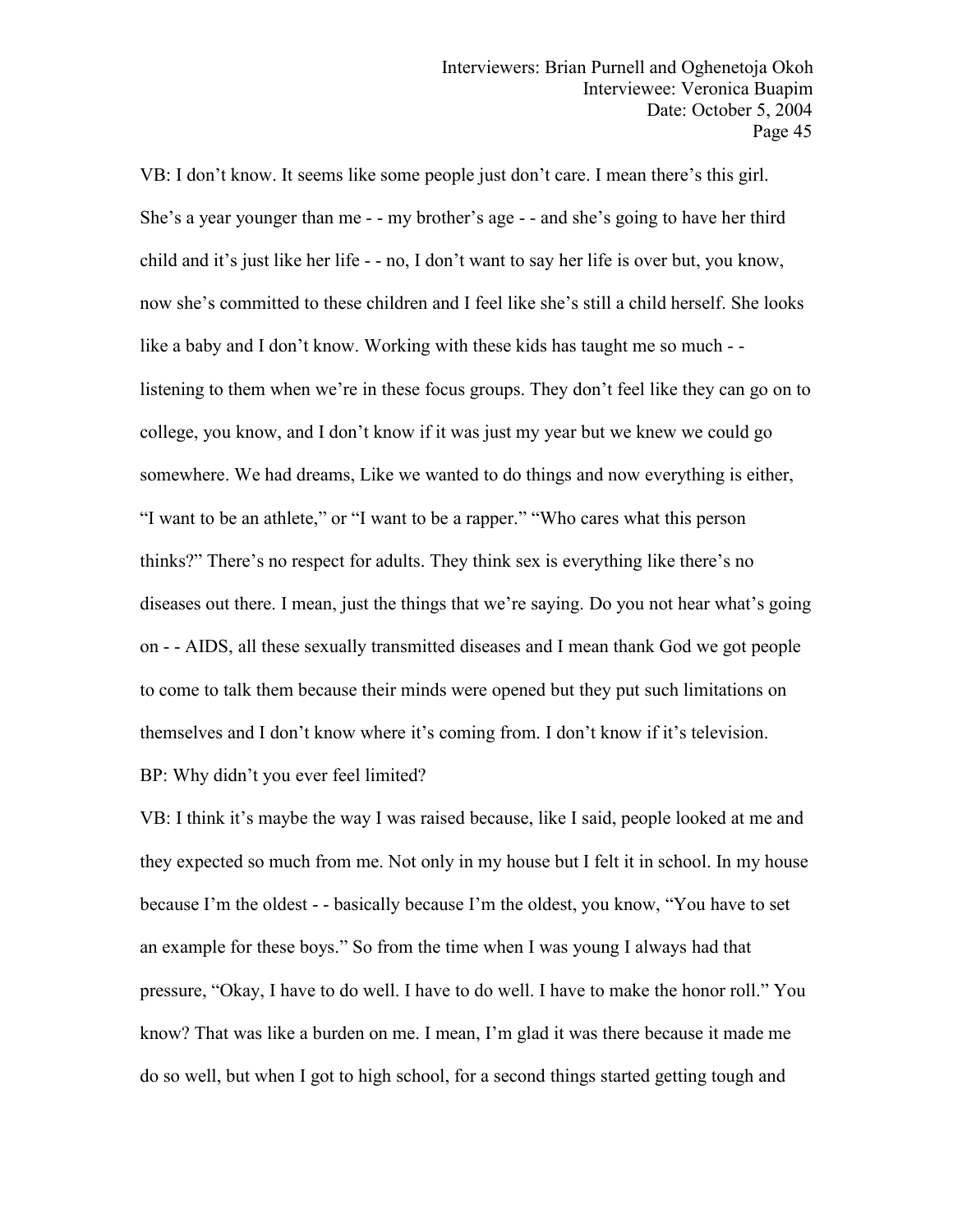when I was in college I was like, "Oh god. How am I going to take this report card home?" I remember when I first failed my first class I was like, "Oh. Can't show that to my dad." I was kind of scared of what he would expect of me. I always felt like I had to be a certain way meaning - - I don't know - - like I had to be the smart one. I have to be the one that was helpful and I guess I kind of built that into my character - - to be respected, I have to respect other people - - and that's just the way I was raised. But I don't know what's going on now. These people are not getting that - - I don't know if it's at home because I don't want to say that because sometimes you come from a great home and your parents are trying to teach you but when you go out into society, you know, when you go out into these schools, what are you seeing there? People using foul language wherever. They don't call people - - I mean I was never used to calling people Mister. What? Who are you talking to? Mister. What is that? That's like no respect but it's just like people are accepting it now. Like, Mister what?

OO: Was this indicative of your peers? Were your peers the same way as you were or were you unique among your peers? This change that you're saying is of kids now --

VB: Yeah, and it's funny, because I'm not that older than these kids - -

OO: Yeah, but were your peers also - -

VB: My peers, some of them, yeah. Especially, I saw it when I got to high school. A lot of people they were the same way but, you see, they kind of divide people in high school because I mean, I was in the so-called smart classes, you know, and they don't really - behavior was different. Like I was speaking to this girl who's a year younger than me and she says we went to different high schools. I loved my high school experience. Like I said,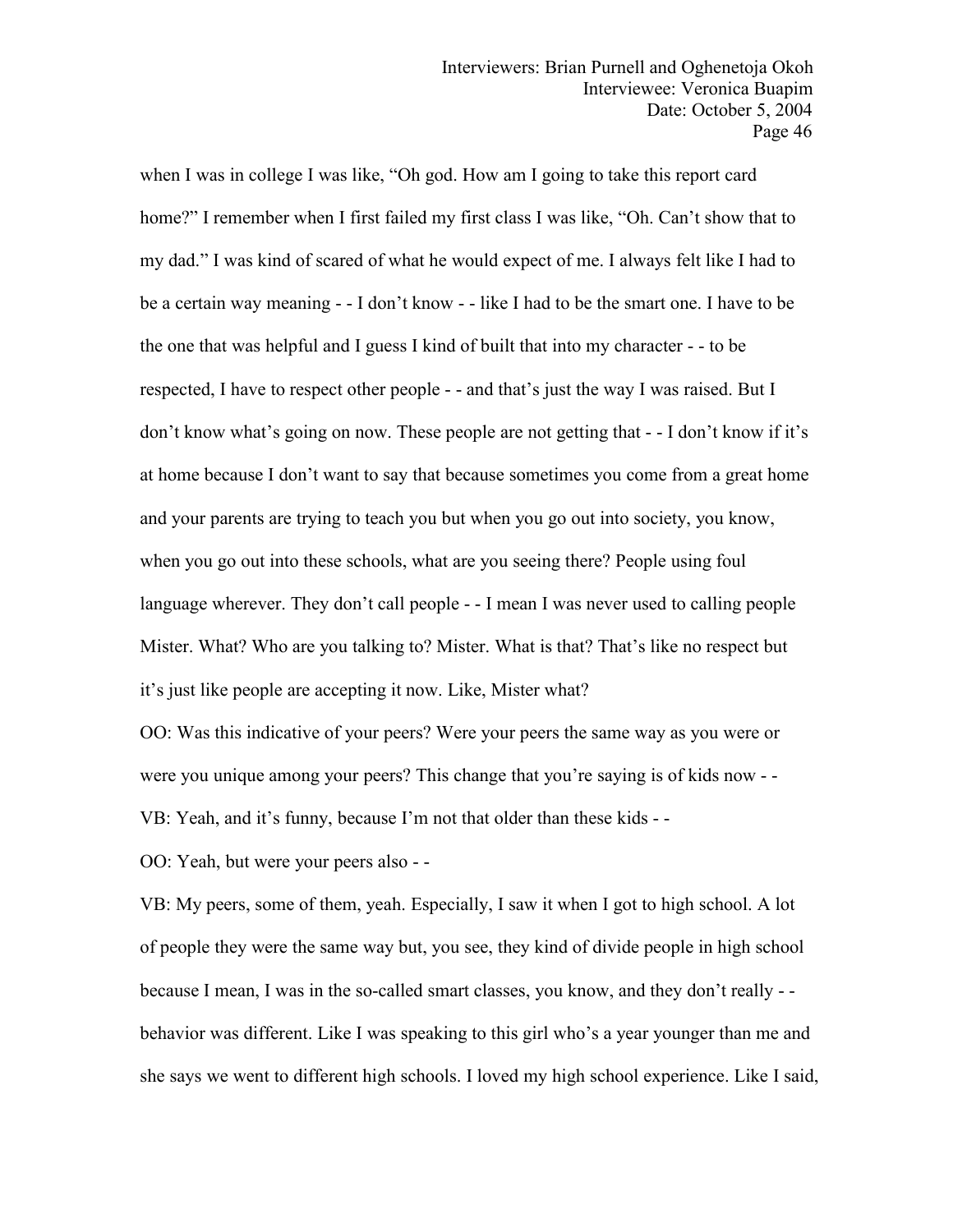I was involved in so much. I got such a great foundation from high school but she feels like she was kind of cheated in a way. You know, she was - - she feels like they didn't really prepare her enough to where she was going to go and I don't really know what to say about that but I think you just have to - - I don't know.

BP: I have one more question. Do you think that you'll stay in the Bronx? VB: I don't think so. I mean, I think I'll stay in New York, but it's like I always see myself - - I don't know where I see myself - - but let's just say I want to get out of Academy. That's my main thing. When I was younger, I was like, "I'm so tired of living here." After a while, I just got tired of living in Academy and I say that all the time nowadays because I'm tired of this place.I want to move out. When can I get out the gates? My dream was always like, "Okay, when I'm going on to college, I will leave." But I'm in college, I graduated, I'm still in the Academy but I guess I just dream of myself finally getting the money to get out of here and then pulling my whole family with me. You know, like, that's my thing.

OO: Out of the Academy or out of the Bronx? Are you imagining this as being beyond the Bronx or just getting out of the Academy?

VB: I think just out of the Academy because I don't really have a problem with the Bronx. I really don't and people see the Bronx - - when you say you're from the Bronx, they're like, "Oh, they're poor, they're ghetto." I don't really see it as that. If you're say you're from Soundview you're considered ghetto. Well, I'm not ghetto. That's the stereotype. BP: What does that mean, ghetto?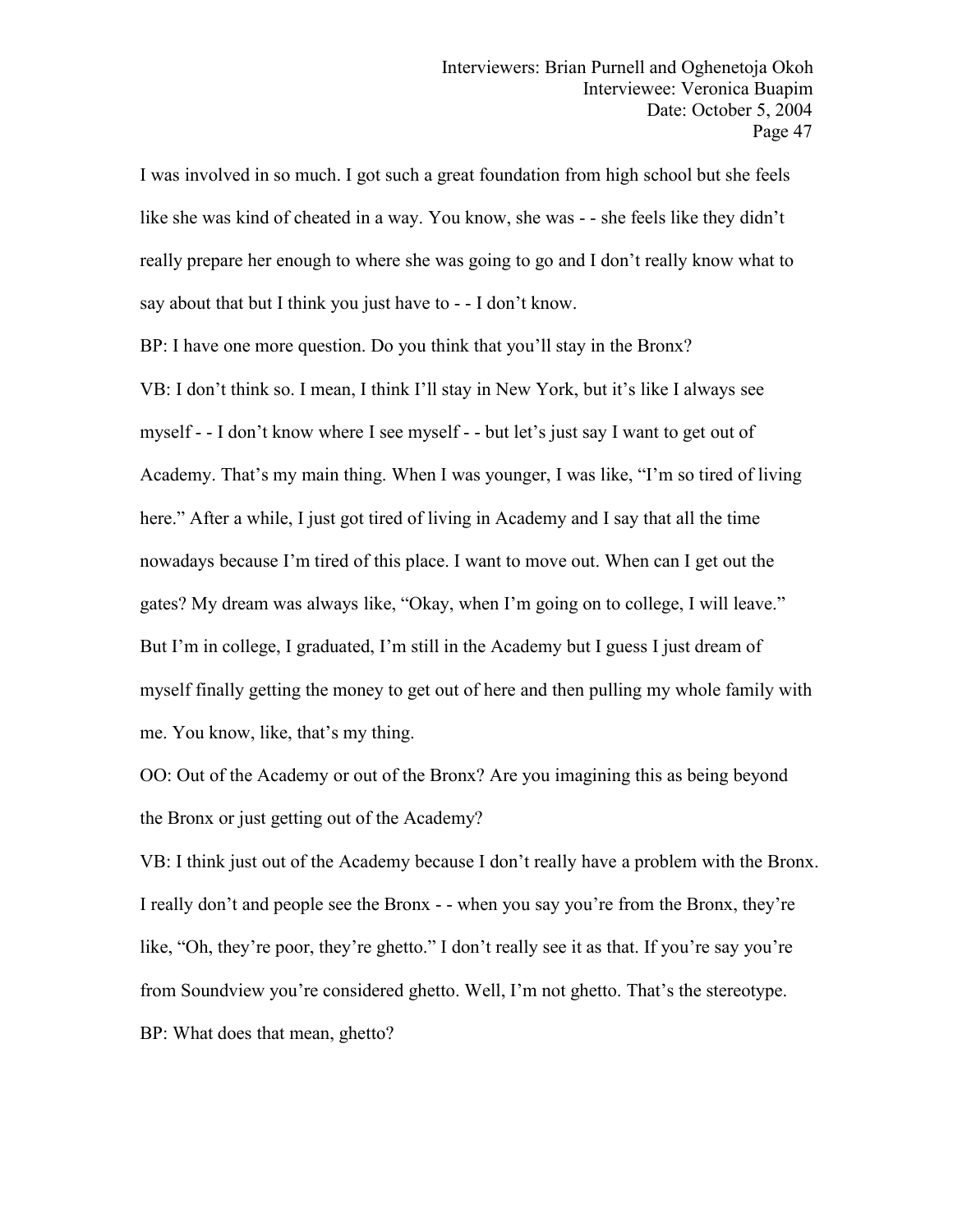VB: Ghetto. Like, all you have in your fridge is Kool-Aid. [Laughs] You know? They have like - - all you eat is fried chicken. You know? Stuff like that. I didn't have enough money to have a complete sandwich so I just used to have mayonnaise and bread. [Laughs] You know? [Laughs] Stuff like that, you know, like you see everyone on the corner and maybe you do. When you go over there, you're going to see people hanging out on the corner and that's another thing I have to say. It's getting so much more now, like you're seeing - - before, when I was younger, I used to see people in the 20s on the corner. Now, you're seeing kids who are fifteen on the corner. What are you doing there? You know, that's what I want to ask them and after doing the peer leadership thing, it makes me want to just educate them and I think that's the one thing I want to do - - just take them like, "Okay, no, you don't need to do this. Do something else." So many of them are not finishing high school. That's the change I'm seeing. So many of them are dropping out, "I can't do this," like they think the GED is the number one answer. "I'll just get my GED. Who cares? At least I have something. I don't need to go to high school." But who's telling them when you go to college they would like for you to have your four years of high school done. They look at it as a shortcut.

BP: Is there anything else you'd like to add?

VB: I can't think of anything else. No.

BP: This was an incredible interview.

VB: Thanks. [Laughs]

OO: It was a lot of fun.